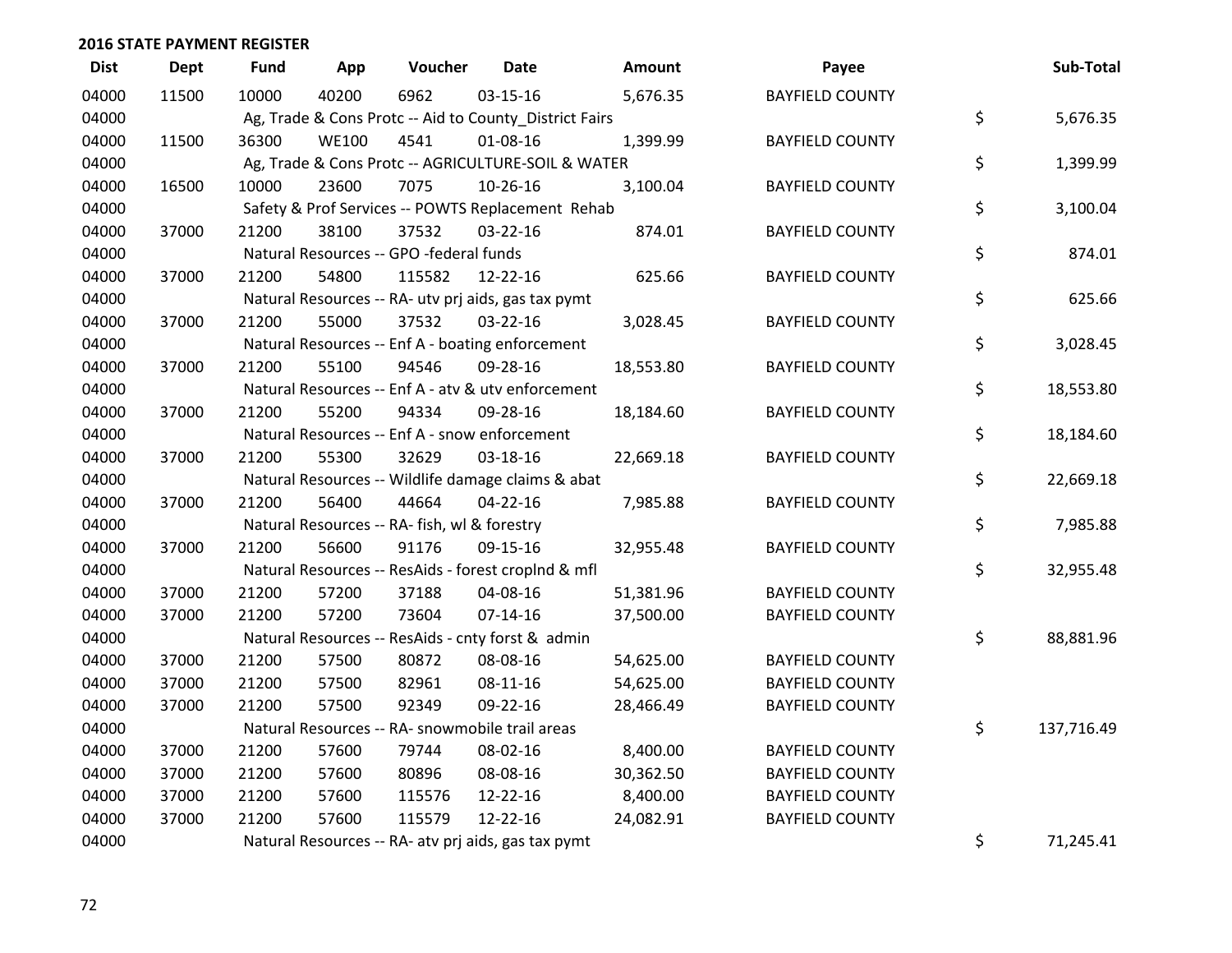| <b>Dist</b> | <b>Dept</b> | <b>Fund</b> | App          | Voucher                                             | <b>Date</b>    | Amount     | Payee                     | Sub-Total        |
|-------------|-------------|-------------|--------------|-----------------------------------------------------|----------------|------------|---------------------------|------------------|
| 04000       | 37000       | 21200       | 58400        | 47832                                               | 04-29-16       | 1,252.94   | <b>BAYFIELD COUNTY</b>    |                  |
| 04000       | 37000       | 21200       | 58400        | 90483                                               | 09-14-16       | 16,247.56  | <b>BAYFIELD COUNTY</b>    |                  |
| 04000       |             |             |              | Natural Resources -- ResAids - pymt in lieu tax fed |                |            |                           | \$<br>17,500.50  |
| 04000       | 37000       | 21200       | 58900        | 102079                                              | 11-18-16       | 3,580.27   | <b>BAYFIELD COUNTY</b>    |                  |
| 04000       |             |             |              | Natural Resources -- Resource aids - distribution o |                |            |                           | \$<br>3,580.27   |
| 04000       | 37000       | 21200       | 66300        | 87211                                               | 08-25-16       | 5,000.00   | <b>BAYFIELD COUNTY</b>    |                  |
| 04000       |             |             |              | Natural Resources -- EA - lake protection           |                |            |                           | \$<br>5,000.00   |
| 04000       | 37000       | 21200       | 67800        | 19276                                               | $01-07-16$     | 9,375.26   | <b>BAYFIELD COUNTY</b>    |                  |
| 04000       | 37000       | 21200       | 67800        | 40221                                               | 03-31-16       | 14,023.93  | <b>BAYFIELD COUNTY</b>    |                  |
| 04000       | 37000       | 21200       | 67800        | 53332                                               | 05-19-16       | 42,749.94  | <b>BAYFIELD COUNTY</b>    |                  |
| 04000       |             |             |              | Natural Resources -- EA - invasive aqu & lake mon   |                |            |                           | \$<br>66,149.13  |
| 04000       | 37000       | 36300       | <b>TA100</b> | 21960                                               | $01 - 15 - 16$ | 10,994.40  | <b>BAYFIELD COUNTY</b>    |                  |
| 04000       | 37000       | 36300       | <b>TA100</b> | 21962                                               | $01 - 15 - 16$ | 10,863.06  | <b>BAYFIELD COUNTY</b>    |                  |
| 04000       |             |             |              | Natural Resources -- LAND ACQUISITION               |                |            |                           | \$<br>21,857.46  |
| 04000       | 39500       | 21100       | 18500        | 26483                                               | 09-21-16       | 606.48     | <b>BAYFIELD COUNTY</b>    |                  |
| 04000       | 39500       | 21100       | 18500        | 45035                                               | 11-07-16       | 289.32     | <b>BAYFIELD COUNTY</b>    |                  |
| 04000       | 39500       | 21100       | 18500        | 45064                                               | 11-07-16       | 1,050.74   | <b>BAYFIELD COUNTY</b>    |                  |
| 04000       | 39500       | 21100       | 18500        | 58806                                               | 12-05-16       | 574.14     | <b>BAYFIELD COUNTY</b>    |                  |
| 04000       | 39500       | 21100       | 18500        | 58870                                               | 12-05-16       | 726.18     | <b>BAYFIELD COUNTY</b>    |                  |
| 04000       | 39500       | 21100       | 18500        | 63886                                               | 12-22-16       | 5,248.71   | <b>BAYFIELD COUNTY</b>    |                  |
| 04000       |             |             |              | Transportation -- Hwy Sfty Loc Aid Ffd              |                |            |                           | \$<br>8,495.57   |
| 04000       | 39500       | 21100       | 19000        | 113                                                 | 07-05-16       | 286,935.20 | <b>BAYFIELD COUNTY</b>    |                  |
| 04000       | 39500       | 21100       | 19000        | 29067                                               | 10-03-16       | 143,467.61 | <b>BAYFIELD COUNTY</b>    |                  |
| 04000       |             |             |              | Transportation -- Trans Aids To Co.-Sf              |                |            |                           | \$<br>430,402.81 |
| 04000       | 39500       | 21100       | 16800        | 88004                                               | 05-06-16       | 68,844.00  | <b>COUNTY OF BAYFIELD</b> |                  |
| 04000       |             |             |              | Transportation -- Eldly&Disa Co/Aid Sf              |                |            |                           | \$<br>68,844.00  |
| 04000       | 39500       | 21100       | 17000        | 75877                                               | 03-09-16       | 11,941.65  | <b>TREAS BAYFIELD CO</b>  |                  |
| 04000       |             |             |              | Transportation -- County Forest Aids                |                |            |                           | \$<br>11,941.65  |
| 04000       | 39500       | 21100       | 18500        | 71693                                               | $01 - 22 - 16$ | 424.92     | TREAS BAYFIELD CO         |                  |
| 04000       | 39500       | 21100       | 18500        | 71693                                               | $01 - 22 - 16$ | 480.88     | TREAS BAYFIELD CO         |                  |
| 04000       | 39500       | 21100       | 18500        | 73488                                               | $02 - 11 - 16$ | 226.62     | TREAS BAYFIELD CO         |                  |
| 04000       | 39500       | 21100       | 18500        | 78675                                               | 04-08-16       | 457.62     | TREAS BAYFIELD CO         |                  |
| 04000       | 39500       | 21100       | 18500        | 80988                                               | 05-05-16       | 170.52     | TREAS BAYFIELD CO         |                  |
| 04000       | 39500       | 21100       | 18500        | 83742                                               | 06-07-16       | 708.36     | <b>TREAS BAYFIELD CO</b>  |                  |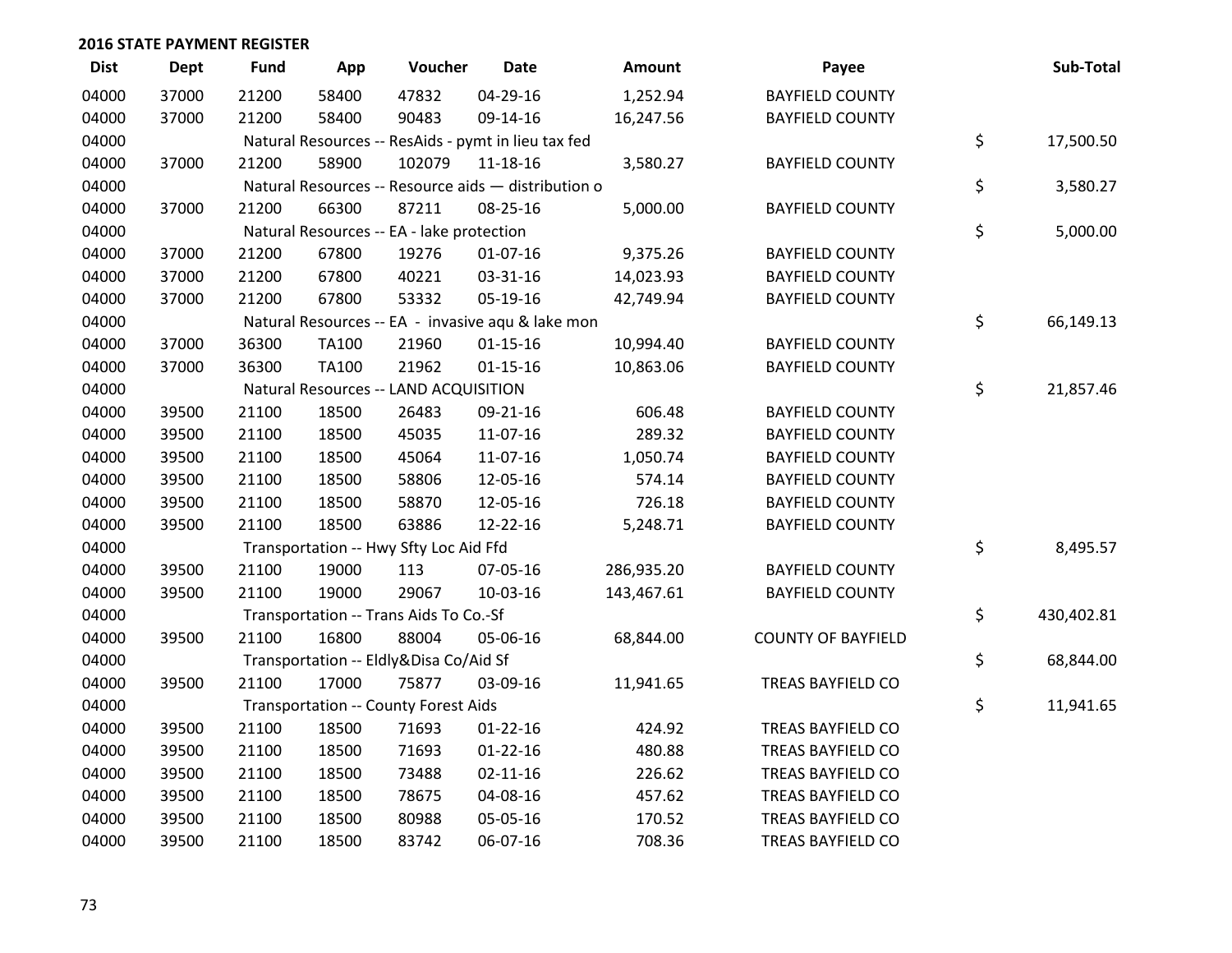| <b>Dist</b> | <b>Dept</b> | <b>Fund</b> | App   | Voucher                                 | <b>Date</b>                                   | <b>Amount</b> | Payee                     | Sub-Total        |
|-------------|-------------|-------------|-------|-----------------------------------------|-----------------------------------------------|---------------|---------------------------|------------------|
| 04000       | 39500       | 21100       | 18500 | 85355                                   | 06-22-16                                      | 458.20        | <b>TREAS BAYFIELD CO</b>  |                  |
| 04000       | 39500       | 21100       | 18500 | 85766                                   | 06-27-16                                      | 669.73        | TREAS BAYFIELD CO         |                  |
| 04000       | 39500       | 21100       | 18500 | 87233                                   | $07 - 14 - 16$                                | 1,198.62      | TREAS BAYFIELD CO         |                  |
| 04000       |             |             |       | Transportation -- Hwy Sfty Loc Aid Ffd  |                                               |               |                           | \$<br>4,795.47   |
| 04000       | 39500       | 21100       | 19000 | 74004                                   | 01-04-16                                      | 143,467.60    | <b>COUNTY OF BAYFIELD</b> |                  |
| 04000       |             |             |       | Transportation -- Trans Aids To Co.-Sf  |                                               |               |                           | \$<br>143,467.60 |
| 04000       | 41000       | 10000       | 11600 | 92292                                   | 11-29-16                                      | 4,080.00      | <b>BAYFIELD COUNTY</b>    |                  |
| 04000       |             |             |       |                                         | Corrections -- Reimbursing counties for proba |               |                           | \$<br>4,080.00   |
| 04000       | 41000       | 10000       | 30200 | 17879                                   | $01 - 04 - 16$                                | 32.00         | <b>BAYFIELD COUNTY</b>    |                  |
| 04000       | 41000       | 10000       | 30200 | 19322                                   | $01 - 15 - 16$                                | 20.00         | <b>BAYFIELD COUNTY</b>    |                  |
| 04000       |             |             |       |                                         | Corrections -- Community intervention program |               |                           | \$<br>52.00      |
| 04000       | 41000       | 10000       | 31300 | 18364                                   | 01-06-16                                      | 14,047.50     | <b>BAYFIELD COUNTY</b>    |                  |
| 04000       | 41000       | 10000       | 31300 | 34377                                   | 03-09-16                                      | 3,111.00      | <b>BAYFIELD COUNTY</b>    |                  |
| 04000       |             |             |       |                                         | Corrections -- Community youth and family aid |               |                           | \$<br>17,158.50  |
| 04000       | 43500       | 10000       | 15000 | 36013                                   | 03-28-16                                      | 1,344.00      | <b>BAYFIELD COUNTY</b>    |                  |
| 04000       | 43500       | 10000       | 15000 | 50174                                   | 07-25-16                                      | 357.24        | <b>BAYFIELD COUNTY</b>    |                  |
| 04000       | 43500       | 10000       | 15000 | 57464                                   | 07-08-16                                      | 493.06        | <b>BAYFIELD COUNTY</b>    |                  |
| 04000       | 43500       | 10000       | 15000 | 59027                                   | 07-08-16                                      | 632.98        | <b>BAYFIELD COUNTY</b>    |                  |
| 04000       | 43500       | 10000       | 15000 | 75988                                   | $10-12-16$                                    | 806.18        | <b>BAYFIELD COUNTY</b>    |                  |
| 04000       | 43500       | 10000       | 15000 | 92103                                   | 11-30-16                                      | 176.43        | <b>BAYFIELD COUNTY</b>    |                  |
| 04000       | 43500       | 10000       | 15000 | 96935                                   | 12-23-16                                      | 257.53        | <b>BAYFIELD COUNTY</b>    |                  |
| 04000       | 43500       | 10000       | 15000 | 96947                                   | 12-23-16                                      | 385.60        | <b>BAYFIELD COUNTY</b>    |                  |
| 04000       |             |             |       | Health Services -- Federal project aids |                                               |               |                           | \$<br>4,453.02   |
| 04000       | 43500       | 10000       | 00000 | 90613                                   | $01 - 02 - 16$                                | 53,343.00     | <b>BAYFIELD CO</b>        |                  |
| 04000       | 43500       | 10000       | 00000 | 90614                                   | $01 - 04 - 16$                                | 33,887.00     | <b>BAYFIELD CO</b>        |                  |
| 04000       | 43500       | 10000       | 00000 | 90616                                   | $02 - 01 - 16$                                | 99,893.00     | <b>BAYFIELD CO</b>        |                  |
| 04000       | 43500       | 10000       | 00000 | 90618                                   | 03-01-16                                      | 155,602.00    | <b>BAYFIELD CO</b>        |                  |
| 04000       | 43500       | 10000       | 00000 | 90622                                   | $04 - 01 - 16$                                | 351,649.00    | <b>BAYFIELD CO</b>        |                  |
| 04000       | 43500       | 10000       | 00000 | 90624                                   | 05-02-16                                      | 204,293.00    | <b>BAYFIELD CO</b>        |                  |
| 04000       | 43500       | 10000       | 00000 | 90625                                   | 05-03-16                                      | 12,093.00     | <b>BAYFIELD CO</b>        |                  |
| 04000       | 43500       | 10000       | 00000 | 90627                                   | 06-01-16                                      | 124,207.00    | <b>BAYFIELD CO</b>        |                  |
| 04000       | 43500       | 10000       | 00000 | 90628                                   | 06-29-16                                      | 8,040.00      | <b>BAYFIELD CO</b>        |                  |
| 04000       | 43500       | 10000       | 00000 | 90700                                   | $07 - 01 - 16$                                | 136,766.00    | <b>BAYFIELD CO</b>        |                  |
| 04000       | 43500       | 10000       | 00000 | 90701                                   | 08-01-16                                      | 323,587.00    | <b>BAYFIELD CO</b>        |                  |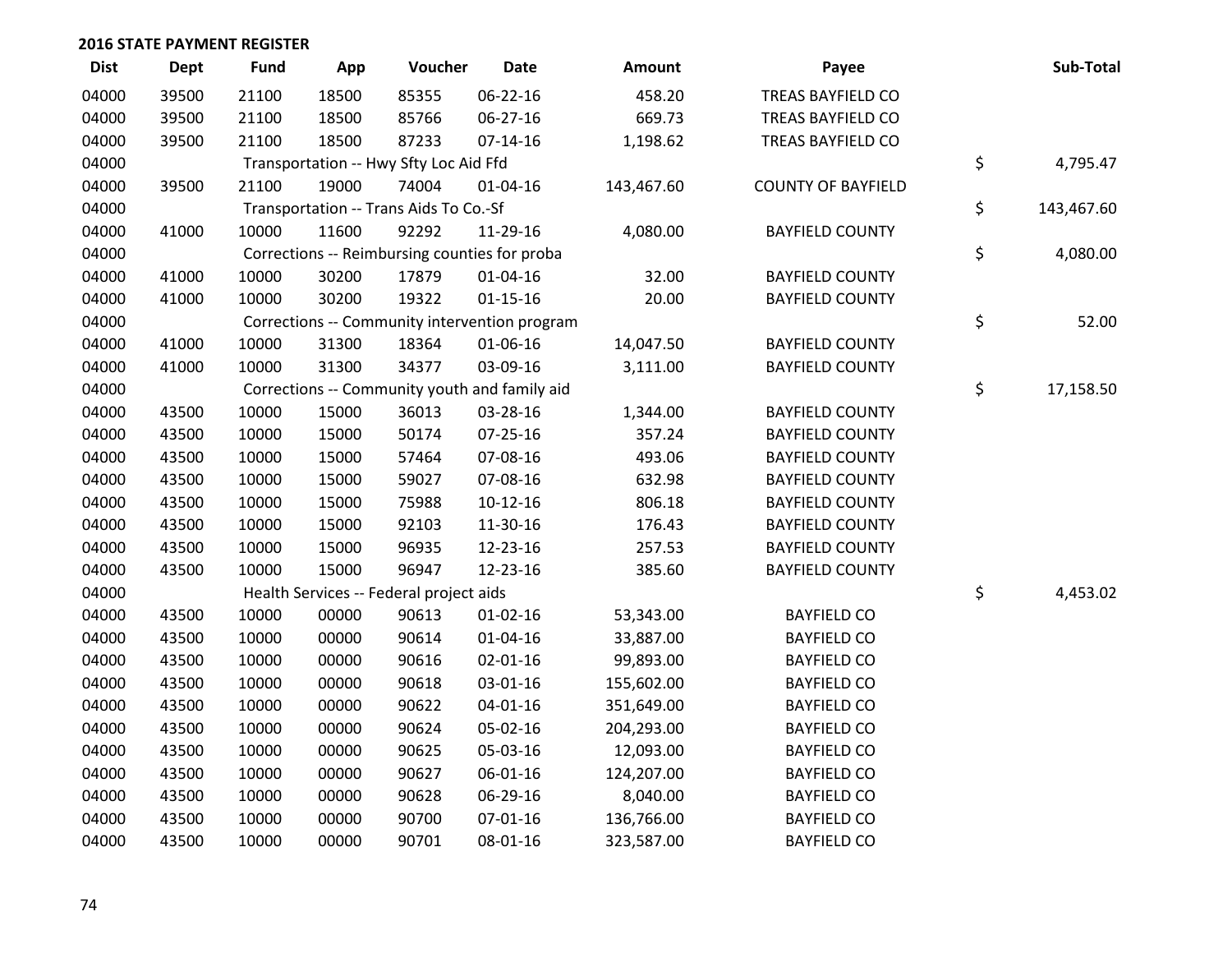| <b>Dist</b> | <b>Dept</b> | <b>Fund</b> | App   | Voucher                                           | <b>Date</b>    | Amount     | Payee                  | Sub-Total          |
|-------------|-------------|-------------|-------|---------------------------------------------------|----------------|------------|------------------------|--------------------|
| 04000       | 43500       | 10000       | 00000 | 90702                                             | 09-01-16       | 215,787.00 | <b>BAYFIELD CO</b>     |                    |
| 04000       | 43500       | 10000       | 00000 | 90704                                             | $10-01-16$     | 227,177.00 | <b>BAYFIELD CO</b>     |                    |
| 04000       | 43500       | 10000       | 00000 | 90705                                             | 11-01-16       | 178,266.00 | <b>BAYFIELD CO</b>     |                    |
| 04000       | 43500       | 10000       | 00000 | 90706                                             | 12-01-16       | 158,210.00 | <b>BAYFIELD CO</b>     |                    |
| 04000       |             |             |       | Health Services -- State/Fed Aids                 |                |            |                        | \$<br>2,282,800.00 |
| 04000       | 45500       | 10000       | 20200 | 8749                                              | $04 - 14 - 16$ | 336.00     | <b>BAYFIELD COUNTY</b> |                    |
| 04000       |             |             |       | Justice -- Officer training reimbursement         |                |            |                        | \$<br>336.00       |
| 04000       | 45500       | 10000       | 22100 | 14295                                             | $07 - 22 - 16$ | 790.00     | <b>BAYFIELD COUNTY</b> |                    |
| 04000       |             |             |       | Justice -- Crime laboratories, DNA                |                |            |                        | \$<br>790.00       |
| 04000       | 45500       | 10000       | 23100 | 8749                                              | $04 - 14 - 16$ | 772.16     | <b>BAYFIELD COUNTY</b> |                    |
| 04000       | 45500       | 10000       | 23100 | 18527                                             | $10-31-16$     | 4,320.00   | <b>BAYFIELD COUNTY</b> |                    |
| 04000       |             |             |       | Justice -- Law enforcement train, local           |                |            |                        | \$<br>5,092.16     |
| 04000       | 45500       | 10000       | 25100 | 5749                                              | 02-08-16       | 15,862.13  | <b>BAYFIELD COUNTY</b> |                    |
| 04000       | 45500       | 10000       | 25100 | 9638                                              | 05-09-16       | 17,576.59  | <b>BAYFIELD COUNTY</b> |                    |
| 04000       | 45500       | 10000       | 25100 | 14869                                             | 08-04-16       | 22,426.62  | <b>BAYFIELD COUNTY</b> |                    |
| 04000       | 45500       | 10000       | 25100 | 19105                                             | 11-09-16       | 13,196.34  | <b>BAYFIELD COUNTY</b> |                    |
| 04000       |             |             |       | Justice -- Federal aid, local assistance          |                |            |                        | \$<br>69,061.68    |
| 04000       | 45500       | 10000       | 53200 | 14409                                             | $07 - 22 - 16$ | 10,811.38  | <b>BAYFIELD COUNTY</b> |                    |
| 04000       |             |             |       | Justice -- Crime victim witness assist            |                |            |                        | \$<br>10,811.38    |
| 04000       | 45500       | 10000       | 53900 | 7579                                              | 03-14-16       | 10,501.32  | <b>BAYFIELD COUNTY</b> |                    |
| 04000       |             |             |       | Justice -- County reimb victim-witness            |                |            |                        | \$<br>10,501.32    |
| 04000       | 46500       | 10000       | 30500 | 6592                                              | 02-23-16       | 39,685.50  | <b>BAYFIELD COUNTY</b> |                    |
| 04000       |             |             |       | Military Affairs -- Disaster recovery aid         |                |            |                        | \$<br>39,685.50    |
| 04000       | 46500       | 10000       | 33700 | 12907                                             | 07-20-16       | 2,363.00   | <b>BAYFIELD COUNTY</b> |                    |
| 04000       | 46500       | 10000       | 33700 | 18586                                             | 12-06-16       | 2,363.00   | <b>BAYFIELD COUNTY</b> |                    |
| 04000       |             |             |       | Military Affairs -- Local emer planning grants    |                |            |                        | \$<br>4,726.00     |
| 04000       | 46500       | 10000       | 34200 | 5018                                              | $01-27-16$     | 20,300.55  | <b>BAYFIELD COUNTY</b> |                    |
| 04000       | 46500       | 10000       | 34200 | 5568                                              | 02-04-16       | 2,376.50   | <b>BAYFIELD COUNTY</b> |                    |
| 04000       | 46500       | 10000       | 34200 | 6592                                              | 02-23-16       | 238,112.00 | <b>BAYFIELD COUNTY</b> |                    |
| 04000       | 46500       | 10000       | 34200 | 13846                                             | 08-16-16       | 20,256.21  | <b>BAYFIELD COUNTY</b> |                    |
| 04000       | 46500       | 10000       | 34200 | 15239                                             | 09-15-16       | 258.06     | <b>BAYFIELD COUNTY</b> |                    |
| 04000       | 46500       | 10000       | 34200 | 15522                                             | 09-26-16       | 4,404.54   | <b>BAYFIELD COUNTY</b> |                    |
| 04000       | 46500       | 10000       | 34200 | 18655                                             | 12-06-16       | 20,256.20  | <b>BAYFIELD COUNTY</b> |                    |
| 04000       |             |             |       | Military Affairs -- Federal aid, local assistance |                |            |                        | \$<br>305,964.06   |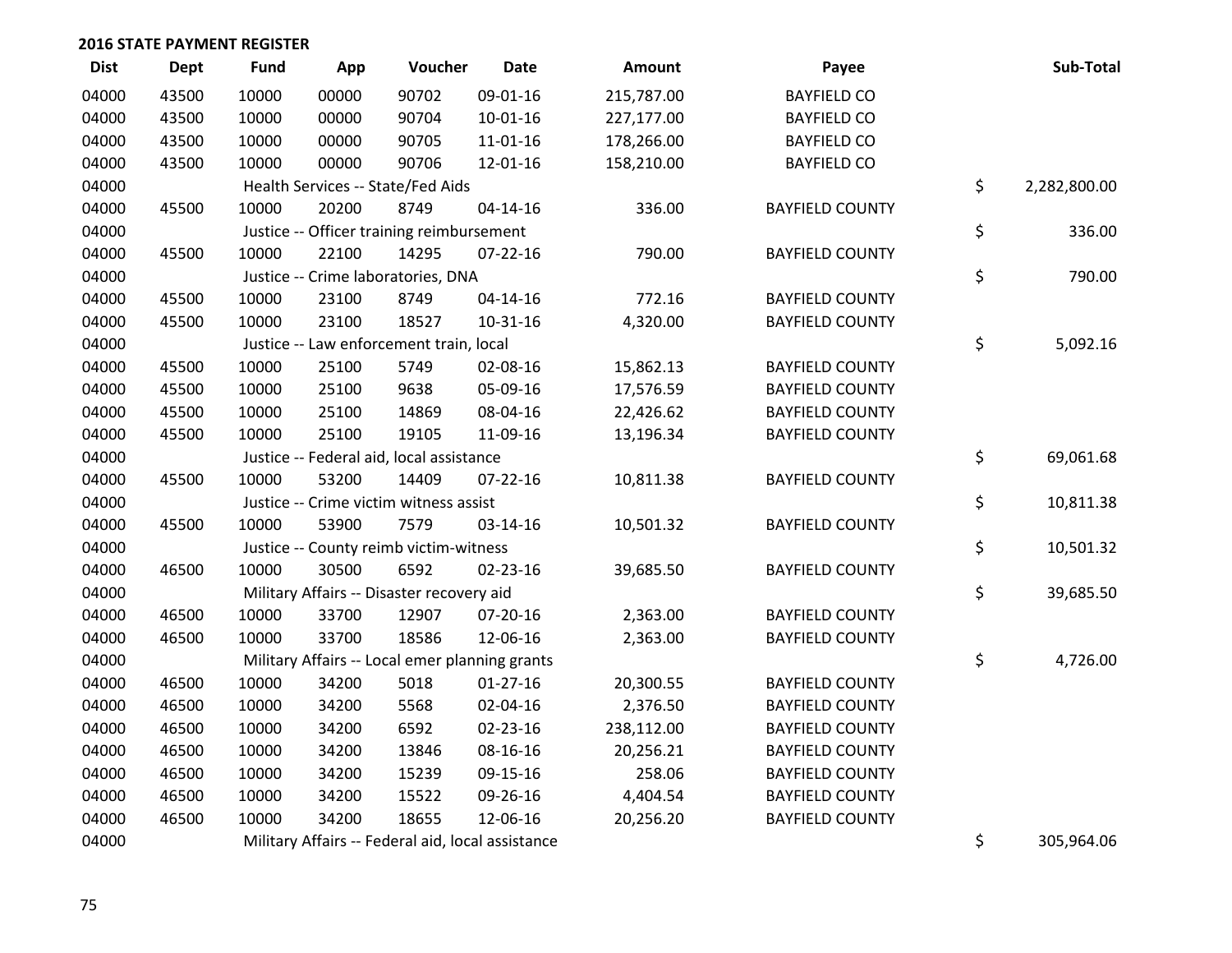| <b>Dist</b> | Dept  | <b>Fund</b> | App                           | Voucher                                | <b>Date</b>                                       | Amount    | Payee                  | Sub-Total       |
|-------------|-------|-------------|-------------------------------|----------------------------------------|---------------------------------------------------|-----------|------------------------|-----------------|
| 04000       | 48500 | 15200       | 12700                         | 7761                                   | 03-04-16                                          | 425.00    | <b>BAYFIELD COUNTY</b> |                 |
| 04000       | 48500 | 15200       | 12700                         | 13948                                  | 06-30-16                                          | 425.00    | <b>BAYFIELD COUNTY</b> |                 |
| 04000       |       |             |                               | Veterans Affairs -- Grants to counties |                                                   |           |                        | \$<br>850.00    |
| 04000       | 48500 | 58200       | 26700                         | 7761                                   | 03-04-16                                          | 1,912.50  | <b>BAYFIELD COUNTY</b> |                 |
| 04000       | 48500 | 58200       | 26700                         | 13948                                  | 06-30-16                                          | 1,912.50  | <b>BAYFIELD COUNTY</b> |                 |
| 04000       |       |             |                               | Veterans Affairs -- County grants      |                                                   |           |                        | \$<br>3,825.00  |
| 04000       | 48500 | 58200       | 28000                         | 21148                                  | 11-23-16                                          | 3,263.50  | <b>BAYFIELD COUNTY</b> |                 |
| 04000       |       |             |                               |                                        | Veterans Affairs -- Veterans transportation grant |           |                        | \$<br>3,263.50  |
| 04000       | 48500 | 58300       | 37000                         | 7761                                   | 03-04-16                                          | 1,912.50  | <b>BAYFIELD COUNTY</b> |                 |
| 04000       | 48500 | 58300       | 37000                         | 13948                                  | 06-30-16                                          | 1,912.50  | <b>BAYFIELD COUNTY</b> |                 |
| 04000       |       |             |                               | Veterans Affairs -- County grants      |                                                   |           |                        | \$<br>3,825.00  |
| 04000       | 50500 | 10000       | 14200                         | 32351                                  | $10-25-16$                                        | 49,637.50 | <b>BAYFIELD COUNTY</b> |                 |
| 04000       | 50500 | 10000       | 14200                         | 34658                                  | 11-29-16                                          | 11,988.17 | <b>BAYFIELD COUNTY</b> |                 |
| 04000       |       |             | Administration -- Federal aid |                                        |                                                   |           |                        | \$<br>61,625.67 |
| 04000       | 50500 | 10000       | 15500                         | 9566                                   | $01-29-16$                                        | 3,134.00  | <b>BAYFIELD COUNTY</b> |                 |
| 04000       | 50500 | 10000       | 15500                         | 15219                                  | 03-29-16                                          | 3,163.00  | <b>BAYFIELD COUNTY</b> |                 |
| 04000       | 50500 | 10000       | 15500                         | 15446                                  | 03-31-16                                          | 2,623.00  | <b>BAYFIELD COUNTY</b> |                 |
| 04000       | 50500 | 10000       | 15500                         | 17638                                  | 04-28-16                                          | 1,395.00  | <b>BAYFIELD COUNTY</b> |                 |
| 04000       | 50500 | 10000       | 15500                         | 20728                                  | 05-31-16                                          | 464.00    | <b>BAYFIELD COUNTY</b> |                 |
| 04000       | 50500 | 10000       | 15500                         | 22047                                  | 06-14-16                                          | 760.00    | <b>BAYFIELD COUNTY</b> |                 |
| 04000       | 50500 | 10000       | 15500                         | 23197                                  | 06-29-16                                          | 313.00    | <b>BAYFIELD COUNTY</b> |                 |
| 04000       | 50500 | 10000       | 15500                         | 37638                                  | 12-14-16                                          | 2,232.00  | <b>BAYFIELD COUNTY</b> |                 |
| 04000       |       |             |                               |                                        | Administration -- Federal aid, local assistance   |           |                        | \$<br>14,084.00 |
| 04000       | 50500 | 23500       | 37100                         | 9566                                   | $01-29-16$                                        | 2,420.00  | <b>BAYFIELD COUNTY</b> |                 |
| 04000       | 50500 | 23500       | 37100                         | 15219                                  | 03-29-16                                          | 2,219.00  | <b>BAYFIELD COUNTY</b> |                 |
| 04000       | 50500 | 23500       | 37100                         | 15446                                  | 03-31-16                                          | 2,025.00  | <b>BAYFIELD COUNTY</b> |                 |
| 04000       | 50500 | 23500       | 37100                         | 28769                                  | 08-31-16                                          | 1,524.00  | <b>BAYFIELD COUNTY</b> |                 |
| 04000       | 50500 | 23500       | 37100                         | 29933                                  | 09-14-16                                          | 192.00    | <b>BAYFIELD COUNTY</b> |                 |
| 04000       | 50500 | 23500       | 37100                         | 32619                                  | $10-14-16$                                        | 312.00    | <b>BAYFIELD COUNTY</b> |                 |
| 04000       | 50500 | 23500       | 37100                         | 35169                                  | $11 - 15 - 16$                                    | 1,631.00  | <b>BAYFIELD COUNTY</b> |                 |
| 04000       | 50500 | 23500       | 37100                         | 37638                                  | 12-14-16                                          | 1,834.00  | <b>BAYFIELD COUNTY</b> |                 |
| 04000       |       |             |                               |                                        | Administration -- Low-income assistance grants    |           |                        | \$<br>12,157.00 |
| 04000       | 50500 | 26900       | 16600                         | 13197                                  | 03-23-16                                          | 1,000.00  | <b>BAYFIELD COUNTY</b> |                 |
| 04000       | 50500 | 26900       | 16600                         | 13412                                  | 03-24-16                                          | 65,184.00 | <b>BAYFIELD COUNTY</b> |                 |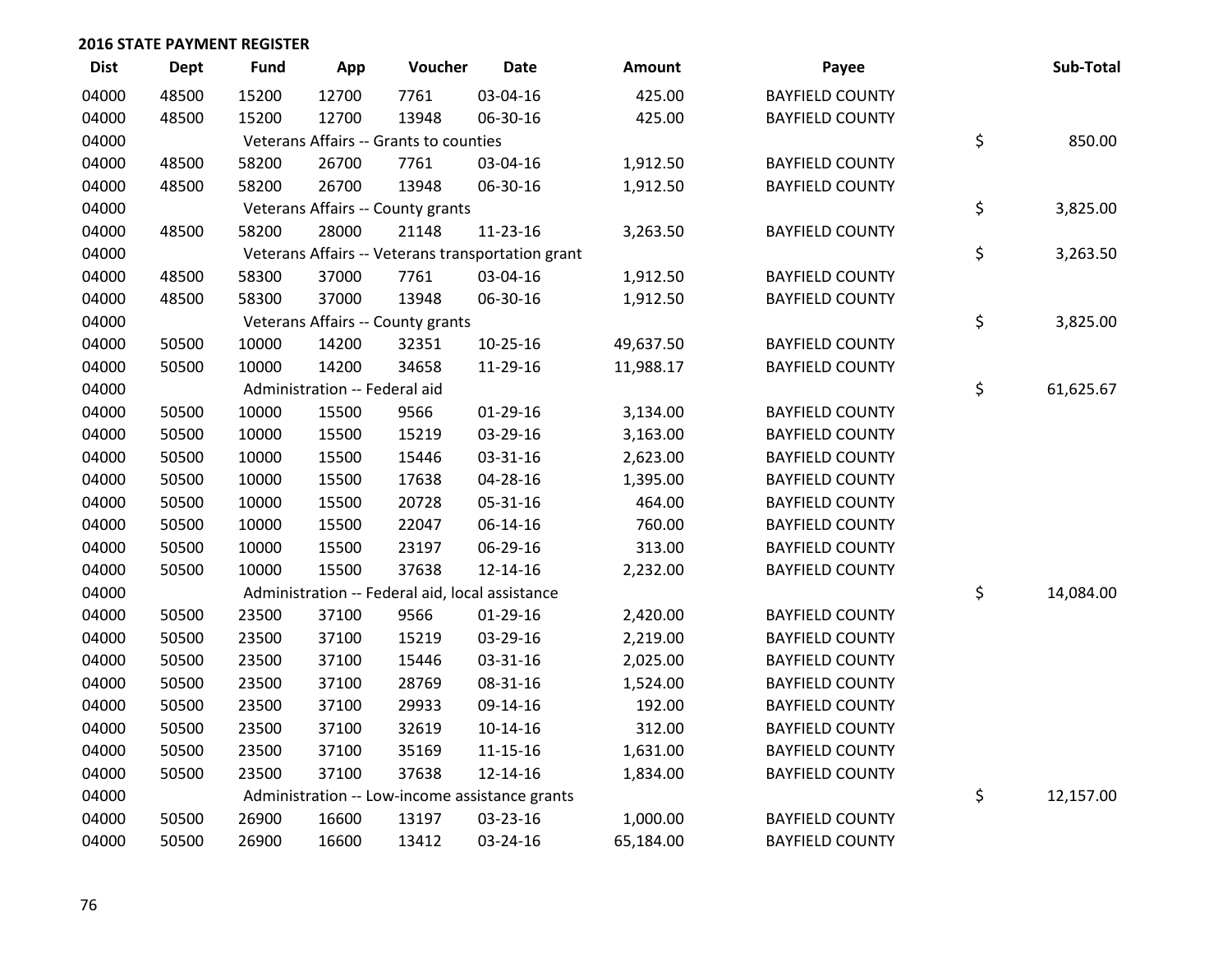| <b>Dist</b> | <b>Dept</b> | <b>Fund</b> | App                                  | Voucher                                  | <b>Date</b>                                         | Amount                                                        | Payee                    | Sub-Total          |
|-------------|-------------|-------------|--------------------------------------|------------------------------------------|-----------------------------------------------------|---------------------------------------------------------------|--------------------------|--------------------|
| 04000       | 50500       | 26900       | 16600                                | 18210                                    | 05-10-16                                            | 25,000.00                                                     | <b>BAYFIELD COUNTY</b>   |                    |
| 04000       |             |             | Administration -- Land               |                                          |                                                     |                                                               |                          | \$<br>91,184.00    |
| 04000       | 50700       | 10000       | 13000                                | 564                                      | 06-28-16                                            | 1,118.40                                                      | <b>BAYFIELD COUNTY</b>   |                    |
| 04000       |             |             |                                      |                                          |                                                     | Commissioners of Public Lands -- Federal aid -- flood control |                          | \$<br>1,118.40     |
| 04000       | 83500       | 10000       | 10500                                | 5383                                     | $07 - 25 - 16$                                      | 13,705.95                                                     | <b>BAYFIELD COUNTY</b>   |                    |
| 04000       | 83500       | 10000       | 10500                                | 12900                                    | 11-21-16                                            | 44,183.13                                                     | <b>BAYFIELD COUNTY</b>   |                    |
| 04000       |             |             |                                      | Revenue -- County and Municipal Aid      |                                                     |                                                               |                          | \$<br>57,889.08    |
| 04000       | 83500       | 10000       | 10900                                | 7196                                     | $07 - 25 - 16$                                      | 2,156.00                                                      | <b>BAYFIELD COUNTY</b>   |                    |
| 04000       |             |             |                                      | Revenue -- State Aid, Tax Exempt Proprty |                                                     |                                                               |                          | \$<br>2,156.00     |
| 04000       | 83500       | 10000       | 11000                                | 12900                                    | $11 - 21 - 16$                                      | 33,579.32                                                     | <b>BAYFIELD COUNTY</b>   |                    |
| 04000       |             |             |                                      | Revenue -- Public Utility Distribution   |                                                     |                                                               |                          | \$<br>33,579.32    |
| 04000       | 83500       | 10000       | 30200                                | 4996                                     | $07 - 25 - 16$                                      | 673,761.64                                                    | <b>BAYFIELD COUNTY</b>   |                    |
| 04000       | 83500       | 10000       | 30200                                | 5140                                     | $07 - 25 - 16$                                      | 3,342,907.14                                                  | <b>BAYFIELD COUNTY</b>   |                    |
| 04000       |             |             |                                      | Revenue -- School Lvy Tx/First Dollar Cr |                                                     |                                                               |                          | \$<br>4,016,668.78 |
| 04000       | 83500       | 52100       | 36300                                | 3399                                     | 03-29-16                                            | 456,839.41                                                    | <b>BAYFIELD COUNTY</b>   |                    |
| 04000       |             |             |                                      | Revenue -- Lottery & Gaming Credit       |                                                     |                                                               |                          | \$<br>456,839.41   |
| 04000       |             |             | <b>District Total Appropriations</b> |                                          |                                                     |                                                               |                          | \$<br>8,709,508.54 |
| 04002       | 16500       | 10000       | 22500                                | 3460                                     | 06-27-16                                            | 2,438.76                                                      | <b>TOWN OF BARKSDALE</b> |                    |
| 04002       |             |             |                                      |                                          | Safety & Prof Services -- Fire dues distribution    |                                                               |                          | \$<br>2,438.76     |
| 04002       | 37000       | 10000       | 50300                                | 29303                                    | $02 - 12 - 16$                                      | 1,525.04                                                      | <b>TOWN OF BARKSDALE</b> |                    |
| 04002       | 37000       | 10000       | 50300                                | 46885                                    | $04 - 21 - 16$                                      | 8.90                                                          | <b>TOWN OF BARKSDALE</b> |                    |
| 04002       |             |             |                                      |                                          | Natural Resources -- Aids in lieu of taxes - gener  |                                                               |                          | \$<br>1,533.94     |
| 04002       | 37000       | 21200       | 16600                                | 62950                                    | 06-20-16                                            | 92.16                                                         | TOWN OF BARKSDALE        |                    |
| 04002       |             |             |                                      |                                          | Natural Resources -- Gen program ops-state funds-FR |                                                               |                          | \$<br>92.16        |
| 04002       | 37000       | 21200       | 57100                                | 62950                                    | 06-20-16                                            | 221.28                                                        | <b>TOWN OF BARKSDALE</b> |                    |
| 04002       |             |             |                                      |                                          | Natural Resources -- ResAids - cnty forst, cl & mfl |                                                               |                          | \$<br>221.28       |
| 04002       | 37000       | 21200       | 58400                                | 48038                                    | 04-29-16                                            | 2,436.65                                                      | TOWN OF BARKSDALE        |                    |
| 04002       | 37000       | 21200       | 58400                                | 90524                                    | 09-14-16                                            | 31,597.38                                                     | <b>TOWN OF BARKSDALE</b> |                    |
| 04002       |             |             |                                      |                                          | Natural Resources -- ResAids - pymt in lieu tax fed |                                                               |                          | \$<br>34,034.03    |
| 04002       | 37000       | 21200       | 58900                                | 102080                                   | 11-18-16                                            | 498.34                                                        | <b>TOWN OF BARKSDALE</b> |                    |
| 04002       |             |             |                                      |                                          | Natural Resources -- Resource aids - distribution o |                                                               |                          | \$<br>498.34       |
| 04002       | 39500       | 21100       | 19100                                | 252                                      | 07-05-16                                            | 41,023.26                                                     | <b>TOWN OF BARKSDALE</b> |                    |
| 04002       | 39500       | 21100       | 19100                                | 29324                                    | 10-03-16                                            | 41,023.26                                                     | <b>TOWN OF BARKSDALE</b> |                    |
| 04002       | 39500       | 21100       | 19100                                | 76071                                    | $01 - 04 - 16$                                      | 41,023.26                                                     | <b>TOWN OF BARKSDALE</b> |                    |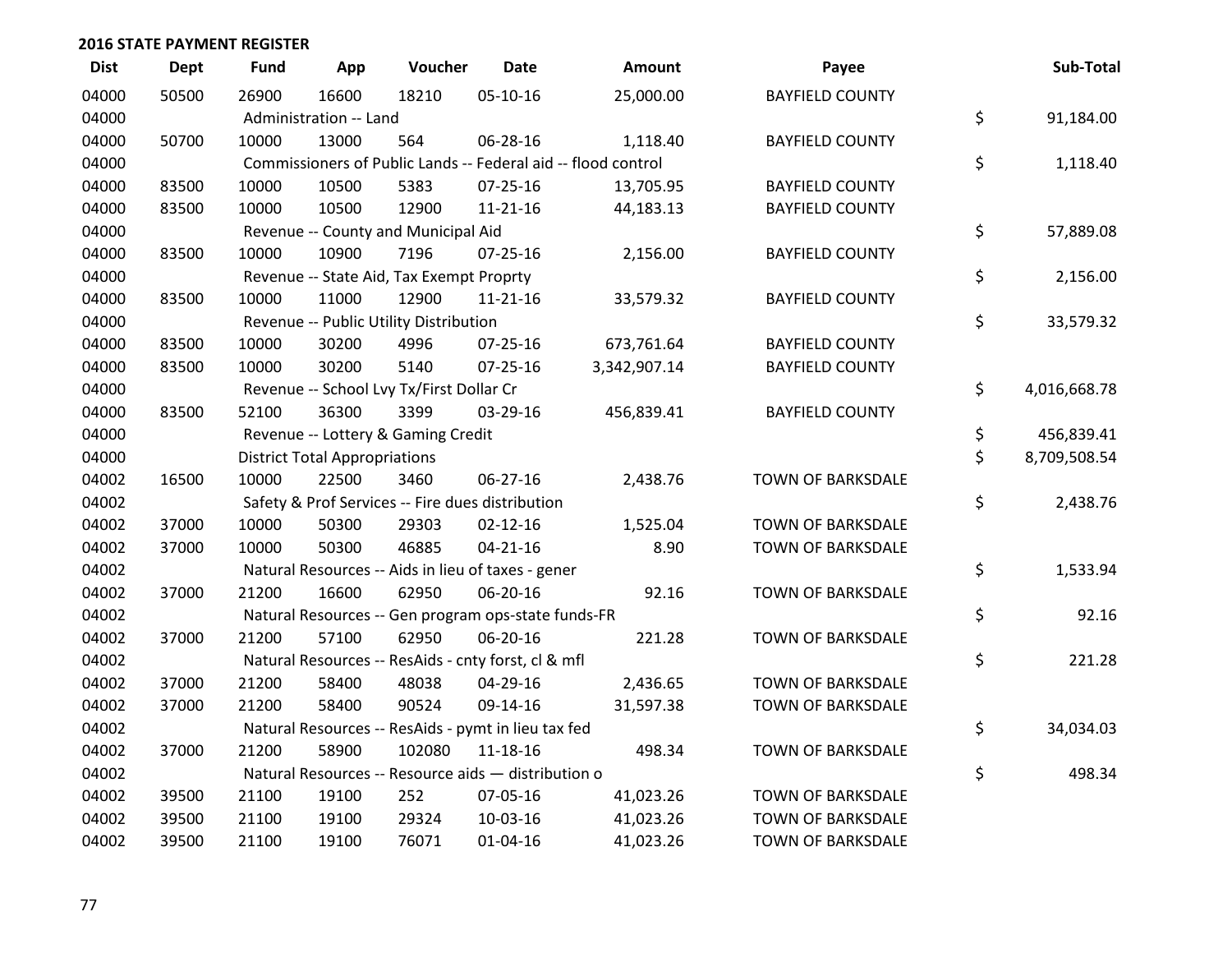| <b>Dist</b> | <b>Dept</b> | <b>Fund</b> | App                                  | Voucher                                             | <b>Date</b>    | Amount    | Payee                    | Sub-Total        |
|-------------|-------------|-------------|--------------------------------------|-----------------------------------------------------|----------------|-----------|--------------------------|------------------|
| 04002       | 39500       | 21100       | 19100                                | 84071                                               | 04-04-16       | 41,023.26 | <b>TOWN OF BARKSDALE</b> |                  |
| 04002       |             |             |                                      | Transportation -- Trns Aids To Mnc.-Sf              |                |           |                          | \$<br>164,093.04 |
| 04002       | 83500       | 10000       | 10500                                | 5355                                                | $07 - 25 - 16$ | 5,983.53  | <b>TOWN OF BARKSDALE</b> |                  |
| 04002       | 83500       | 10000       | 10500                                | 12872                                               | 11-21-16       | 33,491.96 | TOWN OF BARKSDALE        |                  |
| 04002       |             |             |                                      | Revenue -- County and Municipal Aid                 |                |           |                          | \$<br>39,475.49  |
| 04002       | 83500       | 10000       | 10900                                | 7331                                                | $07 - 25 - 16$ | 12.00     | <b>TOWN OF BARKSDALE</b> |                  |
| 04002       |             |             |                                      | Revenue -- State Aid, Tax Exempt Proprty            |                |           |                          | \$<br>12.00      |
| 04002       | 83500       | 10000       | 11000                                | 12872                                               | $11 - 21 - 16$ | 402.70    | TOWN OF BARKSDALE        |                  |
| 04002       |             |             |                                      | Revenue -- Public Utility Distribution              |                |           |                          | \$<br>402.70     |
| 04002       |             |             | <b>District Total Appropriations</b> |                                                     |                |           |                          | \$<br>242,801.74 |
| 04004       | 16500       | 10000       | 22500                                | 3461                                                | 06-27-16       | 6,589.68  | BARNES, TOWN OF          |                  |
| 04004       |             |             |                                      | Safety & Prof Services -- Fire dues distribution    |                |           |                          | \$<br>6,589.68   |
| 04004       | 37000       | 10000       | 50300                                | 46298                                               | $04 - 21 - 16$ | 28.34     | <b>BARNES, TOWN OF</b>   |                  |
| 04004       |             |             |                                      | Natural Resources -- Aids in lieu of taxes - gener  |                |           |                          | \$<br>28.34      |
| 04004       | 37000       | 21200       | 16600                                | 62951                                               | 06-20-16       | 2,101.00  | BARNES, TOWN OF          |                  |
| 04004       |             |             |                                      | Natural Resources -- Gen program ops-state funds-FR |                |           |                          | \$<br>2,101.00   |
| 04004       | 37000       | 21200       | 48900                                | 38722                                               | 03-22-16       | 12,535.00 | <b>BARNES, TOWN OF</b>   |                  |
| 04004       | 37000       | 21200       | 48900                                | 65950                                               | 07-06-16       | 5,790.00  | <b>BARNES, TOWN OF</b>   |                  |
| 04004       |             |             |                                      | Natural Resources -- GPO-federal funds              |                |           |                          | \$<br>18,325.00  |
| 04004       | 37000       | 21200       | 57100                                | 62951                                               | 06-20-16       | 15,401.82 | <b>BARNES, TOWN OF</b>   |                  |
| 04004       |             |             |                                      | Natural Resources -- ResAids - cnty forst, cl & mfl |                |           |                          | \$<br>15,401.82  |
| 04004       | 37000       | 21200       | 57900                                | 46299                                               | $04 - 21 - 16$ | 50.66     | <b>BARNES, TOWN OF</b>   |                  |
| 04004       | 37000       | 21200       | 57900                                | 46300                                               | $04 - 21 - 16$ | 18.21     | <b>BARNES, TOWN OF</b>   |                  |
| 04004       |             |             |                                      | Natural Resources -- Aids in lieu of taxes - sum s  |                |           |                          | \$<br>68.87      |
| 04004       | 37000       | 21200       | 58900                                | 102081                                              | 11-18-16       | 4,296.92  | BARNES, TOWN OF          |                  |
| 04004       |             |             |                                      | Natural Resources -- Resource aids - distribution o |                |           |                          | \$<br>4,296.92   |
| 04004       | 37000       | 21200       | 67800                                | 22735                                               | $01 - 21 - 16$ | 15,000.00 | <b>BARNES, TOWN OF</b>   |                  |
| 04004       | 37000       | 21200       | 67800                                | 25176                                               | 01-28-16       | 875.00    | BARNES, TOWN OF          |                  |
| 04004       | 37000       | 21200       | 67800                                | 47742                                               | $04 - 27 - 16$ | 2,156.83  | BARNES, TOWN OF          |                  |
| 04004       | 37000       | 21200       | 67800                                | 47745                                               | $04 - 27 - 16$ | 2,128.83  | <b>BARNES, TOWN OF</b>   |                  |
| 04004       | 37000       | 21200       | 67800                                | 107541                                              | 11-15-16       | 5,000.00  | <b>BARNES, TOWN OF</b>   |                  |
| 04004       | 37000       | 21200       | 67800                                | 116670                                              | 12-27-16       | 15,000.00 | <b>BARNES, TOWN OF</b>   |                  |
| 04004       | 37000       | 21200       | 67800                                | 116671                                              | 12-27-16       | 589.52    | <b>BARNES, TOWN OF</b>   |                  |
| 04004       | 37000       | 21200       | 67800                                | 116672                                              | 12-27-16       | 194.60    | <b>BARNES, TOWN OF</b>   |                  |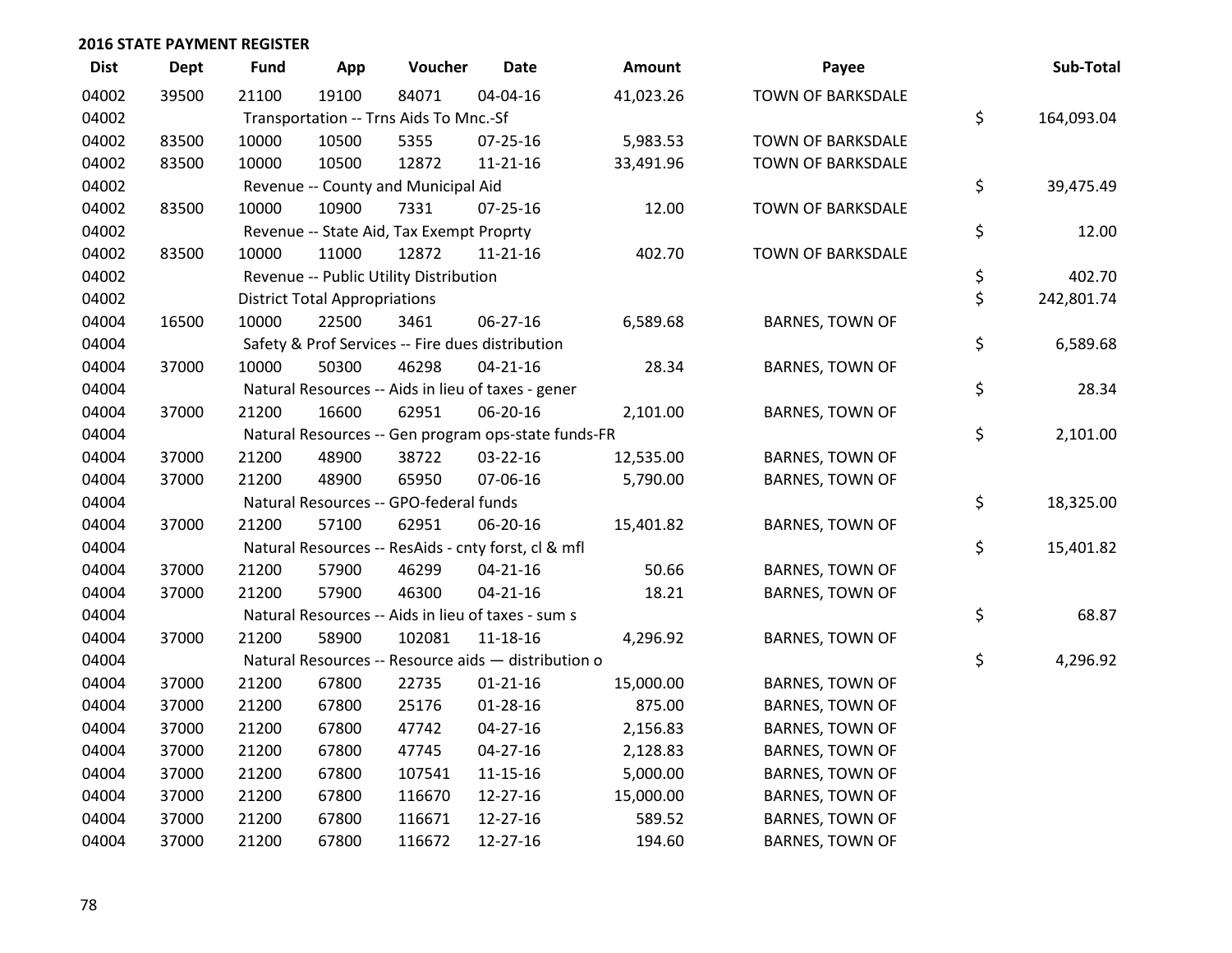| <b>Dist</b> | <b>Dept</b> | <b>Fund</b> | App                                  | Voucher                                             | Date           | <b>Amount</b> | Payee                   | Sub-Total        |
|-------------|-------------|-------------|--------------------------------------|-----------------------------------------------------|----------------|---------------|-------------------------|------------------|
| 04004       | 37000       | 21200       | 67800                                | 116673                                              | 12-27-16       | 6,858.98      | <b>BARNES, TOWN OF</b>  |                  |
| 04004       |             |             |                                      | Natural Resources -- EA - invasive aqu & lake mon   |                |               |                         | \$<br>47,803.76  |
| 04004       | 37000       | 27400       | 67000                                | 56157                                               | $05-27-16$     | 3,775.92      | BARNES, TOWN OF         |                  |
| 04004       |             |             |                                      | Natural Resources -- Fin asst for responsible units |                |               |                         | \$<br>3,775.92   |
| 04004       | 39500       | 21100       | 19100                                | 253                                                 | 07-05-16       | 81,523.54     | <b>BARNES, TOWN OF</b>  |                  |
| 04004       | 39500       | 21100       | 19100                                | 29325                                               | 10-03-16       | 81,523.56     | BARNES, TOWN OF         |                  |
| 04004       | 39500       | 21100       | 19100                                | 76072                                               | $01 - 04 - 16$ | 81,523.54     | <b>TOWN OF BARNES</b>   |                  |
| 04004       | 39500       | 21100       | 19100                                | 84072                                               | 04-04-16       | 81,523.54     | <b>TOWN OF BARNES</b>   |                  |
| 04004       |             |             |                                      | Transportation -- Trns Aids To Mnc.-Sf              |                |               |                         | \$<br>326,094.18 |
| 04004       | 43500       | 10000       | 11900                                | 72458                                               | 09-02-16       | 5,046.10      | BARNES, TOWN OF         |                  |
| 04004       |             |             |                                      | Health Services -- Emergency medical services, ai   |                |               |                         | \$<br>5,046.10   |
| 04004       | 83500       | 10000       | 10500                                | 5356                                                | $07 - 25 - 16$ | 1,815.13      | <b>BARNES, TOWN OF</b>  |                  |
| 04004       | 83500       | 10000       | 10500                                | 12873                                               | $11 - 21 - 16$ | 8,225.99      | BARNES, TOWN OF         |                  |
| 04004       |             |             |                                      | Revenue -- County and Municipal Aid                 |                |               |                         | \$<br>10,041.12  |
| 04004       | 83500       | 10000       | 10900                                | 7332                                                | 07-25-16       | 19.00         | BARNES, TOWN OF         |                  |
| 04004       |             |             |                                      | Revenue -- State Aid, Tax Exempt Proprty            |                |               |                         | \$<br>19.00      |
| 04004       | 83500       | 10000       | 11000                                | 12873                                               | $11 - 21 - 16$ | 59.04         | <b>BARNES, TOWN OF</b>  |                  |
| 04004       |             |             |                                      | Revenue -- Public Utility Distribution              |                |               |                         | \$<br>59.04      |
| 04004       | 83500       | 10000       | 50100                                | 2424                                                | $01-29-16$     | 511.12        | BARNES, TOWN OF         |                  |
| 04004       |             |             |                                      | Revenue -- Payments for municipal svcs              |                |               |                         | \$<br>511.12     |
| 04004       |             |             | <b>District Total Appropriations</b> |                                                     |                |               |                         | \$<br>440,161.87 |
| 04006       | 16500       | 10000       | 22500                                | 3462                                                | 06-27-16       | 4,590.77      | TOWN OF BAYFIELD        |                  |
| 04006       |             |             |                                      | Safety & Prof Services -- Fire dues distribution    |                |               |                         | \$<br>4,590.77   |
| 04006       | 37000       | 10000       | 50300                                | 28849                                               | $02 - 12 - 16$ | 25,622.17     | TOWN OF BAYFIELD        |                  |
| 04006       | 37000       | 10000       | 50300                                | 28850                                               | $02 - 12 - 16$ | 19,226.61     | TOWN OF BAYFIELD        |                  |
| 04006       | 37000       | 10000       | 50300                                | 28851                                               | $02 - 12 - 16$ | 17,029.14     | TOWN OF BAYFIELD        |                  |
| 04006       | 37000       | 10000       | 50300                                | 45505                                               | $04 - 21 - 16$ | 85.54         | TOWN OF BAYFIELD        |                  |
| 04006       |             |             |                                      | Natural Resources -- Aids in lieu of taxes - gener  |                |               |                         | \$<br>61,963.46  |
| 04006       | 37000       | 21200       | 16600                                | 62952                                               | 06-20-16       | 303.44        | TOWN OF BAYFIELD        |                  |
| 04006       |             |             |                                      | Natural Resources -- Gen program ops-state funds-FR |                |               |                         | \$<br>303.44     |
| 04006       | 37000       | 21200       | 57100                                | 62952                                               | 06-20-16       | 10,534.73     | TOWN OF BAYFIELD        |                  |
| 04006       |             |             |                                      | Natural Resources -- ResAids - cnty forst, cl & mfl |                |               |                         | \$<br>10,534.73  |
| 04006       | 37000       | 21200       | 57900                                | 45504                                               | $04 - 21 - 16$ | 1.33          | <b>TOWN OF BAYFIELD</b> |                  |
| 04006       | 37000       | 21200       | 57900                                | 45506                                               | $04 - 21 - 16$ | 528.36        | TOWN OF BAYFIELD        |                  |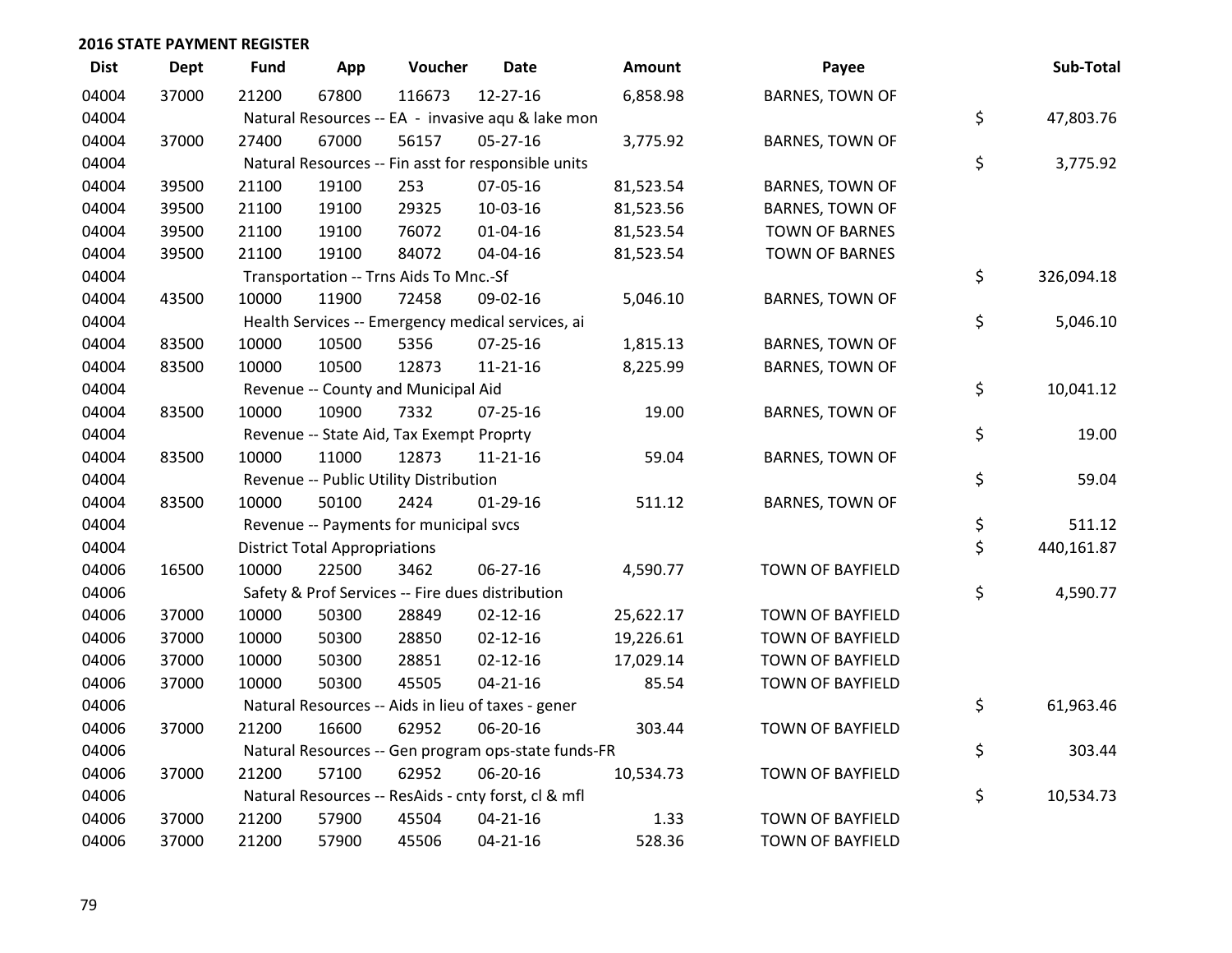| <b>Dist</b> | Dept  | <b>Fund</b> | App                                  | Voucher                                  | Date                                                | <b>Amount</b> | Payee                   | Sub-Total        |
|-------------|-------|-------------|--------------------------------------|------------------------------------------|-----------------------------------------------------|---------------|-------------------------|------------------|
| 04006       |       |             |                                      |                                          | Natural Resources -- Aids in lieu of taxes - sum s  |               |                         | \$<br>529.69     |
| 04006       | 39500 | 21100       | 19100                                | 254                                      | 07-05-16                                            | 40,147.96     | <b>TOWN OF BAYFIELD</b> |                  |
| 04006       | 39500 | 21100       | 19100                                | 29326                                    | 10-03-16                                            | 40,147.98     | <b>TOWN OF BAYFIELD</b> |                  |
| 04006       | 39500 | 21100       | 19100                                | 76073                                    | $01 - 04 - 16$                                      | 40,147.96     | <b>TOWN OF BAYFIELD</b> |                  |
| 04006       | 39500 | 21100       | 19100                                | 84073                                    | 04-04-16                                            | 40,147.96     | TOWN OF BAYFIELD        |                  |
| 04006       |       |             |                                      | Transportation -- Trns Aids To Mnc.-Sf   |                                                     |               |                         | \$<br>160,591.86 |
| 04006       | 83500 | 10000       | 10500                                | 5357                                     | $07 - 25 - 16$                                      | 2,428.24      | <b>TOWN OF BAYFIELD</b> |                  |
| 04006       | 83500 | 10000       | 10500                                | 12874                                    | $11 - 21 - 16$                                      | 13,752.35     | <b>TOWN OF BAYFIELD</b> |                  |
| 04006       |       |             |                                      | Revenue -- County and Municipal Aid      |                                                     |               |                         | \$<br>16,180.59  |
| 04006       | 83500 | 10000       | 10900                                | 7333                                     | $07 - 25 - 16$                                      | 129.00        | TOWN OF BAYFIELD        |                  |
| 04006       |       |             |                                      | Revenue -- State Aid, Tax Exempt Proprty |                                                     |               |                         | \$<br>129.00     |
| 04006       | 83500 | 10000       | 11000                                | 12874                                    | $11 - 21 - 16$                                      | 223.46        | <b>TOWN OF BAYFIELD</b> |                  |
| 04006       |       |             |                                      | Revenue -- Public Utility Distribution   |                                                     |               |                         | \$<br>223.46     |
| 04006       | 83500 | 10000       | 50100                                | 2425                                     | $01-29-16$                                          | 1,577.55      | TOWN OF BAYFIELD        |                  |
| 04006       |       |             |                                      | Revenue -- Payments for municipal svcs   |                                                     |               |                         | \$<br>1,577.55   |
| 04006       |       |             | <b>District Total Appropriations</b> |                                          |                                                     |               |                         | \$<br>256,624.55 |
| 04008       | 16500 | 10000       | 22500                                | 5268                                     | 07-06-16                                            | 2,282.80      | TOWN OF BAYVIEW         |                  |
| 04008       |       |             |                                      |                                          | Safety & Prof Services -- Fire dues distribution    |               |                         | \$<br>2,282.80   |
| 04008       | 37000 | 10000       | 50300                                | 28835                                    | 03-23-16                                            | 17,795.04     | <b>TOWN OF BAYVIEW</b>  |                  |
| 04008       | 37000 | 10000       | 50300                                | 45454                                    | $04 - 21 - 16$                                      | 487.25        | TOWN OF BAYVIEW         |                  |
| 04008       |       |             |                                      |                                          | Natural Resources -- Aids in lieu of taxes - gener  |               |                         | \$<br>18,282.29  |
| 04008       | 37000 | 21200       | 16600                                | 62953                                    | 06-20-16                                            | 461.24        | TOWN OF BAYVIEW         |                  |
| 04008       |       |             |                                      |                                          | Natural Resources -- Gen program ops-state funds-FR |               |                         | \$<br>461.24     |
| 04008       | 37000 | 21200       | 57100                                | 62953                                    | 06-20-16                                            | 4,236.21      | TOWN OF BAYVIEW         |                  |
| 04008       |       |             |                                      |                                          | Natural Resources -- ResAids - cnty forst, cl & mfl |               |                         | \$<br>4,236.21   |
| 04008       | 37000 | 21200       | 57900                                | 45455                                    | $04 - 21 - 16$                                      | 20.88         | TOWN OF BAYVIEW         |                  |
| 04008       |       |             |                                      |                                          | Natural Resources -- Aids in lieu of taxes - sum s  |               |                         | \$<br>20.88      |
| 04008       | 37000 | 21200       | 58400                                | 48040                                    | 04-29-16                                            | 229.90        | TOWN OF BAYVIEW         |                  |
| 04008       | 37000 | 21200       | 58400                                | 90525                                    | 09-14-16                                            | 2,981.23      | TOWN OF BAYVIEW         |                  |
| 04008       |       |             |                                      |                                          | Natural Resources -- ResAids - pymt in lieu tax fed |               |                         | \$<br>3,211.13   |
| 04008       | 37000 | 21200       | 58900                                | 102082                                   | $11 - 18 - 16$                                      | 1,274.64      | TOWN OF BAYVIEW         |                  |
| 04008       |       |             |                                      |                                          | Natural Resources -- Resource aids - distribution o |               |                         | \$<br>1,274.64   |
| 04008       | 39500 | 21100       | 19100                                | 255                                      | 07-05-16                                            | 38,375.35     | TOWN OF BAYVIEW         |                  |
| 04008       | 39500 | 21100       | 19100                                | 29327                                    | 10-03-16                                            | 38,375.37     | TOWN OF BAYVIEW         |                  |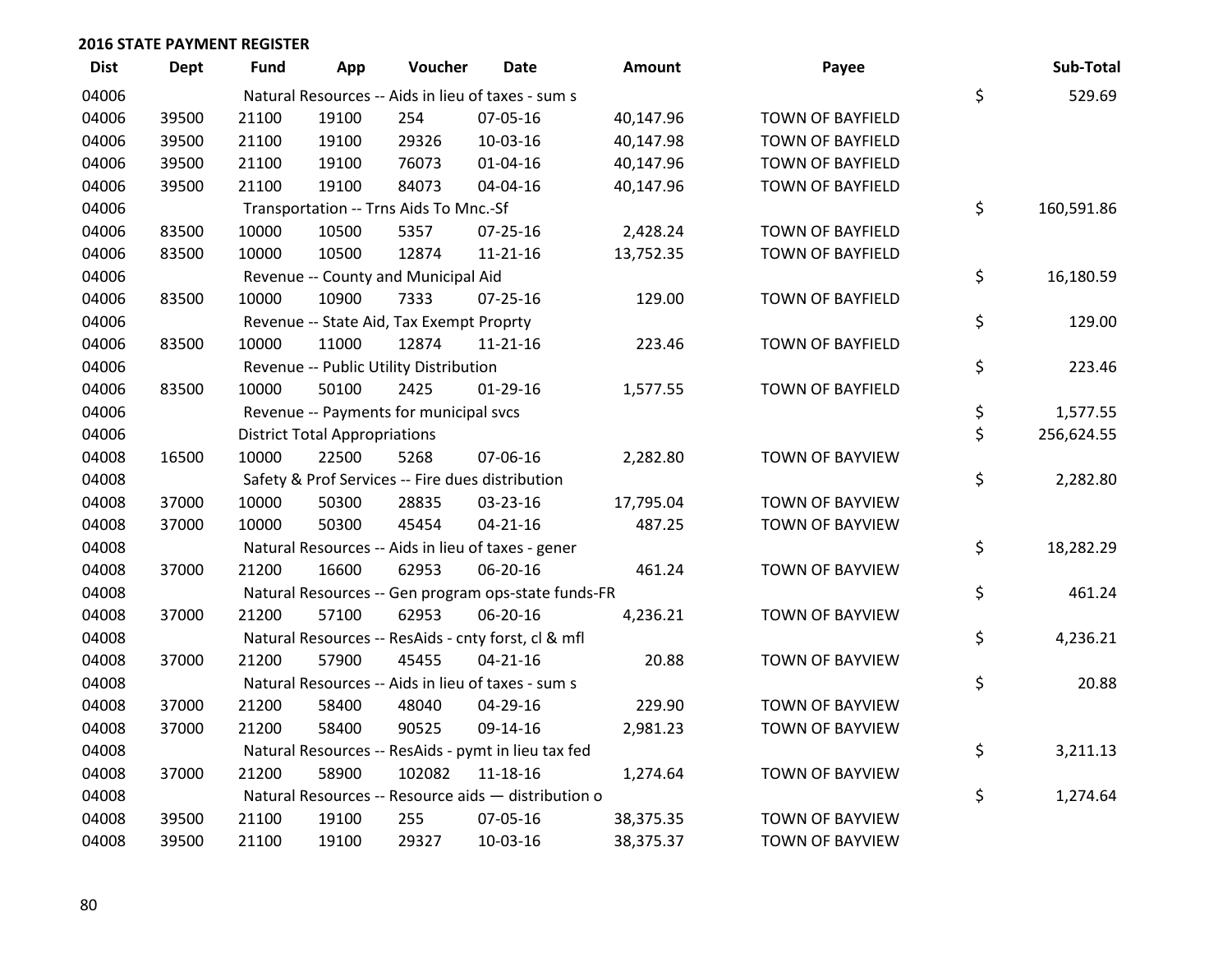| <b>Dist</b> | Dept  | <b>Fund</b> | App                                  | Voucher                                  | <b>Date</b>                                         | <b>Amount</b> | Payee               | Sub-Total        |
|-------------|-------|-------------|--------------------------------------|------------------------------------------|-----------------------------------------------------|---------------|---------------------|------------------|
| 04008       | 39500 | 21100       | 19100                                | 76074                                    | 01-04-16                                            | 38,375.35     | TOWN OF BAYVIEW     |                  |
| 04008       | 39500 | 21100       | 19100                                | 84074                                    | 04-04-16                                            | 38,375.35     | TOWN OF BAYVIEW     |                  |
| 04008       |       |             |                                      | Transportation -- Trns Aids To Mnc.-Sf   |                                                     |               |                     | \$<br>153,501.42 |
| 04008       | 83500 | 10000       | 10500                                | 5358                                     | 07-25-16                                            | 1,017.87      | TOWN OF BAYVIEW     |                  |
| 04008       | 83500 | 10000       | 10500                                | 12875                                    | $11 - 21 - 16$                                      | 5,767.92      | TOWN OF BAYVIEW     |                  |
| 04008       |       |             |                                      | Revenue -- County and Municipal Aid      |                                                     |               |                     | \$<br>6,785.79   |
| 04008       | 83500 | 10000       | 10900                                | 7334                                     | $07 - 25 - 16$                                      | 6.00          | TOWN OF BAYVIEW     |                  |
| 04008       |       |             |                                      | Revenue -- State Aid, Tax Exempt Proprty |                                                     |               |                     | \$<br>6.00       |
| 04008       |       |             | <b>District Total Appropriations</b> |                                          |                                                     |               |                     | \$<br>190,062.40 |
| 04010       | 16500 | 10000       | 22500                                | 3463                                     | 06-27-16                                            | 2,059.91      | <b>TOWN OF BELL</b> |                  |
| 04010       |       |             |                                      |                                          | Safety & Prof Services -- Fire dues distribution    |               |                     | \$<br>2,059.91   |
| 04010       | 37000 | 10000       | 50300                                | 28806                                    | $02 - 12 - 16$                                      | 17,638.32     | <b>TOWN OF BELL</b> |                  |
| 04010       | 37000 | 10000       | 50300                                | 28807                                    | $02 - 12 - 16$                                      | 715.83        | <b>TOWN OF BELL</b> |                  |
| 04010       |       |             |                                      |                                          | Natural Resources -- Aids in lieu of taxes - gener  |               |                     | \$<br>18,354.15  |
| 04010       | 37000 | 21200       | 16600                                | 62954                                    | 06-20-16                                            | 168.75        | <b>TOWN OF BELL</b> |                  |
| 04010       |       |             |                                      |                                          | Natural Resources -- Gen program ops-state funds-FR |               |                     | \$<br>168.75     |
| 04010       | 37000 | 21200       | 57100                                | 62954                                    | 06-20-16                                            | 5,055.41      | TOWN OF BELL        |                  |
| 04010       |       |             |                                      |                                          | Natural Resources -- ResAids - cnty forst, cl & mfl |               |                     | \$<br>5,055.41   |
| 04010       | 37000 | 21200       | 57900                                | 45339                                    | $04 - 21 - 16$                                      | 35.20         | <b>TOWN OF BELL</b> |                  |
| 04010       | 37000 | 21200       | 57900                                | 45340                                    | $04 - 21 - 16$                                      | 3.37          | <b>TOWN OF BELL</b> |                  |
| 04010       |       |             |                                      |                                          | Natural Resources -- Aids in lieu of taxes - sum s  |               |                     | \$<br>38.57      |
| 04010       | 37000 | 21200       | 58400                                | 48042                                    | 04-29-16                                            | 695.30        | TOWN OF BELL        |                  |
| 04010       | 37000 | 21200       | 58400                                | 90526                                    | 09-14-16                                            | 9,016.33      | TOWN OF BELL        |                  |
| 04010       |       |             |                                      |                                          | Natural Resources -- ResAids - pymt in lieu tax fed |               |                     | \$<br>9,711.63   |
| 04010       | 37000 | 27400       | 67000                                | 56103                                    | $05 - 27 - 16$                                      | 1,617.05      | <b>TOWN OF BELL</b> |                  |
| 04010       |       |             |                                      |                                          | Natural Resources -- Fin asst for responsible units |               |                     | \$<br>1,617.05   |
| 04010       | 39500 | 21100       | 19100                                | 256                                      | 07-05-16                                            | 43,627.12     | TOWN OF BELL        |                  |
| 04010       | 39500 | 21100       | 19100                                | 29328                                    | 10-03-16                                            | 43,627.14     | TOWN OF BELL        |                  |
| 04010       | 39500 | 21100       | 19100                                | 76075                                    | 01-04-16                                            | 43,627.12     | <b>TOWN OF BELL</b> |                  |
| 04010       | 39500 | 21100       | 19100                                | 84075                                    | 04-04-16                                            | 43,627.12     | TOWN OF BELL        |                  |
| 04010       |       |             |                                      | Transportation -- Trns Aids To Mnc.-Sf   |                                                     |               |                     | \$<br>174,508.50 |
| 04010       | 50500 | 10000       | 14200                                | 38039                                    | 12-30-16                                            | 31,412.00     | <b>TOWN OF BELL</b> |                  |
| 04010       |       |             | Administration -- Federal aid        |                                          |                                                     |               |                     | \$<br>31,412.00  |
| 04010       | 83500 | 10000       | 10500                                | 5359                                     | 07-25-16                                            | 1,114.12      | TOWN OF BELL        |                  |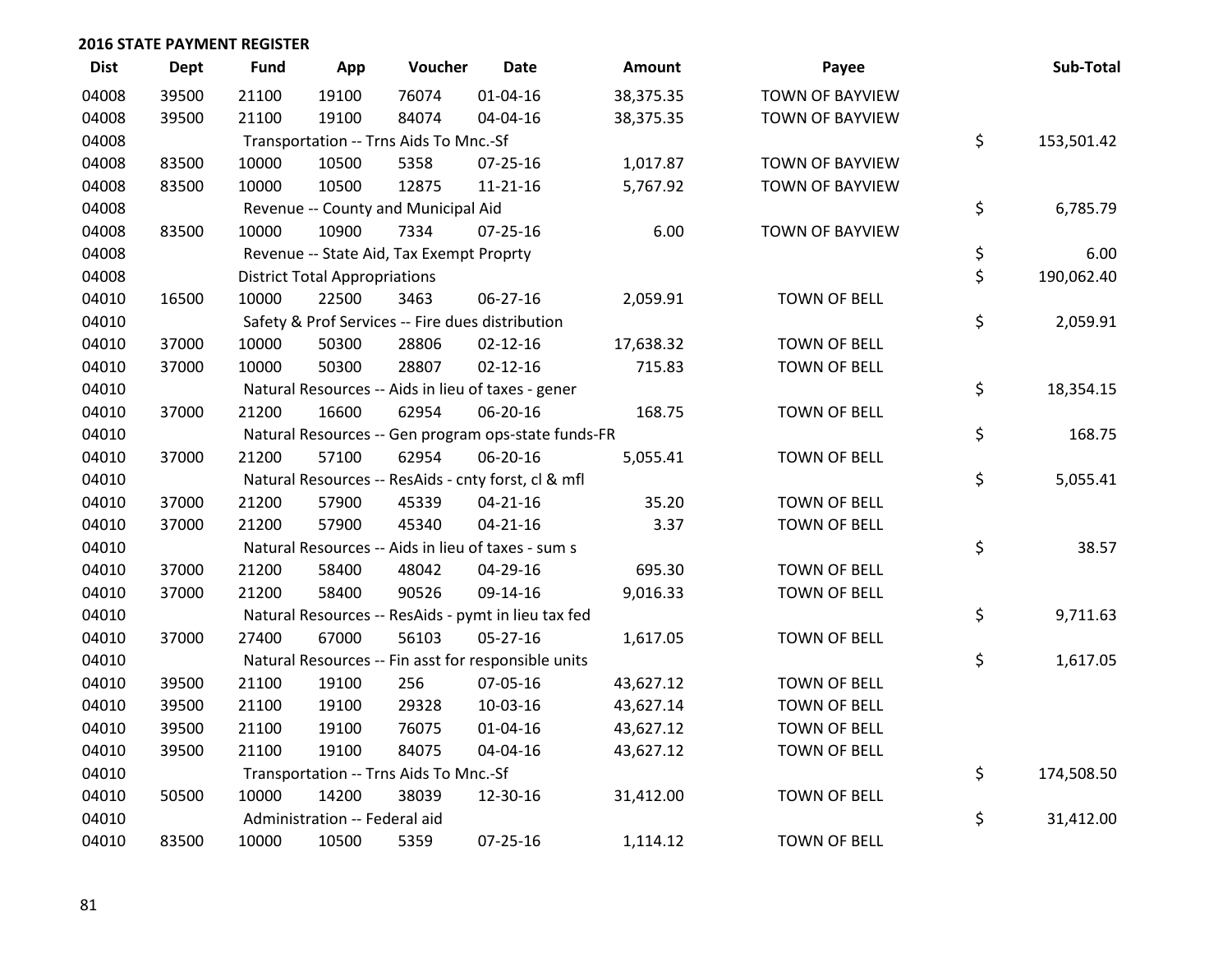| <b>Dist</b> | Dept  | <b>Fund</b> | App                                  | Voucher                                             | <b>Date</b>    | Amount    | Payee                | Sub-Total        |
|-------------|-------|-------------|--------------------------------------|-----------------------------------------------------|----------------|-----------|----------------------|------------------|
| 04010       | 83500 | 10000       | 10500                                | 12876                                               | $11 - 21 - 16$ | 5,498.14  | <b>TOWN OF BELL</b>  |                  |
| 04010       |       |             |                                      | Revenue -- County and Municipal Aid                 |                |           |                      | \$<br>6,612.26   |
| 04010       | 83500 | 10000       | 10900                                | 7335                                                | 07-25-16       | 13.00     | <b>TOWN OF BELL</b>  |                  |
| 04010       |       |             |                                      | Revenue -- State Aid, Tax Exempt Proprty            |                |           |                      | \$<br>13.00      |
| 04010       | 83500 | 10000       | 11000                                | 12876                                               | 11-21-16       | 821.26    | <b>TOWN OF BELL</b>  |                  |
| 04010       |       |             |                                      | Revenue -- Public Utility Distribution              |                |           |                      | \$<br>821.26     |
| 04010       |       |             | <b>District Total Appropriations</b> |                                                     |                |           |                      | \$<br>250,372.49 |
| 04012       | 16500 | 10000       | 22500                                | 3464                                                | 06-27-16       | 4,734.06  | TOWN OF CABLE        |                  |
| 04012       |       |             |                                      | Safety & Prof Services -- Fire dues distribution    |                |           |                      | \$<br>4,734.06   |
| 04012       | 37000 | 10000       | 50300                                | 29292                                               | $02 - 12 - 16$ | 1,075.73  | <b>TOWN OF CABLE</b> |                  |
| 04012       | 37000 | 10000       | 50300                                | 46837                                               | $04 - 21 - 16$ | 426.97    | <b>TOWN OF CABLE</b> |                  |
| 04012       | 37000 | 10000       | 50300                                | 46838                                               | $04 - 21 - 16$ | 9.84      | <b>TOWN OF CABLE</b> |                  |
| 04012       |       |             |                                      | Natural Resources -- Aids in lieu of taxes - gener  |                |           |                      | \$<br>1,512.54   |
| 04012       | 37000 | 21200       | 16600                                | 62955                                               | 06-20-16       | 486.88    | <b>TOWN OF CABLE</b> |                  |
| 04012       |       |             |                                      | Natural Resources -- Gen program ops-state funds-FR |                |           |                      | \$<br>486.88     |
| 04012       | 37000 | 21200       | 57100                                | 62955                                               | 06-20-16       | 2,683.79  | <b>TOWN OF CABLE</b> |                  |
| 04012       |       |             |                                      | Natural Resources -- ResAids - cnty forst, cl & mfl |                |           |                      | \$<br>2,683.79   |
| 04012       | 37000 | 21200       | 57900                                | 46835                                               | $04 - 21 - 16$ | 293.86    | <b>TOWN OF CABLE</b> |                  |
| 04012       | 37000 | 21200       | 57900                                | 46836                                               | $04 - 21 - 16$ | 4.53      | <b>TOWN OF CABLE</b> |                  |
| 04012       | 37000 | 21200       | 57900                                | 46839                                               | $04 - 21 - 16$ | 0.98      | <b>TOWN OF CABLE</b> |                  |
| 04012       |       |             |                                      | Natural Resources -- Aids in lieu of taxes - sum s  |                |           |                      | \$<br>299.37     |
| 04012       | 37000 | 21200       | 58900                                | 102083                                              | 11-18-16       | 588.26    | <b>TOWN OF CABLE</b> |                  |
| 04012       |       |             |                                      | Natural Resources -- Resource aids - distribution o |                |           |                      | \$<br>588.26     |
| 04012       | 37000 | 21200       | 67800                                | 112353                                              | 12-09-16       | 9,000.00  | <b>TOWN OF CABLE</b> |                  |
| 04012       |       |             |                                      | Natural Resources -- EA - invasive aqu & lake mon   |                |           |                      | \$<br>9,000.00   |
| 04012       | 37000 | 27400       | 67000                                | 55699                                               | $05 - 27 - 16$ | 4,473.14  | <b>TOWN OF CABLE</b> |                  |
| 04012       |       |             |                                      | Natural Resources -- Fin asst for responsible units |                |           |                      | \$<br>4,473.14   |
| 04012       | 39500 | 21100       | 19100                                | 257                                                 | 07-05-16       | 41,953.60 | <b>TOWN OF CABLE</b> |                  |
| 04012       | 39500 | 21100       | 19100                                | 29329                                               | 10-03-16       | 41,953.62 | <b>TOWN OF CABLE</b> |                  |
| 04012       | 39500 | 21100       | 19100                                | 76076                                               | $01 - 04 - 16$ | 41,953.60 | <b>TOWN OF CABLE</b> |                  |
| 04012       | 39500 | 21100       | 19100                                | 84076                                               | 04-04-16       | 41,953.60 | <b>TOWN OF CABLE</b> |                  |
| 04012       |       |             |                                      | Transportation -- Trns Aids To Mnc.-Sf              |                |           |                      | \$<br>167,814.42 |
| 04012       | 43500 | 10000       | 11900                                | 72462                                               | 09-02-16       | 5,566.84  | <b>TOWN OF CABLE</b> |                  |
| 04012       |       |             |                                      | Health Services -- Emergency medical services, ai   |                |           |                      | \$<br>5,566.84   |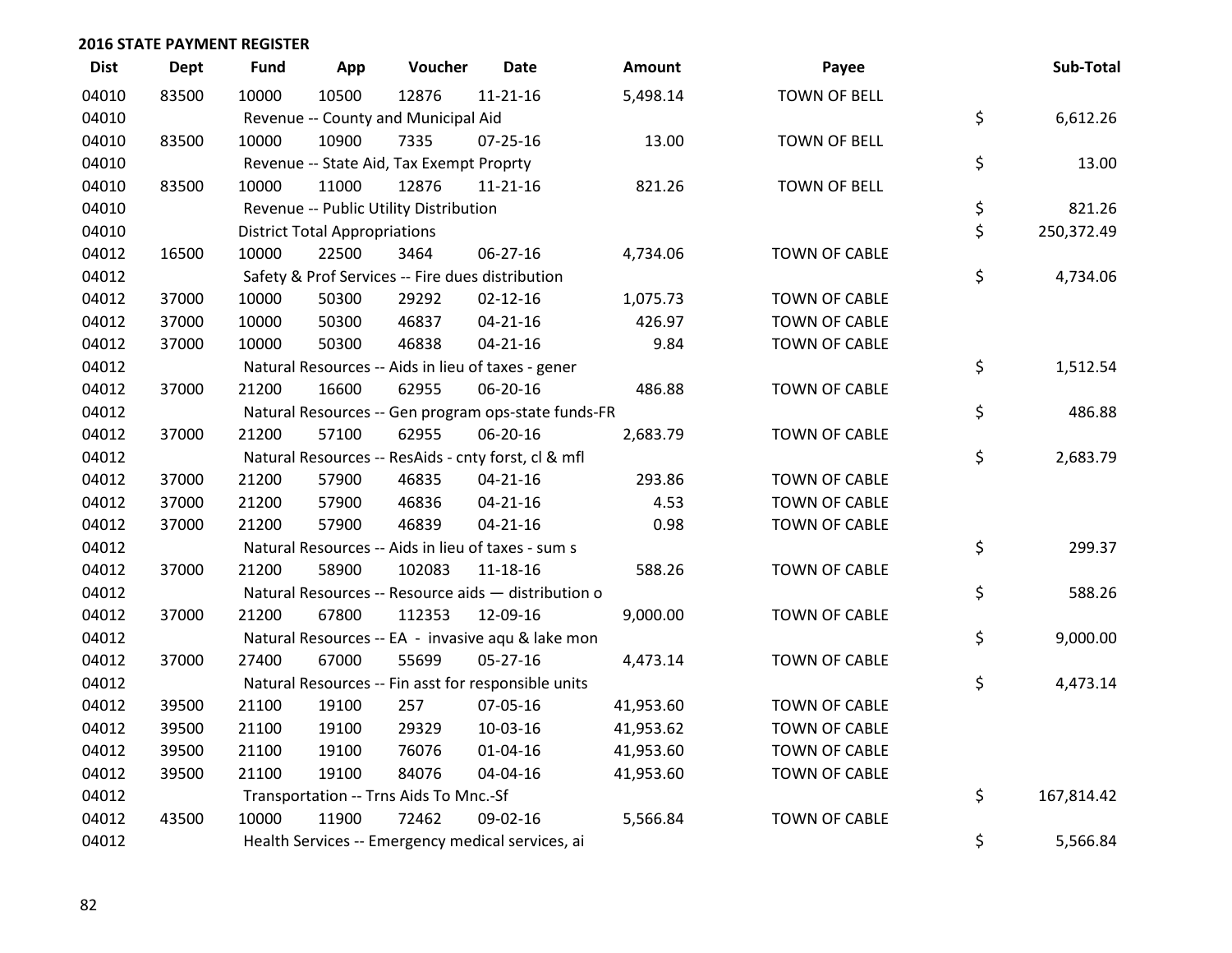| <b>Dist</b> | <b>Dept</b> | <b>Fund</b> | App                                  | Voucher                                  | <b>Date</b>                                         | Amount    | Payee                 | Sub-Total        |
|-------------|-------------|-------------|--------------------------------------|------------------------------------------|-----------------------------------------------------|-----------|-----------------------|------------------|
| 04012       | 83500       | 10000       | 10500                                | 5360                                     | 07-25-16                                            | 3,149.51  | <b>TOWN OF CABLE</b>  |                  |
| 04012       | 83500       | 10000       | 10500                                | 12877                                    | 11-21-16                                            | 4,958.33  | <b>TOWN OF CABLE</b>  |                  |
| 04012       |             |             |                                      | Revenue -- County and Municipal Aid      |                                                     |           |                       | \$<br>8,107.84   |
| 04012       | 83500       | 10000       | 10900                                | 7336                                     | $07 - 25 - 16$                                      | 121.00    | <b>TOWN OF CABLE</b>  |                  |
| 04012       |             |             |                                      | Revenue -- State Aid, Tax Exempt Proprty |                                                     |           |                       | \$<br>121.00     |
| 04012       | 83500       | 10000       | 11000                                | 12877                                    | 11-21-16                                            | 151.40    | <b>TOWN OF CABLE</b>  |                  |
| 04012       |             |             |                                      | Revenue -- Public Utility Distribution   |                                                     |           |                       | \$<br>151.40     |
| 04012       |             |             | <b>District Total Appropriations</b> |                                          |                                                     |           |                       | \$<br>205,539.54 |
| 04014       | 16500       | 10000       | 22500                                | 5137                                     | 07-07-16                                            | 1,623.66  | TOWN OF CLOVER        |                  |
| 04014       |             |             |                                      |                                          | Safety & Prof Services -- Fire dues distribution    |           |                       | \$<br>1,623.66   |
| 04014       | 37000       | 10000       | 50300                                | 29333                                    | $02 - 12 - 16$                                      | 11,828.30 | TOWN OF CLOVER        |                  |
| 04014       | 37000       | 10000       | 50300                                | 29334                                    | $02 - 12 - 16$                                      | 3,118.04  | <b>TOWN OF CLOVER</b> |                  |
| 04014       | 37000       | 10000       | 50300                                | 46975                                    | $04 - 21 - 16$                                      | 93.19     | TOWN OF CLOVER        |                  |
| 04014       | 37000       | 10000       | 50300                                | 46976                                    | $04 - 21 - 16$                                      | 646.88    | TOWN OF CLOVER        |                  |
| 04014       |             |             |                                      |                                          | Natural Resources -- Aids in lieu of taxes - gener  |           |                       | \$<br>15,686.41  |
| 04014       | 37000       | 21200       | 16600                                | 62956                                    | 06-20-16                                            | 428.22    | <b>TOWN OF CLOVER</b> |                  |
| 04014       |             |             |                                      |                                          | Natural Resources -- Gen program ops-state funds-FR |           |                       | \$<br>428.22     |
| 04014       | 37000       | 21200       | 57100                                | 62956                                    | 06-20-16                                            | 2,902.20  | TOWN OF CLOVER        |                  |
| 04014       |             |             |                                      |                                          | Natural Resources -- ResAids - cnty forst, cl & mfl |           |                       | \$<br>2,902.20   |
| 04014       | 37000       | 21200       | 58400                                | 48043                                    | 04-29-16                                            | 938.00    | TOWN OF CLOVER        |                  |
| 04014       | 37000       | 21200       | 58400                                | 90527                                    | 09-14-16                                            | 12,163.62 | TOWN OF CLOVER        |                  |
| 04014       |             |             |                                      |                                          | Natural Resources -- ResAids - pymt in lieu tax fed |           |                       | \$<br>13,101.62  |
| 04014       | 37000       | 21200       | 58900                                | 102084                                   | 11-18-16                                            | 3,894.53  | TOWN OF CLOVER        |                  |
| 04014       |             |             |                                      |                                          | Natural Resources -- Resource aids - distribution o |           |                       | \$<br>3,894.53   |
| 04014       | 37000       | 27400       | 67000                                | 55452                                    | $05 - 27 - 16$                                      | 1,447.30  | TOWN OF CLOVER        |                  |
| 04014       |             |             |                                      |                                          | Natural Resources -- Fin asst for responsible units |           |                       | \$<br>1,447.30   |
| 04014       | 39500       | 21100       | 19100                                | 258                                      | 07-05-16                                            | 43,137.18 | TOWN OF CLOVER        |                  |
| 04014       | 39500       | 21100       | 19100                                | 29330                                    | 10-03-16                                            | 43,137.18 | <b>TOWN OF CLOVER</b> |                  |
| 04014       | 39500       | 21100       | 19100                                | 76077                                    | $01 - 04 - 16$                                      | 43,137.18 | <b>TOWN OF CLOVER</b> |                  |
| 04014       | 39500       | 21100       | 19100                                | 84077                                    | 04-04-16                                            | 43,137.18 | TOWN OF CLOVER        |                  |
| 04014       |             |             |                                      | Transportation -- Trns Aids To Mnc.-Sf   |                                                     |           |                       | \$<br>172,548.72 |
| 04014       | 43500       | 10000       | 11900                                | 72463                                    | 09-02-16                                            | 5,065.11  | <b>TOWN OF CLOVER</b> |                  |
| 04014       |             |             |                                      |                                          | Health Services -- Emergency medical services, ai   |           |                       | \$<br>5,065.11   |
| 04014       | 83500       | 10000       | 10500                                | 5361                                     | $07 - 25 - 16$                                      | 1,124.37  | <b>TOWN OF CLOVER</b> |                  |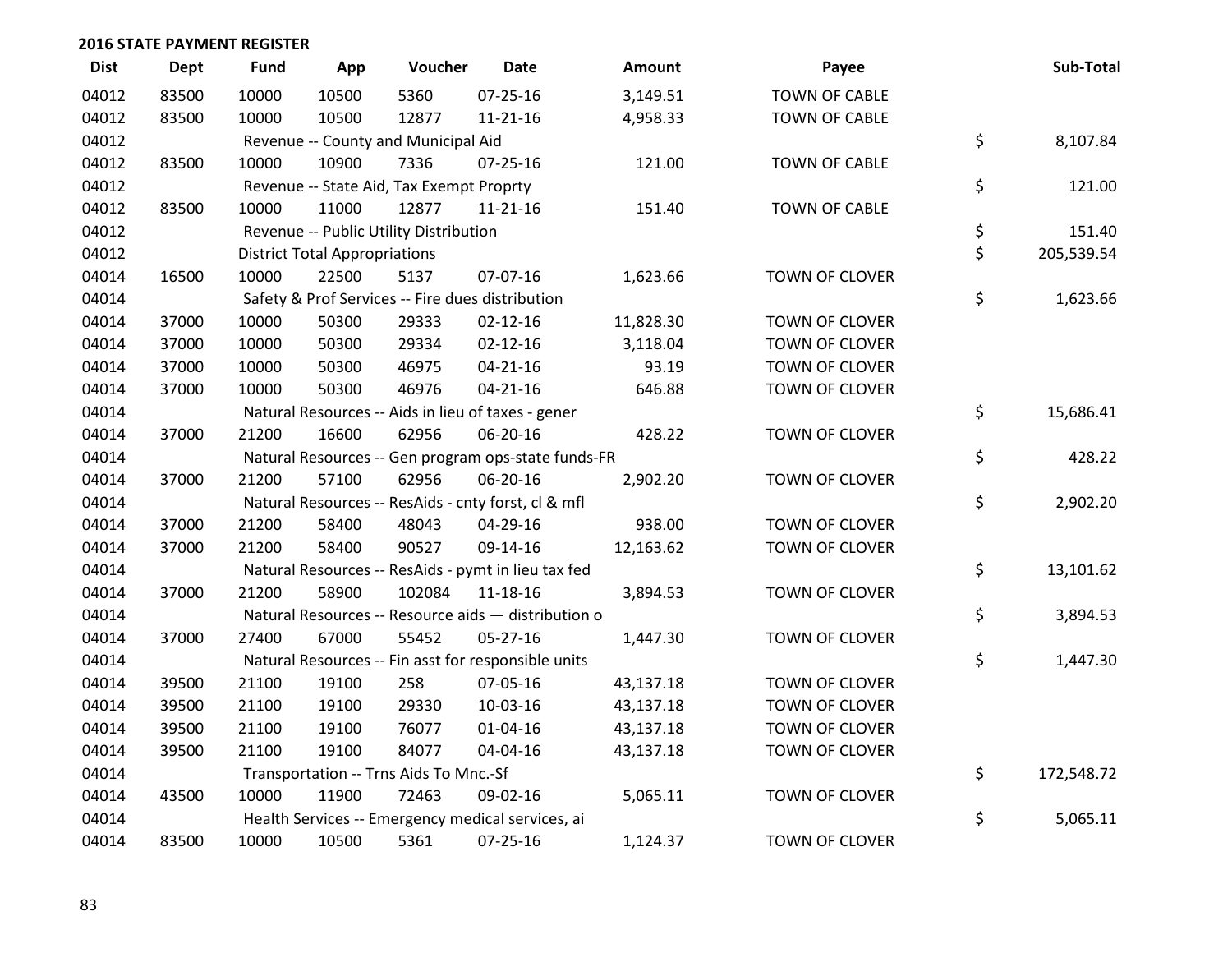| <b>Dist</b> | <b>Dept</b> | <b>Fund</b> | App                                  | Voucher                                             | <b>Date</b>    | Amount    | Payee                 | Sub-Total        |
|-------------|-------------|-------------|--------------------------------------|-----------------------------------------------------|----------------|-----------|-----------------------|------------------|
| 04014       | 83500       | 10000       | 10500                                | 12878                                               | $11 - 21 - 16$ | 2,972.20  | <b>TOWN OF CLOVER</b> |                  |
| 04014       |             |             |                                      | Revenue -- County and Municipal Aid                 |                |           |                       | \$<br>4,096.57   |
| 04014       | 83500       | 10000       | 10900                                | 7337                                                | $07 - 25 - 16$ | 1.00      | TOWN OF CLOVER        |                  |
| 04014       |             |             |                                      | Revenue -- State Aid, Tax Exempt Proprty            |                |           |                       | \$<br>1.00       |
| 04014       |             |             | <b>District Total Appropriations</b> |                                                     |                |           |                       | \$<br>220,795.34 |
| 04016       | 16500       | 10000       | 22500                                | 3465                                                | 06-27-16       | 1,569.38  | TOWN OF DELTA         |                  |
| 04016       |             |             |                                      | Safety & Prof Services -- Fire dues distribution    |                |           |                       | \$<br>1,569.38   |
| 04016       | 37000       | 10000       | 50300                                | 29145                                               | $02 - 12 - 16$ | 6,292.10  | <b>TOWN OF DELTA</b>  |                  |
| 04016       | 37000       | 10000       | 50300                                | 29146                                               | $02 - 12 - 16$ | 16,032.61 | TOWN OF DELTA         |                  |
| 04016       | 37000       | 10000       | 50300                                | 46370                                               | $04 - 21 - 16$ | 2,360.64  | TOWN OF DELTA         |                  |
| 04016       |             |             |                                      | Natural Resources -- Aids in lieu of taxes - gener  |                |           |                       | \$<br>24,685.35  |
| 04016       | 37000       | 21200       | 16600                                | 62957                                               | 06-20-16       | 566.63    | TOWN OF DELTA         |                  |
| 04016       |             |             |                                      | Natural Resources -- Gen program ops-state funds-FR |                |           |                       | \$<br>566.63     |
| 04016       | 37000       | 21200       | 57100                                | 62957                                               | 06-20-16       | 439.18    | TOWN OF DELTA         |                  |
| 04016       |             |             |                                      | Natural Resources -- ResAids - cnty forst, cl & mfl |                |           |                       | \$<br>439.18     |
| 04016       | 37000       | 21200       | 57900                                | 46369                                               | $04 - 21 - 16$ | 185.46    | TOWN OF DELTA         |                  |
| 04016       |             |             |                                      | Natural Resources -- Aids in lieu of taxes - sum s  |                |           |                       | \$<br>185.46     |
| 04016       | 37000       | 21200       | 58400                                | 48044                                               | 04-29-16       | 4,007.52  | TOWN OF DELTA         |                  |
| 04016       | 37000       | 21200       | 58400                                | 90528                                               | 09-14-16       | 51,967.80 | <b>TOWN OF DELTA</b>  |                  |
| 04016       |             |             |                                      | Natural Resources -- ResAids - pymt in lieu tax fed |                |           |                       | \$<br>55,975.32  |
| 04016       | 37000       | 21200       | 58900                                | 102085                                              | 11-18-16       | 407.98    | TOWN OF DELTA         |                  |
| 04016       |             |             |                                      | Natural Resources -- Resource aids - distribution o |                |           |                       | \$<br>407.98     |
| 04016       | 37000       | 27400       | 67000                                | 56243                                               | $05 - 27 - 16$ | 930.07    | TOWN OF DELTA         |                  |
| 04016       |             |             |                                      | Natural Resources -- Fin asst for responsible units |                |           |                       | \$<br>930.07     |
| 04016       | 39500       | 21100       | 19100                                | 259                                                 | 07-05-16       | 38,039.55 | TOWN OF DELTA         |                  |
| 04016       | 39500       | 21100       | 19100                                | 29331                                               | 10-03-16       | 38,039.55 | TOWN OF DELTA         |                  |
| 04016       | 39500       | 21100       | 19100                                | 76078                                               | $01 - 04 - 16$ | 38,039.55 | TOWN OF DELTA         |                  |
| 04016       | 39500       | 21100       | 19100                                | 84078                                               | 04-04-16       | 38,039.55 | TOWN OF DELTA         |                  |
| 04016       |             |             |                                      | Transportation -- Trns Aids To Mnc.-Sf              |                |           |                       | \$<br>152,158.20 |
| 04016       | 83500       | 10000       | 10500                                | 5362                                                | 07-25-16       | 911.93    | TOWN OF DELTA         |                  |
| 04016       | 83500       | 10000       | 10500                                | 12879                                               | $11 - 21 - 16$ | 5,167.62  | TOWN OF DELTA         |                  |
| 04016       |             |             |                                      | Revenue -- County and Municipal Aid                 |                |           |                       | \$<br>6,079.55   |
| 04016       | 83500       | 10000       | 10900                                | 7338                                                | $07 - 25 - 16$ | 1.00      | TOWN OF DELTA         |                  |
| 04016       |             |             |                                      | Revenue -- State Aid, Tax Exempt Proprty            |                |           |                       | \$<br>1.00       |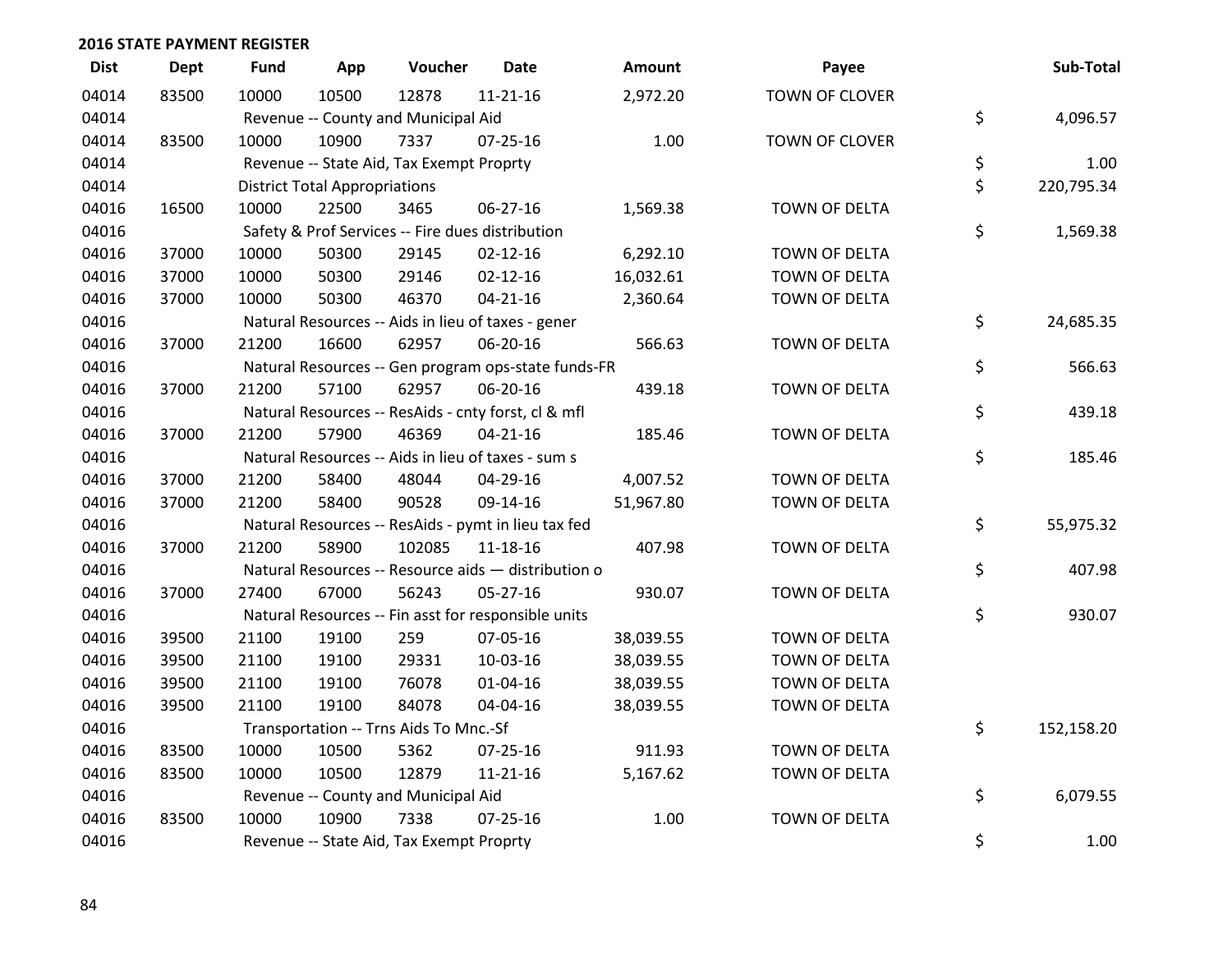| <b>Dist</b> | <b>Dept</b> | Fund  | App                                  | Voucher                                             | <b>Date</b>    | Amount     | Payee                 | Sub-Total        |
|-------------|-------------|-------|--------------------------------------|-----------------------------------------------------|----------------|------------|-----------------------|------------------|
| 04016       |             |       | <b>District Total Appropriations</b> |                                                     |                |            |                       | \$<br>242,998.12 |
| 04018       | 16500       | 10000 | 22500                                | 3466                                                | 06-27-16       | 3,851.40   | TOWN OF DRUMMOND      |                  |
| 04018       |             |       |                                      | Safety & Prof Services -- Fire dues distribution    |                |            |                       | \$<br>3,851.40   |
| 04018       | 37000       | 21200 | 16600                                | 62958                                               | 06-20-16       | 465.79     | TOWN OF DRUMMOND      |                  |
| 04018       |             |       |                                      | Natural Resources -- Gen program ops-state funds-FR |                |            |                       | \$<br>465.79     |
| 04018       | 37000       | 21200 | 57100                                | 62958                                               | 06-20-16       | 328.79     | TOWN OF DRUMMOND      |                  |
| 04018       |             |       |                                      | Natural Resources -- ResAids - cnty forst, cl & mfl |                |            |                       | \$<br>328.79     |
| 04018       | 37000       | 21200 | 57900                                | 46386                                               | $04 - 21 - 16$ | 15.40      | TOWN OF DRUMMOND      |                  |
| 04018       |             |       |                                      | Natural Resources -- Aids in lieu of taxes - sum s  |                |            |                       | \$<br>15.40      |
| 04018       | 37000       | 21200 | 58400                                | 48046                                               | 04-29-16       | 14,469.23  | TOWN OF DRUMMOND      |                  |
| 04018       | 37000       | 21200 | 58400                                | 90529                                               | 09-14-16       | 187,630.52 | TOWN OF DRUMMOND      |                  |
| 04018       |             |       |                                      | Natural Resources -- ResAids - pymt in lieu tax fed |                |            |                       | \$<br>202,099.75 |
| 04018       | 37000       | 27400 | 67000                                | 56065                                               | 05-27-16       | 351.59     | TOWN OF DRUMMOND      |                  |
| 04018       |             |       |                                      | Natural Resources -- Fin asst for responsible units |                |            |                       | \$<br>351.59     |
| 04018       | 39500       | 21100 | 19100                                | 260                                                 | 07-05-16       | 71,885.13  | TOWN OF DRUMMOND      |                  |
| 04018       | 39500       | 21100 | 19100                                | 29332                                               | 10-03-16       | 71,885.16  | TOWN OF DRUMMOND      |                  |
| 04018       | 39500       | 21100 | 19100                                | 76079                                               | $01 - 04 - 16$ | 71,885.13  | TOWN OF DRUMMOND      |                  |
| 04018       | 39500       | 21100 | 19100                                | 84079                                               | 04-04-16       | 71,885.13  | TOWN OF DRUMMOND      |                  |
| 04018       |             |       |                                      | Transportation -- Trns Aids To Mnc.-Sf              |                |            |                       | \$<br>287,540.55 |
| 04018       | 83500       | 10000 | 10500                                | 5363                                                | 07-25-16       | 1,777.41   | TOWN OF DRUMMOND      |                  |
| 04018       | 83500       | 10000 | 10500                                | 12880                                               | $11 - 21 - 16$ | 10,065.37  | TOWN OF DRUMMOND      |                  |
| 04018       |             |       |                                      | Revenue -- County and Municipal Aid                 |                |            |                       | \$<br>11,842.78  |
| 04018       | 83500       | 10000 | 10900                                | 7339                                                | $07 - 25 - 16$ | 160.00     | TOWN OF DRUMMOND      |                  |
| 04018       |             |       |                                      | Revenue -- State Aid, Tax Exempt Proprty            |                |            |                       | \$<br>160.00     |
| 04018       | 83500       | 10000 | 11000                                | 12880                                               | $11 - 21 - 16$ | 6.57       | TOWN OF DRUMMOND      |                  |
| 04018       |             |       |                                      | Revenue -- Public Utility Distribution              |                |            |                       | \$<br>6.57       |
| 04018       | 83500       | 10000 | 50100                                | 2426                                                | $01-29-16$     | 723.42     | TOWN OF DRUMMOND      |                  |
| 04018       |             |       |                                      | Revenue -- Payments for municipal svcs              |                |            |                       | \$<br>723.42     |
| 04018       |             |       | <b>District Total Appropriations</b> |                                                     |                |            |                       | \$<br>507,386.04 |
| 04020       | 16500       | 10000 | 22500                                | 3467                                                | 06-27-16       | 2,453.94   | <b>TOWN OF EILEEN</b> |                  |
| 04020       |             |       |                                      | Safety & Prof Services -- Fire dues distribution    |                |            |                       | \$<br>2,453.94   |
| 04020       | 37000       | 10000 | 50300                                | 29001                                               | $02 - 12 - 16$ | 14,334.71  | TOWN OF EILEEN        |                  |
| 04020       | 37000       | 10000 | 50300                                | 45935                                               | $04 - 21 - 16$ | 218.66     | TOWN OF EILEEN        |                  |
| 04020       |             |       |                                      | Natural Resources -- Aids in lieu of taxes - gener  |                |            |                       | \$<br>14,553.37  |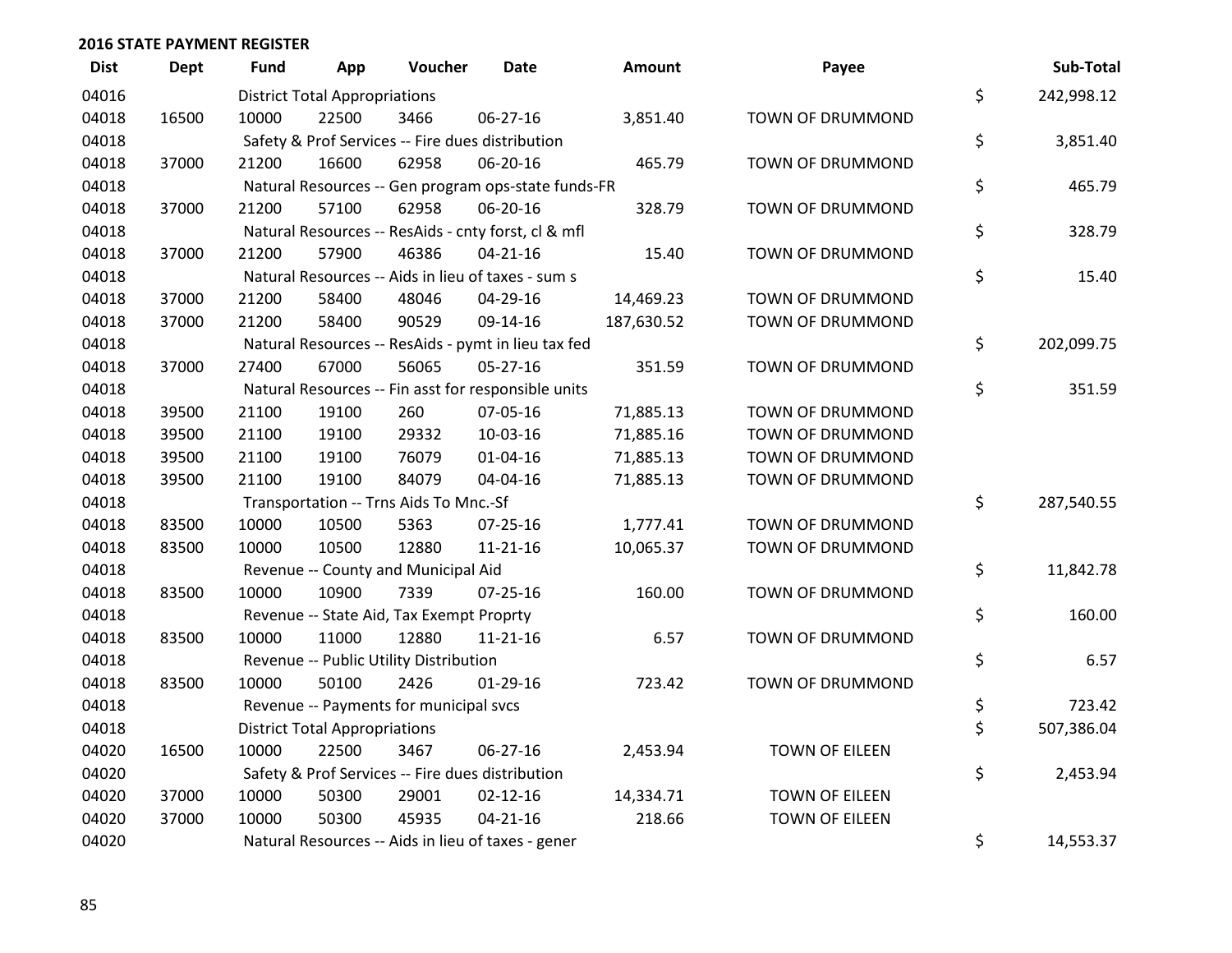| <b>Dist</b> | <b>Dept</b> | <b>Fund</b> | App                                  | Voucher                                             | <b>Date</b>    | Amount    | Payee                    | Sub-Total        |
|-------------|-------------|-------------|--------------------------------------|-----------------------------------------------------|----------------|-----------|--------------------------|------------------|
| 04020       | 37000       | 21200       | 16600                                | 62959                                               | 06-20-16       | 60.98     | <b>TOWN OF EILEEN</b>    |                  |
| 04020       |             |             |                                      | Natural Resources -- Gen program ops-state funds-FR |                |           |                          | \$<br>60.98      |
| 04020       | 37000       | 21200       | 57100                                | 62959                                               | 06-20-16       | 78.20     | <b>TOWN OF EILEEN</b>    |                  |
| 04020       |             |             |                                      | Natural Resources -- ResAids - cnty forst, cl & mfl |                |           |                          | \$<br>78.20      |
| 04020       | 37000       | 21200       | 57900                                | 45936                                               | $04 - 21 - 16$ | 1.00      | <b>TOWN OF EILEEN</b>    |                  |
| 04020       |             |             |                                      | Natural Resources -- Aids in lieu of taxes - sum s  |                |           |                          | \$<br>1.00       |
| 04020       | 37000       | 21200       | 58400                                | 48049                                               | 04-29-16       | 32.41     | TOWN OF EILEEN           |                  |
| 04020       | 37000       | 21200       | 58400                                | 90530                                               | 09-14-16       | 420.33    | <b>TOWN OF EILEEN</b>    |                  |
| 04020       |             |             |                                      | Natural Resources -- ResAids - pymt in lieu tax fed |                |           |                          | \$<br>452.74     |
| 04020       | 37000       | 21200       | 58900                                | 102086                                              | $11 - 18 - 16$ | 200.90    | <b>TOWN OF EILEEN</b>    |                  |
| 04020       |             |             |                                      | Natural Resources -- Resource aids - distribution o |                |           |                          | \$<br>200.90     |
| 04020       | 39500       | 21100       | 19100                                | 261                                                 | 07-05-16       | 23,721.04 | <b>TOWN OF EILEEN</b>    |                  |
| 04020       | 39500       | 21100       | 19100                                | 29333                                               | 10-03-16       | 23,721.06 | <b>TOWN OF EILEEN</b>    |                  |
| 04020       | 39500       | 21100       | 19100                                | 76080                                               | $01 - 04 - 16$ | 23,721.04 | <b>TOWN OF EILEEN</b>    |                  |
| 04020       | 39500       | 21100       | 19100                                | 84080                                               | 04-04-16       | 23,721.04 | <b>TOWN OF EILEEN</b>    |                  |
| 04020       |             |             |                                      | Transportation -- Trns Aids To Mnc.-Sf              |                |           |                          | \$<br>94,884.18  |
| 04020       | 83500       | 10000       | 10500                                | 5364                                                | 07-25-16       | 7,147.69  | <b>TOWN OF EILEEN</b>    |                  |
| 04020       | 83500       | 10000       | 10500                                | 12881                                               | 11-21-16       | 40,503.57 | <b>TOWN OF EILEEN</b>    |                  |
| 04020       |             |             |                                      | Revenue -- County and Municipal Aid                 |                |           |                          | \$<br>47,651.26  |
| 04020       | 83500       | 10000       | 10900                                | 7340                                                | $07 - 25 - 16$ | 10.00     | <b>TOWN OF EILEEN</b>    |                  |
| 04020       |             |             |                                      | Revenue -- State Aid, Tax Exempt Proprty            |                |           |                          | \$<br>10.00      |
| 04020       |             |             | <b>District Total Appropriations</b> |                                                     |                |           |                          | \$<br>160,346.57 |
| 04021       | 16500       | 10000       | 22500                                | 3468                                                | 06-27-16       | 3,292.82  | TOWN OF GRANDVIEW        |                  |
| 04021       |             |             |                                      | Safety & Prof Services -- Fire dues distribution    |                |           |                          | \$<br>3,292.82   |
| 04021       | 37000       | 10000       | 50300                                | 29216                                               | $02 - 12 - 16$ | 574.75    | TOWN OF GRANDVIEW        |                  |
| 04021       | 37000       | 10000       | 50300                                | 29217                                               | $02 - 12 - 16$ | 19,924.96 | <b>TOWN OF GRANDVIEW</b> |                  |
| 04021       | 37000       | 10000       | 50300                                | 29218                                               | $02 - 12 - 16$ | 3,705.12  | TOWN OF GRANDVIEW        |                  |
| 04021       | 37000       | 10000       | 50300                                | 46606                                               | $04 - 21 - 16$ | 20.00     | <b>TOWN OF GRANDVIEW</b> |                  |
| 04021       | 37000       | 10000       | 50300                                | 46608                                               | $04 - 21 - 16$ | 2,244.47  | <b>TOWN OF GRANDVIEW</b> |                  |
| 04021       |             |             |                                      | Natural Resources -- Aids in lieu of taxes - gener  |                |           |                          | \$<br>26,469.30  |
| 04021       | 37000       | 21200       | 16600                                | 62960                                               | 06-20-16       | 552.70    | TOWN OF GRANDVIEW        |                  |
| 04021       |             |             |                                      | Natural Resources -- Gen program ops-state funds-FR |                |           |                          | \$<br>552.70     |
| 04021       | 37000       | 21200       | 57100                                | 62960                                               | 06-20-16       | 573.02    | <b>TOWN OF GRANDVIEW</b> |                  |
| 04021       |             |             |                                      | Natural Resources -- ResAids - cnty forst, cl & mfl |                |           |                          | \$<br>573.02     |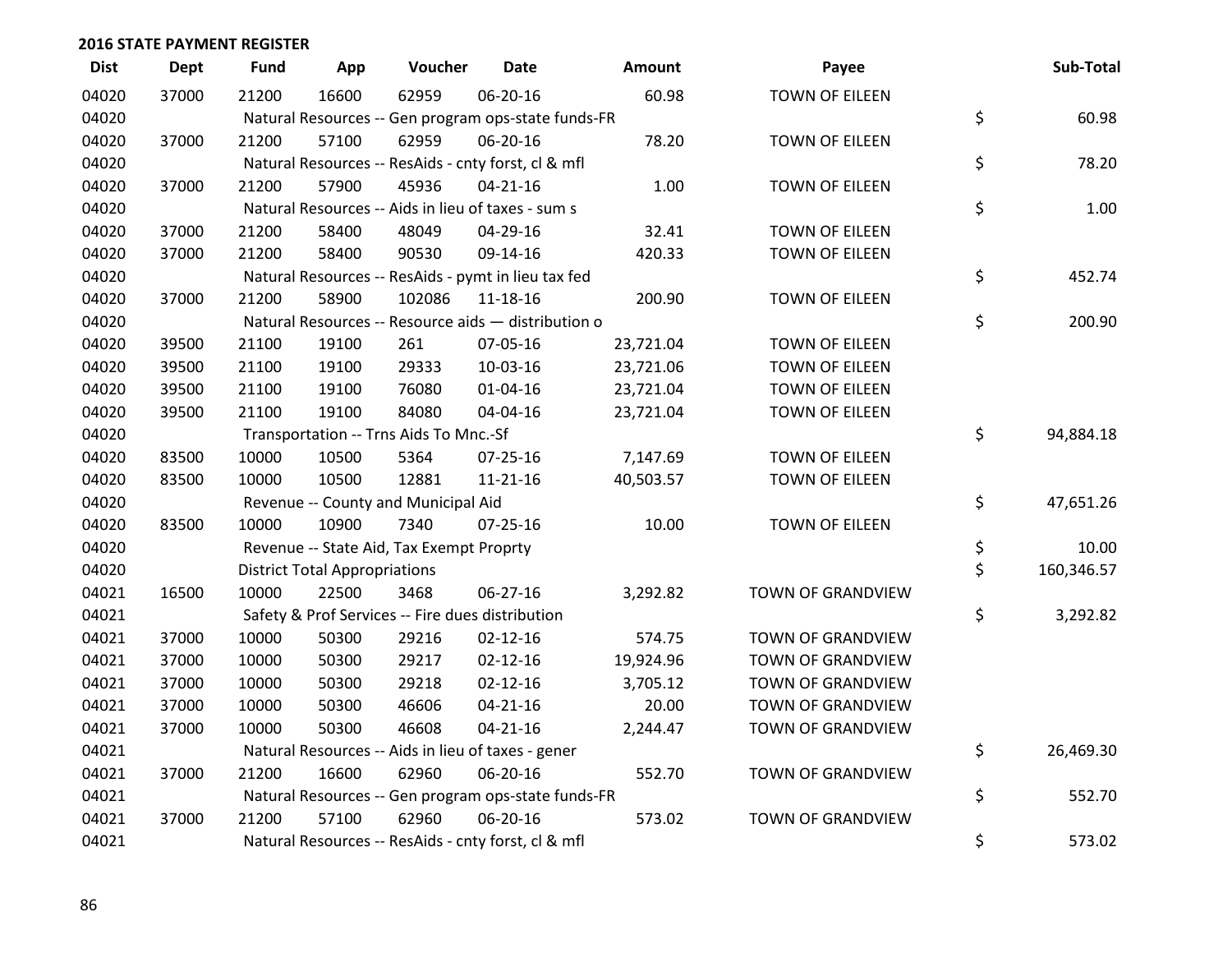| <b>Dist</b> | <b>Dept</b> | <b>Fund</b> | App                                  | Voucher                                             | <b>Date</b>    | Amount    | Payee                 | Sub-Total        |
|-------------|-------------|-------------|--------------------------------------|-----------------------------------------------------|----------------|-----------|-----------------------|------------------|
| 04021       | 37000       | 21200       | 57900                                | 46607                                               | $04 - 21 - 16$ | 0.04      | TOWN OF GRANDVIEW     |                  |
| 04021       | 37000       | 21200       | 57900                                | 46609                                               | $04 - 21 - 16$ | 35.20     | TOWN OF GRANDVIEW     |                  |
| 04021       |             |             |                                      | Natural Resources -- Aids in lieu of taxes - sum s  |                |           |                       | \$<br>35.24      |
| 04021       | 37000       | 21200       | 58400                                | 48055                                               | 04-29-16       | 6,303.51  | TOWN OF GRANDVIEW     |                  |
| 04021       | 37000       | 21200       | 58400                                | 90531                                               | 09-14-16       | 81,741.16 | TOWN OF GRANDVIEW     |                  |
| 04021       |             |             |                                      | Natural Resources -- ResAids - pymt in lieu tax fed |                |           |                       | \$<br>88,044.67  |
| 04021       | 37000       | 21200       | 58900                                | 102087                                              | 11-18-16       | 343.42    | TOWN OF GRANDVIEW     |                  |
| 04021       |             |             |                                      | Natural Resources -- Resource aids - distribution o |                |           |                       | \$<br>343.42     |
| 04021       | 37000       | 27400       | 67000                                | 56069                                               | 05-27-16       | 2,973.08  | TOWN OF GRANDVIEW     |                  |
| 04021       |             |             |                                      | Natural Resources -- Fin asst for responsible units |                |           |                       | \$<br>2,973.08   |
| 04021       | 39500       | 21100       | 19100                                | 262                                                 | 07-05-16       | 52,611.28 | TOWN OF GRANDVIEW     |                  |
| 04021       | 39500       | 21100       | 19100                                | 29334                                               | 10-03-16       | 52,611.30 | TOWN OF GRANDVIEW     |                  |
| 04021       | 39500       | 21100       | 19100                                | 76081                                               | $01 - 04 - 16$ | 52,611.28 | TOWN OF GRAND VIEW    |                  |
| 04021       | 39500       | 21100       | 19100                                | 84081                                               | 04-04-16       | 52,611.28 | TOWN OF GRAND VIEW    |                  |
| 04021       |             |             |                                      | Transportation -- Trns Aids To Mnc.-Sf              |                |           |                       | \$<br>210,445.14 |
| 04021       | 83500       | 10000       | 10500                                | 5365                                                | $07 - 25 - 16$ | 1,811.03  | TOWN OF GRANDVIEW     |                  |
| 04021       | 83500       | 10000       | 10500                                | 12882                                               | $11 - 21 - 16$ | 10,081.80 | TOWN OF GRANDVIEW     |                  |
| 04021       |             |             |                                      | Revenue -- County and Municipal Aid                 |                |           |                       | \$<br>11,892.83  |
| 04021       | 83500       | 10000       | 10900                                | 7341                                                | $07 - 25 - 16$ | 2.00      | TOWN OF GRANDVIEW     |                  |
| 04021       |             |             |                                      | Revenue -- State Aid, Tax Exempt Proprty            |                |           |                       | \$<br>2.00       |
| 04021       | 83500       | 10000       | 11000                                | 12882                                               | $11 - 21 - 16$ | 228.85    | TOWN OF GRANDVIEW     |                  |
| 04021       |             |             |                                      | Revenue -- Public Utility Distribution              |                |           |                       | \$<br>228.85     |
| 04021       |             |             | <b>District Total Appropriations</b> |                                                     |                |           |                       | \$<br>344,853.07 |
| 04022       | 16500       | 10000       | 22500                                | 3469                                                | 06-27-16       | 1,944.54  | TOWN OF HUGHES        |                  |
| 04022       |             |             |                                      | Safety & Prof Services -- Fire dues distribution    |                |           |                       | \$<br>1,944.54   |
| 04022       | 37000       | 10000       | 50300                                | 29175                                               | $02 - 12 - 16$ | 2,449.80  | <b>TOWN OF HUGHES</b> |                  |
| 04022       |             |             |                                      | Natural Resources -- Aids in lieu of taxes - gener  |                |           |                       | \$<br>2,449.80   |
| 04022       | 37000       | 21200       | 16600                                | 62961                                               | 06-20-16       | 169.35    | <b>TOWN OF HUGHES</b> |                  |
| 04022       |             |             |                                      | Natural Resources -- Gen program ops-state funds-FR |                |           |                       | \$<br>169.35     |
| 04022       | 37000       | 21200       | 57100                                | 62961                                               | 06-20-16       | 7,313.07  | <b>TOWN OF HUGHES</b> |                  |
| 04022       |             |             |                                      | Natural Resources -- ResAids - cnty forst, cl & mfl |                |           |                       | \$<br>7,313.07   |
| 04022       | 37000       | 27400       | 67000                                | 55537                                               | $05 - 27 - 16$ | 1,883.78  | <b>TOWN OF HUGHES</b> |                  |
| 04022       |             |             |                                      | Natural Resources -- Fin asst for responsible units |                |           |                       | \$<br>1,883.78   |
| 04022       | 39500       | 21100       | 19100                                | 263                                                 | 07-05-16       | 41,871.03 | <b>TOWN OF HUGHES</b> |                  |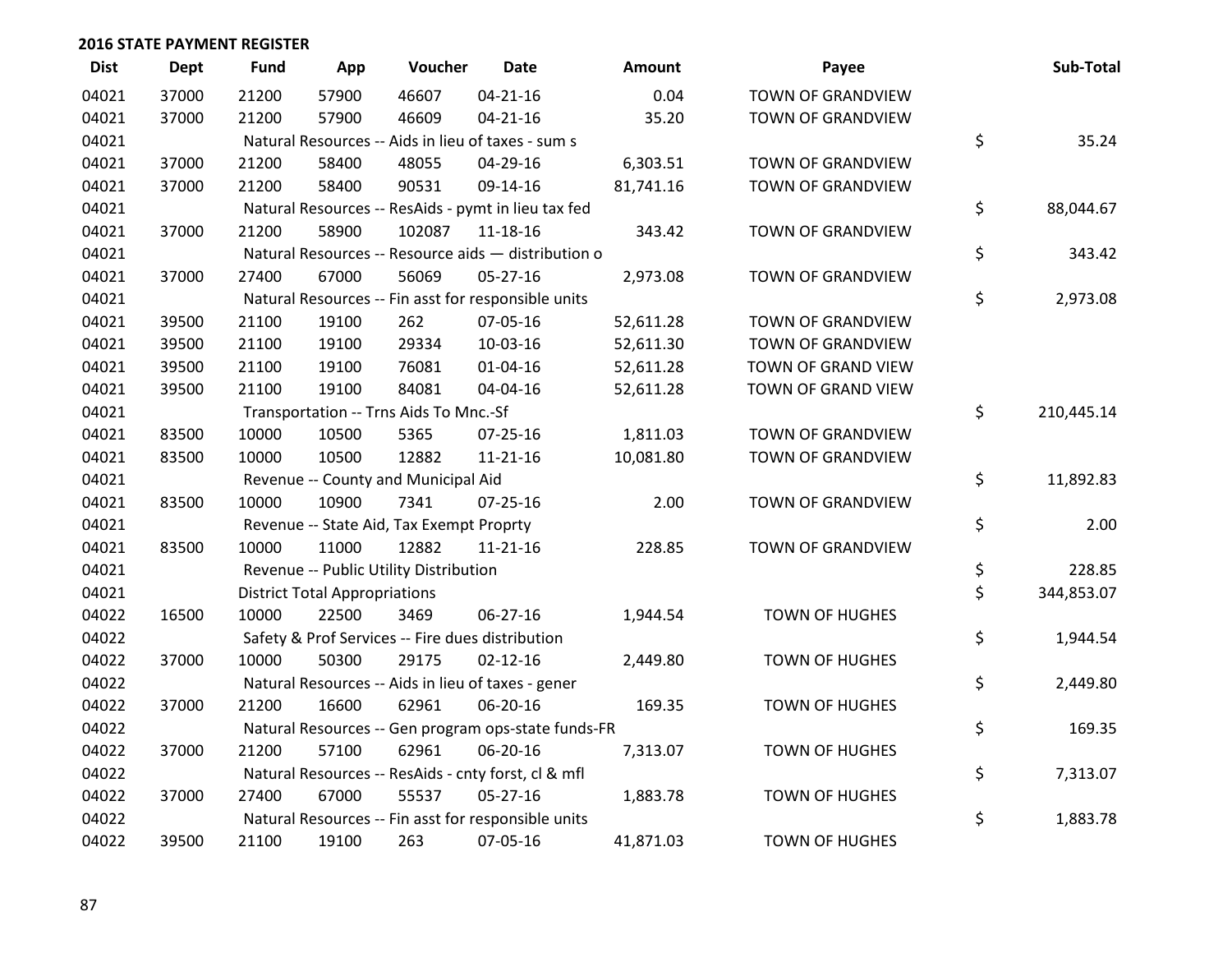| <b>Dist</b> | <b>Dept</b> | <b>Fund</b> | App                                  | Voucher                                  | <b>Date</b>                                         | Amount    | Payee                     | Sub-Total        |
|-------------|-------------|-------------|--------------------------------------|------------------------------------------|-----------------------------------------------------|-----------|---------------------------|------------------|
| 04022       | 39500       | 21100       | 19100                                | 29335                                    | 10-03-16                                            | 41,871.03 | <b>TOWN OF HUGHES</b>     |                  |
| 04022       | 39500       | 21100       | 19100                                | 76082                                    | $01 - 04 - 16$                                      | 41,871.03 | <b>TOWN OF HUGHES</b>     |                  |
| 04022       | 39500       | 21100       | 19100                                | 84082                                    | 04-04-16                                            | 41,871.03 | <b>TOWN OF HUGHES</b>     |                  |
| 04022       |             |             |                                      | Transportation -- Trns Aids To Mnc.-Sf   |                                                     |           |                           | \$<br>167,484.12 |
| 04022       | 83500       | 10000       | 10500                                | 5366                                     | $07 - 25 - 16$                                      | 830.86    | <b>TOWN OF HUGHES</b>     |                  |
| 04022       | 83500       | 10000       | 10500                                | 12883                                    | $11 - 21 - 16$                                      | 4,708.23  | <b>TOWN OF HUGHES</b>     |                  |
| 04022       |             |             |                                      | Revenue -- County and Municipal Aid      |                                                     |           |                           | \$<br>5,539.09   |
| 04022       | 83500       | 10000       | 10900                                | 7342                                     | 07-25-16                                            | 7.00      | <b>TOWN OF HUGHES</b>     |                  |
| 04022       |             |             |                                      | Revenue -- State Aid, Tax Exempt Proprty |                                                     |           |                           | \$<br>7.00       |
| 04022       |             |             | <b>District Total Appropriations</b> |                                          |                                                     |           |                           | \$<br>186,790.75 |
| 04024       | 16500       | 10000       | 22500                                | 3470                                     | 06-27-16                                            | 5,167.05  | TOWN OF IRON RIVER        |                  |
| 04024       |             |             |                                      |                                          | Safety & Prof Services -- Fire dues distribution    |           |                           | \$<br>5,167.05   |
| 04024       | 37000       | 10000       | 50300                                | 29178                                    | $02 - 12 - 16$                                      | 17,362.50 | TOWN OF IRON RIVER        |                  |
| 04024       |             |             |                                      |                                          | Natural Resources -- Aids in lieu of taxes - gener  |           |                           | \$<br>17,362.50  |
| 04024       | 37000       | 21200       | 16600                                | 62962                                    | 06-20-16                                            | 253.32    | TOWN OF IRON RIVER        |                  |
| 04024       |             |             |                                      |                                          | Natural Resources -- Gen program ops-state funds-FR |           |                           | \$<br>253.32     |
| 04024       | 37000       | 21200       | 57100                                | 62962                                    | 06-20-16                                            | 2,005.46  | TOWN OF IRON RIVER        |                  |
| 04024       |             |             |                                      |                                          | Natural Resources -- ResAids - cnty forst, cl & mfl |           |                           | \$<br>2,005.46   |
| 04024       | 37000       | 21200       | 58400                                | 48057                                    | 04-29-16                                            | 96.44     | TOWN OF IRON RIVER        |                  |
| 04024       | 37000       | 21200       | 58400                                | 90532                                    | 09-14-16                                            | 1,250.61  | TOWN OF IRON RIVER        |                  |
| 04024       |             |             |                                      |                                          | Natural Resources -- ResAids - pymt in lieu tax fed |           |                           | \$<br>1,347.05   |
| 04024       | 37000       | 21200       | 58900                                | 102088                                   | 11-18-16                                            | 532.58    | TOWN OF IRON RIVER        |                  |
| 04024       |             |             |                                      |                                          | Natural Resources -- Resource aids - distribution o |           |                           | \$<br>532.58     |
| 04024       | 37000       | 27400       | 67000                                | 56013                                    | $05 - 27 - 16$                                      | 5,626.29  | TOWN OF IRON RIVER        |                  |
| 04024       |             |             |                                      |                                          | Natural Resources -- Fin asst for responsible units |           |                           | \$<br>5,626.29   |
| 04024       | 39500       | 21100       | 19100                                | 264                                      | 07-05-16                                            | 34,301.65 | TOWN OF IRON RIVER        |                  |
| 04024       | 39500       | 21100       | 19100                                | 29336                                    | 10-03-16                                            | 34,301.67 | TOWN OF IRON RIVER        |                  |
| 04024       |             |             |                                      | Transportation -- Trns Aids To Mnc.-Sf   |                                                     |           |                           | \$<br>68,603.32  |
| 04024       | 39500       | 21100       | 18500                                | 79729                                    | $04 - 21 - 16$                                      | 728.28    | TREAS TN IRON RIVER       |                  |
| 04024       | 39500       | 21100       | 18500                                | 82948                                    | 05-26-16                                            | 773.92    | TREAS TN IRON RIVER       |                  |
| 04024       | 39500       | 21100       | 18500                                | 87395                                    | $07 - 14 - 16$                                      | 865.20    | TREAS TN IRON RIVER       |                  |
| 04024       |             |             |                                      | Transportation -- Hwy Sfty Loc Aid Ffd   |                                                     |           |                           | \$<br>2,367.40   |
| 04024       | 39500       | 21100       | 19100                                | 76083                                    | 01-04-16                                            | 34,301.65 | TOWN OF IRON RIVER        |                  |
| 04024       | 39500       | 21100       | 19100                                | 84083                                    | 04-04-16                                            | 34,301.65 | <b>TOWN OF IRON RIVER</b> |                  |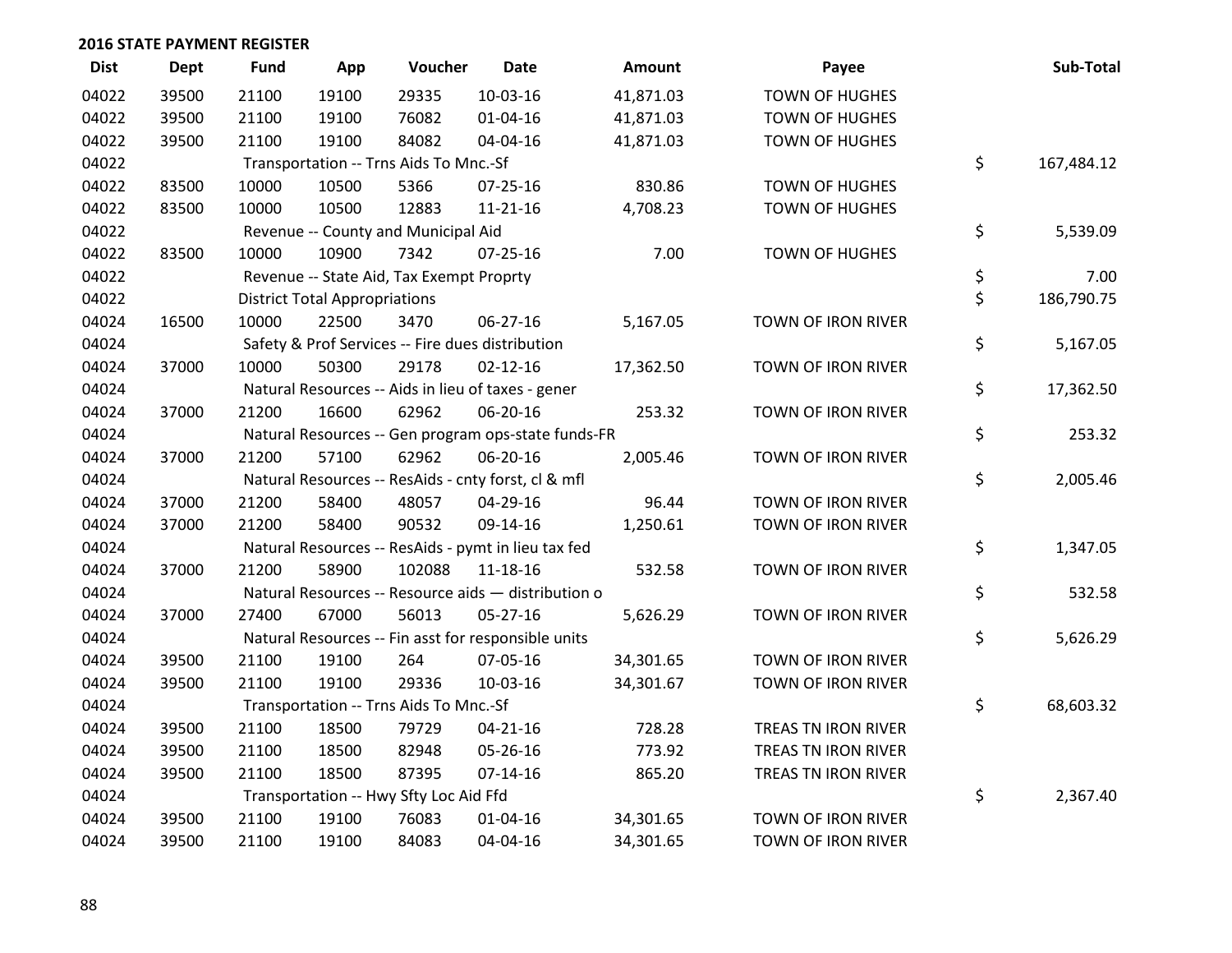| <b>Dist</b> | <b>Dept</b> | Fund  | App                                  | Voucher                                             | <b>Date</b>    | <b>Amount</b> | Payee                | Sub-Total        |
|-------------|-------------|-------|--------------------------------------|-----------------------------------------------------|----------------|---------------|----------------------|------------------|
| 04024       |             |       |                                      | Transportation -- Trns Aids To Mnc.-Sf              |                |               |                      | \$<br>68,603.30  |
| 04024       | 43500       | 10000 | 11900                                | 72473                                               | 09-02-16       | 5,253.17      | TOWN OF IRON RIVER   |                  |
| 04024       |             |       |                                      | Health Services -- Emergency medical services, ai   |                |               |                      | \$<br>5,253.17   |
| 04024       | 83500       | 10000 | 10500                                | 5367                                                | $07 - 25 - 16$ | 3,813.73      | TOWN OF IRON RIVER   |                  |
| 04024       | 83500       | 10000 | 10500                                | 12884                                               | 11-21-16       | 7,152.39      | TOWN OF IRON RIVER   |                  |
| 04024       |             |       |                                      | Revenue -- County and Municipal Aid                 |                |               |                      | \$<br>10,966.12  |
| 04024       | 83500       | 10000 | 10900                                | 7343                                                | $07 - 25 - 16$ | 289.00        | TOWN OF IRON RIVER   |                  |
| 04024       |             |       |                                      | Revenue -- State Aid, Tax Exempt Proprty            |                |               |                      | \$<br>289.00     |
| 04024       | 83500       | 10000 | 11000                                | 12884                                               | 11-21-16       | 13,042.89     | TOWN OF IRON RIVER   |                  |
| 04024       |             |       |                                      | Revenue -- Public Utility Distribution              |                |               |                      | \$<br>13,042.89  |
| 04024       | 83500       | 10000 | 50100                                | 2427                                                | $01-29-16$     | 133.87        | TOWN OF IRON RIVER   |                  |
| 04024       |             |       |                                      | Revenue -- Payments for municipal svcs              |                |               |                      | \$<br>133.87     |
| 04024       |             |       | <b>District Total Appropriations</b> |                                                     |                |               |                      | \$<br>201,553.32 |
| 04026       | 16500       | 10000 | 22500                                | 3471                                                | 06-27-16       | 1,053.46      | TOWN OF KELLY        |                  |
| 04026       |             |       |                                      | Safety & Prof Services -- Fire dues distribution    |                |               |                      | \$<br>1,053.46   |
| 04026       | 37000       | 10000 | 50300                                | 28844                                               | $02 - 12 - 16$ | 16,598.72     | TOWN OF KELLY        |                  |
| 04026       |             |       |                                      | Natural Resources -- Aids in lieu of taxes - gener  |                |               |                      | \$<br>16,598.72  |
| 04026       | 37000       | 21200 | 16600                                | 62963                                               | 06-20-16       | 893.96        | TOWN OF KELLY        |                  |
| 04026       |             |       |                                      | Natural Resources -- Gen program ops-state funds-FR |                |               |                      | \$<br>893.96     |
| 04026       | 37000       | 21200 | 57100                                | 62963                                               | 06-20-16       | 527.73        | <b>TOWN OF KELLY</b> |                  |
| 04026       |             |       |                                      | Natural Resources -- ResAids - cnty forst, cl & mfl |                |               |                      | \$<br>527.73     |
| 04026       | 37000       | 21200 | 58900                                | 102089                                              | 11-18-16       | 191.03        | TOWN OF KELLY        |                  |
| 04026       |             |       |                                      | Natural Resources -- Resource aids - distribution o |                |               |                      | \$<br>191.03     |
| 04026       | 39500       | 21100 | 19100                                | 265                                                 | 07-05-16       | 22,504.44     | TOWN OF KELLY        |                  |
| 04026       | 39500       | 21100 | 19100                                | 29337                                               | 10-03-16       | 22,504.44     | TOWN OF KELLY        |                  |
| 04026       | 39500       | 21100 | 19100                                | 76084                                               | $01 - 04 - 16$ | 22,504.44     | TOWN OF KELLY        |                  |
| 04026       | 39500       | 21100 | 19100                                | 84084                                               | 04-04-16       | 22,504.44     | TOWN OF KELLY        |                  |
| 04026       |             |       |                                      | Transportation -- Trns Aids To Mnc.-Sf              |                |               |                      | \$<br>90,017.76  |
| 04026       | 83500       | 10000 | 10500                                | 5368                                                | 07-25-16       | 4,544.13      | TOWN OF KELLY        |                  |
| 04026       | 83500       | 10000 | 10500                                | 12885                                               | 11-21-16       | 25,750.08     | TOWN OF KELLY        |                  |
| 04026       |             |       |                                      | Revenue -- County and Municipal Aid                 |                |               |                      | \$<br>30,294.21  |
| 04026       | 83500       | 10000 | 10900                                | 7344                                                | $07 - 25 - 16$ | 7.00          | <b>TOWN OF KELLY</b> |                  |
| 04026       |             |       |                                      | Revenue -- State Aid, Tax Exempt Proprty            |                |               |                      | \$<br>7.00       |
| 04026       |             |       | <b>District Total Appropriations</b> |                                                     |                |               |                      | \$<br>139,583.87 |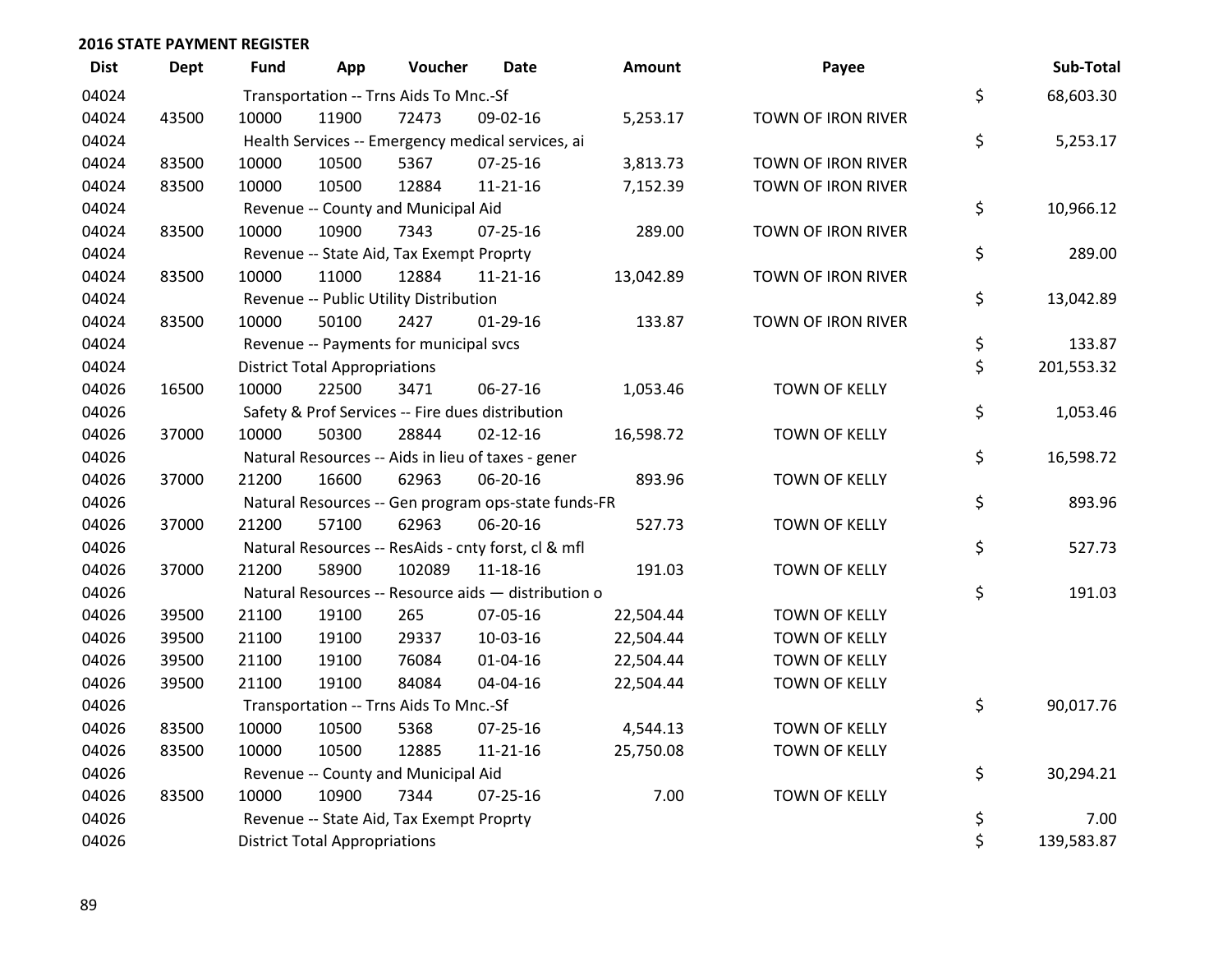| <b>Dist</b> | Dept  | <b>Fund</b> | App                                  | Voucher                                             | <b>Date</b>    | <b>Amount</b> | Payee                   | Sub-Total        |
|-------------|-------|-------------|--------------------------------------|-----------------------------------------------------|----------------|---------------|-------------------------|------------------|
| 04028       | 16500 | 10000       | 22500                                | 3472                                                | 06-27-16       | 1,008.42      | <b>TOWN OF KEYSTONE</b> |                  |
| 04028       |       |             |                                      | Safety & Prof Services -- Fire dues distribution    |                |               |                         | \$<br>1,008.42   |
| 04028       | 37000 | 10000       | 50300                                | 29179                                               | $02 - 12 - 16$ | 5,349.14      | TOWN OF KEYSTONE        |                  |
| 04028       |       |             |                                      | Natural Resources -- Aids in lieu of taxes - gener  |                |               |                         | \$<br>5,349.14   |
| 04028       | 37000 | 21200       | 16600                                | 62964                                               | 06-20-16       | 336.04        | <b>TOWN OF KEYSTONE</b> |                  |
| 04028       |       |             |                                      | Natural Resources -- Gen program ops-state funds-FR |                |               |                         | \$<br>336.04     |
| 04028       | 37000 | 21200       | 57100                                | 62964                                               | 06-20-16       | 351.52        | TOWN OF KEYSTONE        |                  |
| 04028       |       |             |                                      | Natural Resources -- ResAids - cnty forst, cl & mfl |                |               |                         | \$<br>351.52     |
| 04028       | 37000 | 21200       | 58400                                | 48058                                               | 04-29-16       | 1,274.35      | TOWN OF KEYSTONE        |                  |
| 04028       | 37000 | 21200       | 58400                                | 90533                                               | 09-14-16       | 16,525.19     | TOWN OF KEYSTONE        |                  |
| 04028       |       |             |                                      | Natural Resources -- ResAids - pymt in lieu tax fed |                |               |                         | \$<br>17,799.54  |
| 04028       | 37000 | 27400       | 67000                                | 55746                                               | $05 - 27 - 16$ | 1,569.96      | <b>TOWN OF KEYSTONE</b> |                  |
| 04028       |       |             |                                      | Natural Resources -- Fin asst for responsible units |                |               |                         | \$<br>1,569.96   |
| 04028       | 39500 | 21100       | 19100                                | 266                                                 | 07-05-16       | 23,104.48     | TOWN OF KEYSTONE        |                  |
| 04028       | 39500 | 21100       | 19100                                | 29338                                               | 10-03-16       | 23,104.50     | TOWN OF KEYSTONE        |                  |
| 04028       | 39500 | 21100       | 19100                                | 76085                                               | 01-04-16       | 23,104.48     | <b>TOWN OF KEYSTONE</b> |                  |
| 04028       | 39500 | 21100       | 19100                                | 84085                                               | 04-04-16       | 23,104.48     | TOWN OF KEYSTONE        |                  |
| 04028       |       |             |                                      | Transportation -- Trns Aids To Mnc.-Sf              |                |               |                         | \$<br>92,417.94  |
| 04028       | 43500 | 10000       | 11900                                | 72475                                               | 09-02-16       | 5,144.19      | TOWN OF KEYSTONE        |                  |
| 04028       |       |             |                                      | Health Services -- Emergency medical services, ai   |                |               |                         | \$<br>5,144.19   |
| 04028       | 83500 | 10000       | 10500                                | 5369                                                | $07 - 25 - 16$ | 6,723.01      | <b>TOWN OF KEYSTONE</b> |                  |
| 04028       | 83500 | 10000       | 10500                                | 12886                                               | $11 - 21 - 16$ | 36,097.05     | TOWN OF KEYSTONE        |                  |
| 04028       |       |             |                                      | Revenue -- County and Municipal Aid                 |                |               |                         | \$<br>42,820.06  |
| 04028       | 83500 | 10000       | 10900                                | 7345                                                | $07 - 25 - 16$ | 1.00          | <b>TOWN OF KEYSTONE</b> |                  |
| 04028       |       |             |                                      | Revenue -- State Aid, Tax Exempt Proprty            |                |               |                         | \$<br>1.00       |
| 04028       | 83500 | 52100       | 36300                                | 2927                                                | 03-29-16       | 597.12        | TOWN OF KEYSTONE        |                  |
| 04028       |       |             |                                      | Revenue -- Lottery & Gaming Credit                  |                |               |                         | \$<br>597.12     |
| 04028       |       |             | <b>District Total Appropriations</b> |                                                     |                |               |                         | \$<br>167,394.93 |
| 04030       | 16500 | 10000       | 22500                                | 3473                                                | $06 - 27 - 16$ | 862.03        | <b>TOWN OF LINCOLN</b>  |                  |
| 04030       |       |             |                                      | Safety & Prof Services -- Fire dues distribution    |                |               |                         | \$<br>862.03     |
| 04030       | 37000 | 21200       | 16600                                | 62965                                               | 06-20-16       | 654.75        | TOWN OF LINCOLN         |                  |
| 04030       |       |             |                                      | Natural Resources -- Gen program ops-state funds-FR |                |               |                         | \$<br>654.75     |
| 04030       | 37000 | 21200       | 57100                                | 62965                                               | 06-20-16       | 923.93        | <b>TOWN OF LINCOLN</b>  |                  |
| 04030       |       |             |                                      | Natural Resources -- ResAids - cnty forst, cl & mfl |                |               |                         | \$<br>923.93     |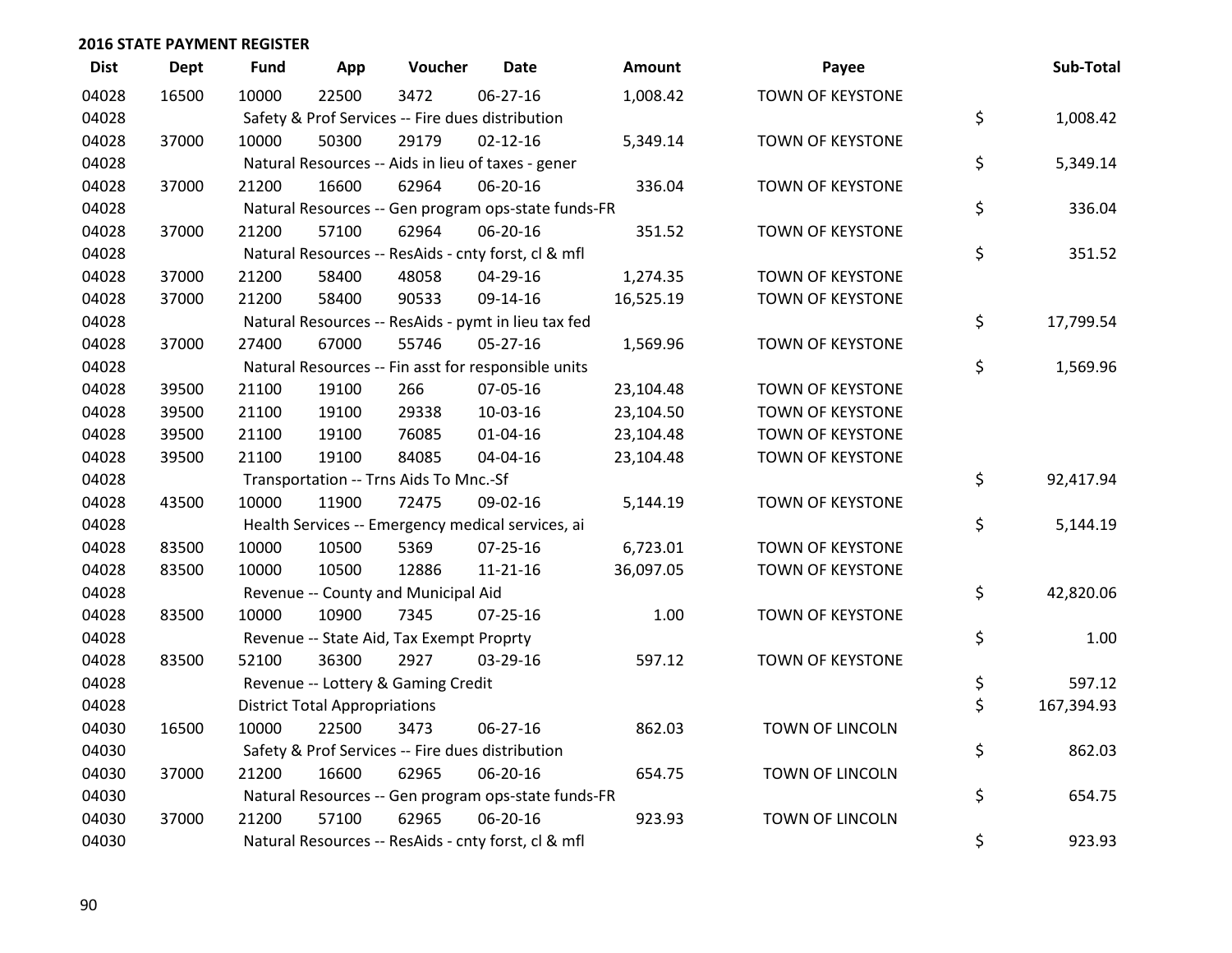| <b>Dist</b> | <b>Dept</b> | <b>Fund</b> | App                                  | Voucher                                             | <b>Date</b>    | Amount    | Payee                | Sub-Total        |
|-------------|-------------|-------------|--------------------------------------|-----------------------------------------------------|----------------|-----------|----------------------|------------------|
| 04030       | 37000       | 21200       | 58900                                | 102090                                              | $11 - 18 - 16$ | 490.43    | TOWN OF LINCOLN      |                  |
| 04030       |             |             |                                      | Natural Resources -- Resource aids - distribution o |                |           |                      | \$<br>490.43     |
| 04030       | 39500       | 21100       | 19100                                | 267                                                 | 07-05-16       | 23,649.48 | TOWN OF LINCOLN      |                  |
| 04030       | 39500       | 21100       | 19100                                | 29339                                               | 10-03-16       | 23,649.48 | TOWN OF LINCOLN      |                  |
| 04030       | 39500       | 21100       | 19100                                | 76086                                               | 01-04-16       | 23,649.48 | TOWN OF LINCOLN      |                  |
| 04030       | 39500       | 21100       | 19100                                | 84086                                               | 04-04-16       | 23,649.48 | TOWN OF LINCOLN      |                  |
| 04030       |             |             |                                      | Transportation -- Trns Aids To Mnc.-Sf              |                |           |                      | \$<br>94,597.92  |
| 04030       | 83500       | 10000       | 10500                                | 5370                                                | $07 - 25 - 16$ | 2,915.89  | TOWN OF LINCOLN      |                  |
| 04030       | 83500       | 10000       | 10500                                | 12887                                               | $11 - 21 - 16$ | 16,508.80 | TOWN OF LINCOLN      |                  |
| 04030       |             |             |                                      | Revenue -- County and Municipal Aid                 |                |           |                      | \$<br>19,424.69  |
| 04030       | 83500       | 10000       | 10900                                | 7346                                                | $07 - 25 - 16$ | 1.00      | TOWN OF LINCOLN      |                  |
| 04030       |             |             |                                      | Revenue -- State Aid, Tax Exempt Proprty            |                |           |                      | \$<br>1.00       |
| 04030       | 83500       | 10000       | 11000                                | 12887                                               | $11 - 21 - 16$ | 7.87      | TOWN OF LINCOLN      |                  |
| 04030       |             |             |                                      | Revenue -- Public Utility Distribution              |                |           |                      | \$<br>7.87       |
| 04030       |             |             | <b>District Total Appropriations</b> |                                                     |                |           |                      | \$<br>116,962.62 |
| 04032       | 16500       | 10000       | 22500                                | 3474                                                | 06-27-16       | 594.63    | <b>TOWN OF MASON</b> |                  |
| 04032       |             |             |                                      | Safety & Prof Services -- Fire dues distribution    |                |           |                      | \$<br>594.63     |
| 04032       | 37000       | 10000       | 50300                                | 28935                                               | $02 - 12 - 16$ | 1,518.34  | <b>TOWN OF MASON</b> |                  |
| 04032       | 37000       | 10000       | 50300                                | 28936                                               | $02 - 12 - 16$ | 2,469.88  | TOWN OF MASON        |                  |
| 04032       | 37000       | 10000       | 50300                                | 45757                                               | $04 - 21 - 16$ | 1,084.71  | TOWN OF MASON        |                  |
| 04032       |             |             |                                      | Natural Resources -- Aids in lieu of taxes - gener  |                |           |                      | \$<br>5,072.93   |
| 04032       | 37000       | 21200       | 16600                                | 62966                                               | 06-20-16       | 577.79    | TOWN OF MASON        |                  |
| 04032       |             |             |                                      | Natural Resources -- Gen program ops-state funds-FR |                |           |                      | \$<br>577.79     |
| 04032       | 37000       | 21200       | 57100                                | 62966                                               | 06-20-16       | 569.77    | <b>TOWN OF MASON</b> |                  |
| 04032       |             |             |                                      | Natural Resources -- ResAids - cnty forst, cl & mfl |                |           |                      | \$<br>569.77     |
| 04032       | 37000       | 27400       | 67000                                | 57519                                               | 05-31-16       | 3,252.00  | TOWN OF MASON        |                  |
| 04032       |             |             |                                      | Natural Resources -- Fin asst for responsible units |                |           |                      | \$<br>3,252.00   |
| 04032       | 39500       | 21100       | 19100                                | 268                                                 | 07-05-16       | 24,717.45 | TOWN OF MASON        |                  |
| 04032       | 39500       | 21100       | 19100                                | 29340                                               | 10-03-16       | 24,717.45 | <b>TOWN OF MASON</b> |                  |
| 04032       | 39500       | 21100       | 19100                                | 76087                                               | $01 - 04 - 16$ | 24,717.45 | TOWN OF MASON        |                  |
| 04032       | 39500       | 21100       | 19100                                | 84087                                               | 04-04-16       | 24,717.45 | TOWN OF MASON        |                  |
| 04032       |             |             |                                      | Transportation -- Trns Aids To Mnc.-Sf              |                |           |                      | \$<br>98,869.80  |
| 04032       | 83500       | 10000       | 10500                                | 5371                                                | 07-25-16       | 7,743.52  | <b>TOWN OF MASON</b> |                  |
| 04032       | 83500       | 10000       | 10500                                | 12888                                               | 11-21-16       | 24,647.87 | <b>TOWN OF MASON</b> |                  |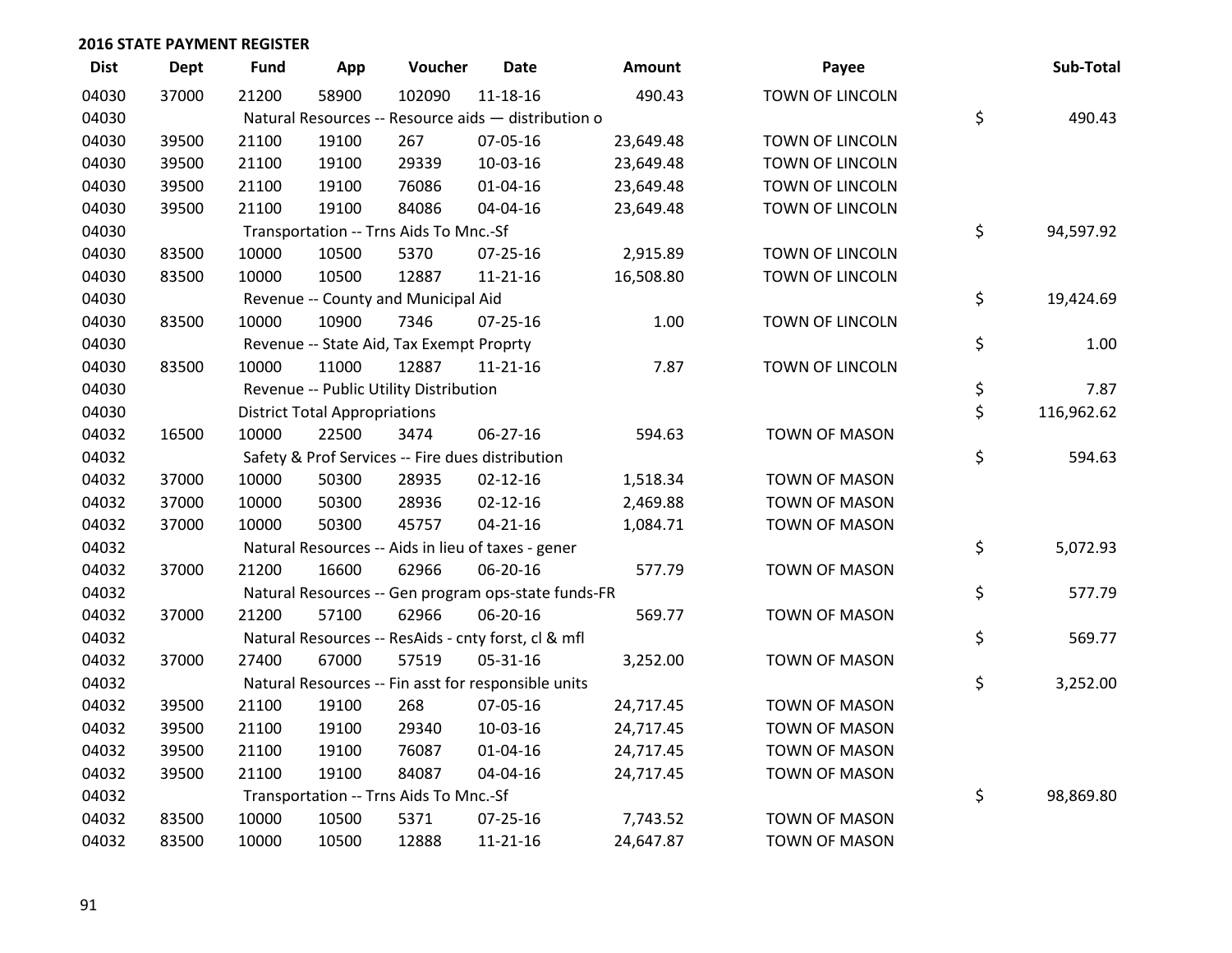| <b>Dist</b> | <b>Dept</b> | <b>Fund</b> | App                                  | Voucher                                  | <b>Date</b>                                         | Amount    | Payee                    | Sub-Total        |
|-------------|-------------|-------------|--------------------------------------|------------------------------------------|-----------------------------------------------------|-----------|--------------------------|------------------|
| 04032       |             |             |                                      | Revenue -- County and Municipal Aid      |                                                     |           |                          | \$<br>32,391.39  |
| 04032       | 83500       | 10000       | 10900                                | 7347                                     | $07 - 25 - 16$                                      | 10.00     | <b>TOWN OF MASON</b>     |                  |
| 04032       |             |             |                                      | Revenue -- State Aid, Tax Exempt Proprty |                                                     |           |                          | \$<br>10.00      |
| 04032       |             |             | <b>District Total Appropriations</b> |                                          |                                                     |           |                          | \$<br>141,338.31 |
| 04034       | 16500       | 10000       | 22500                                | 3475                                     | 06-27-16                                            | 5,856.49  | <b>TOWN OF NAMAKAGON</b> |                  |
| 04034       |             |             |                                      |                                          | Safety & Prof Services -- Fire dues distribution    |           |                          | \$<br>5,856.49   |
| 04034       | 37000       | 10000       | 50300                                | 45568                                    | $04 - 21 - 16$                                      | 2.10      | TOWN OF NAMAKAGON        |                  |
| 04034       |             |             |                                      |                                          | Natural Resources -- Aids in lieu of taxes - gener  |           |                          | \$<br>2.10       |
| 04034       | 37000       | 21200       | 16600                                | 62967                                    | 06-20-16                                            | 217.34    | <b>TOWN OF NAMAKAGON</b> |                  |
| 04034       |             |             |                                      |                                          | Natural Resources -- Gen program ops-state funds-FR |           |                          | \$<br>217.34     |
| 04034       | 37000       | 21200       | 57100                                | 62967                                    | 06-20-16                                            | 370.73    | <b>TOWN OF NAMAKAGON</b> |                  |
| 04034       |             |             |                                      |                                          | Natural Resources -- ResAids - cnty forst, cl & mfl |           |                          | \$<br>370.73     |
| 04034       | 37000       | 21200       | 57900                                | 45569                                    | $04 - 21 - 16$                                      | 6.44      | <b>TOWN OF NAMAKAGON</b> |                  |
| 04034       |             |             |                                      |                                          | Natural Resources -- Aids in lieu of taxes - sum s  |           |                          | \$<br>6.44       |
| 04034       | 37000       | 21200       | 58400                                | 48060                                    | 04-29-16                                            | 5,245.86  | <b>TOWN OF NAMAKAGON</b> |                  |
| 04034       | 37000       | 21200       | 58400                                | 90534                                    | 09-14-16                                            | 68,025.96 | TOWN OF NAMAKAGON        |                  |
| 04034       |             |             |                                      |                                          | Natural Resources -- ResAids - pymt in lieu tax fed |           |                          | \$<br>73,271.82  |
| 04034       | 37000       | 27400       | 67000                                | 56155                                    | $05 - 27 - 16$                                      | 1,797.36  | <b>TOWN OF NAMAKAGON</b> |                  |
| 04034       |             |             |                                      |                                          | Natural Resources -- Fin asst for responsible units |           |                          | \$<br>1,797.36   |
| 04034       | 39500       | 21100       | 19100                                | 269                                      | 07-05-16                                            | 36,465.12 | TOWN OF NAMAKAGON        |                  |
| 04034       | 39500       | 21100       | 19100                                | 29341                                    | 10-03-16                                            | 36,465.12 | <b>TOWN OF NAMAKAGON</b> |                  |
| 04034       | 39500       | 21100       | 19100                                | 76088                                    | $01 - 04 - 16$                                      | 36,465.12 | <b>TOWN OF NAMAKAGON</b> |                  |
| 04034       | 39500       | 21100       | 19100                                | 84088                                    | 04-04-16                                            | 36,465.12 | TOWN OF NAMAKAGON        |                  |
| 04034       |             |             |                                      | Transportation -- Trns Aids To Mnc.-Sf   |                                                     |           |                          | \$<br>145,860.48 |
| 04034       | 83500       | 10000       | 10500                                | 5372                                     | $07 - 25 - 16$                                      | 1,151.33  | <b>TOWN OF NAMAKAGON</b> |                  |
| 04034       | 83500       | 10000       | 10500                                | 12889                                    | $11 - 21 - 16$                                      | 6,524.21  | TOWN OF NAMAKAGON        |                  |
| 04034       |             |             |                                      | Revenue -- County and Municipal Aid      |                                                     |           |                          | \$<br>7,675.54   |
| 04034       | 83500       | 10000       | 10900                                | 7348                                     | $07 - 25 - 16$                                      | 4.00      | <b>TOWN OF NAMAKAGON</b> |                  |
| 04034       |             |             |                                      | Revenue -- State Aid, Tax Exempt Proprty |                                                     |           |                          | \$<br>4.00       |
| 04034       |             |             | <b>District Total Appropriations</b> |                                          |                                                     |           |                          | \$<br>235,062.30 |
| 04036       | 16500       | 10000       | 22500                                | 3476                                     | 06-27-16                                            | 608.76    | <b>TOWN OF ORIENTA</b>   |                  |
| 04036       |             |             |                                      |                                          | Safety & Prof Services -- Fire dues distribution    |           |                          | \$<br>608.76     |
| 04036       | 37000       | 10000       | 50300                                | 28848                                    | $02 - 12 - 16$                                      | 9,366.68  | <b>TOWN OF ORIENTA</b>   |                  |
| 04036       |             |             |                                      |                                          | Natural Resources -- Aids in lieu of taxes - gener  |           |                          | \$<br>9,366.68   |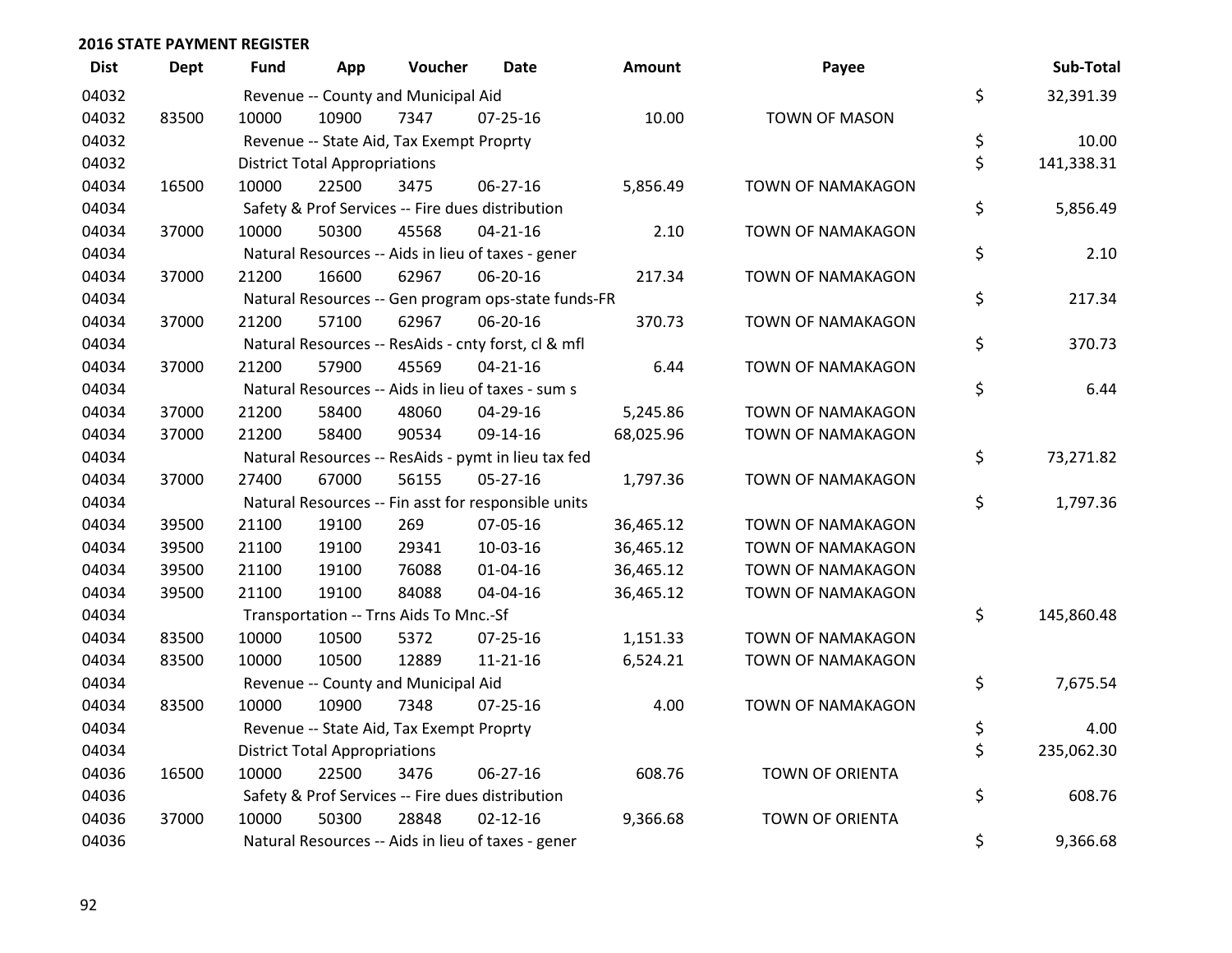| <b>Dist</b> | <b>Dept</b> | <b>Fund</b> | App                                  | Voucher                                             | <b>Date</b>    | Amount    | Payee                  | Sub-Total        |
|-------------|-------------|-------------|--------------------------------------|-----------------------------------------------------|----------------|-----------|------------------------|------------------|
| 04036       | 37000       | 21200       | 16600                                | 62968                                               | 06-20-16       | 1,541.60  | <b>TOWN OF ORIENTA</b> |                  |
| 04036       |             |             |                                      | Natural Resources -- Gen program ops-state funds-FR |                |           |                        | \$<br>1,541.60   |
| 04036       | 37000       | 21200       | 57100                                | 62968                                               | 06-20-16       | 2,623.55  | <b>TOWN OF ORIENTA</b> |                  |
| 04036       |             |             |                                      | Natural Resources -- ResAids - cnty forst, cl & mfl |                |           |                        | \$<br>2,623.55   |
| 04036       | 37000       | 21200       | 58900                                | 102091                                              | 11-18-16       | 1,419.31  | TOWN OF ORIENTA        |                  |
| 04036       |             |             |                                      | Natural Resources -- Resource aids - distribution o |                |           |                        | \$<br>1,419.31   |
| 04036       | 39500       | 21100       | 19100                                | 270                                                 | 07-05-16       | 29,720.32 | TOWN OF ORIENTA        |                  |
| 04036       | 39500       | 21100       | 19100                                | 29342                                               | 10-03-16       | 29,720.32 | <b>TOWN OF ORIENTA</b> |                  |
| 04036       | 39500       | 21100       | 19100                                | 76089                                               | $01 - 04 - 16$ | 29,720.32 | <b>TOWN OF ORIENTA</b> |                  |
| 04036       | 39500       | 21100       | 19100                                | 84089                                               | 04-04-16       | 29,720.32 | TOWN OF ORIENTA        |                  |
| 04036       |             |             |                                      | Transportation -- Trns Aids To Mnc.-Sf              |                |           |                        | \$<br>118,881.28 |
| 04036       | 83500       | 10000       | 10500                                | 5373                                                | 07-25-16       | 607.28    | <b>TOWN OF ORIENTA</b> |                  |
| 04036       | 83500       | 10000       | 10500                                | 12890                                               | $11 - 21 - 16$ | 3,441.25  | <b>TOWN OF ORIENTA</b> |                  |
| 04036       |             |             |                                      | Revenue -- County and Municipal Aid                 |                |           |                        | \$<br>4,048.53   |
| 04036       |             |             | <b>District Total Appropriations</b> |                                                     |                |           |                        | \$<br>138,489.71 |
| 04038       | 16500       | 10000       | 22500                                | 3477                                                | 06-27-16       | 950.22    | TOWN OF OULU           |                  |
| 04038       |             |             |                                      | Safety & Prof Services -- Fire dues distribution    |                |           |                        | \$<br>950.22     |
| 04038       | 37000       | 21200       | 16600                                | 62969                                               | 06-20-16       | 489.81    | TOWN OF OULU           |                  |
| 04038       |             |             |                                      | Natural Resources -- Gen program ops-state funds-FR |                |           |                        | \$<br>489.81     |
| 04038       | 37000       | 21200       | 57100                                | 62969                                               | 06-20-16       | 255.34    | TOWN OF OULU           |                  |
| 04038       |             |             |                                      | Natural Resources -- ResAids - cnty forst, cl & mfl |                |           |                        | \$<br>255.34     |
| 04038       | 37000       | 27400       | 67000                                | 55811                                               | $05 - 27 - 16$ | 2,840.48  | TOWN OF OULU           |                  |
| 04038       |             |             |                                      | Natural Resources -- Fin asst for responsible units |                |           |                        | \$<br>2,840.48   |
| 04038       | 39500       | 21100       | 19100                                | 271                                                 | 07-05-16       | 31,840.92 | TOWN OF OULU           |                  |
| 04038       | 39500       | 21100       | 19100                                | 29343                                               | 10-03-16       | 31,840.92 | TOWN OF OULU           |                  |
| 04038       | 39500       | 21100       | 19100                                | 76090                                               | $01 - 04 - 16$ | 31,840.92 | TOWN OF OULU           |                  |
| 04038       | 39500       | 21100       | 19100                                | 84090                                               | 04-04-16       | 31,840.92 | TOWN OF OULU           |                  |
| 04038       |             |             |                                      | Transportation -- Trns Aids To Mnc.-Sf              |                |           |                        | \$<br>127,363.68 |
| 04038       | 83500       | 10000       | 10500                                | 5374                                                | $07 - 25 - 16$ | 9,670.19  | TOWN OF OULU           |                  |
| 04038       | 83500       | 10000       | 10500                                | 12891                                               | 11-21-16       | 53,858.68 | TOWN OF OULU           |                  |
| 04038       |             |             |                                      | Revenue -- County and Municipal Aid                 |                |           |                        | \$<br>63,528.87  |
| 04038       | 83500       | 10000       | 11000                                | 12891                                               | 11-21-16       | 899.10    | TOWN OF OULU           |                  |
| 04038       |             |             |                                      | Revenue -- Public Utility Distribution              |                |           |                        | \$<br>899.10     |
| 04038       |             |             | <b>District Total Appropriations</b> |                                                     |                |           |                        | \$<br>196,327.50 |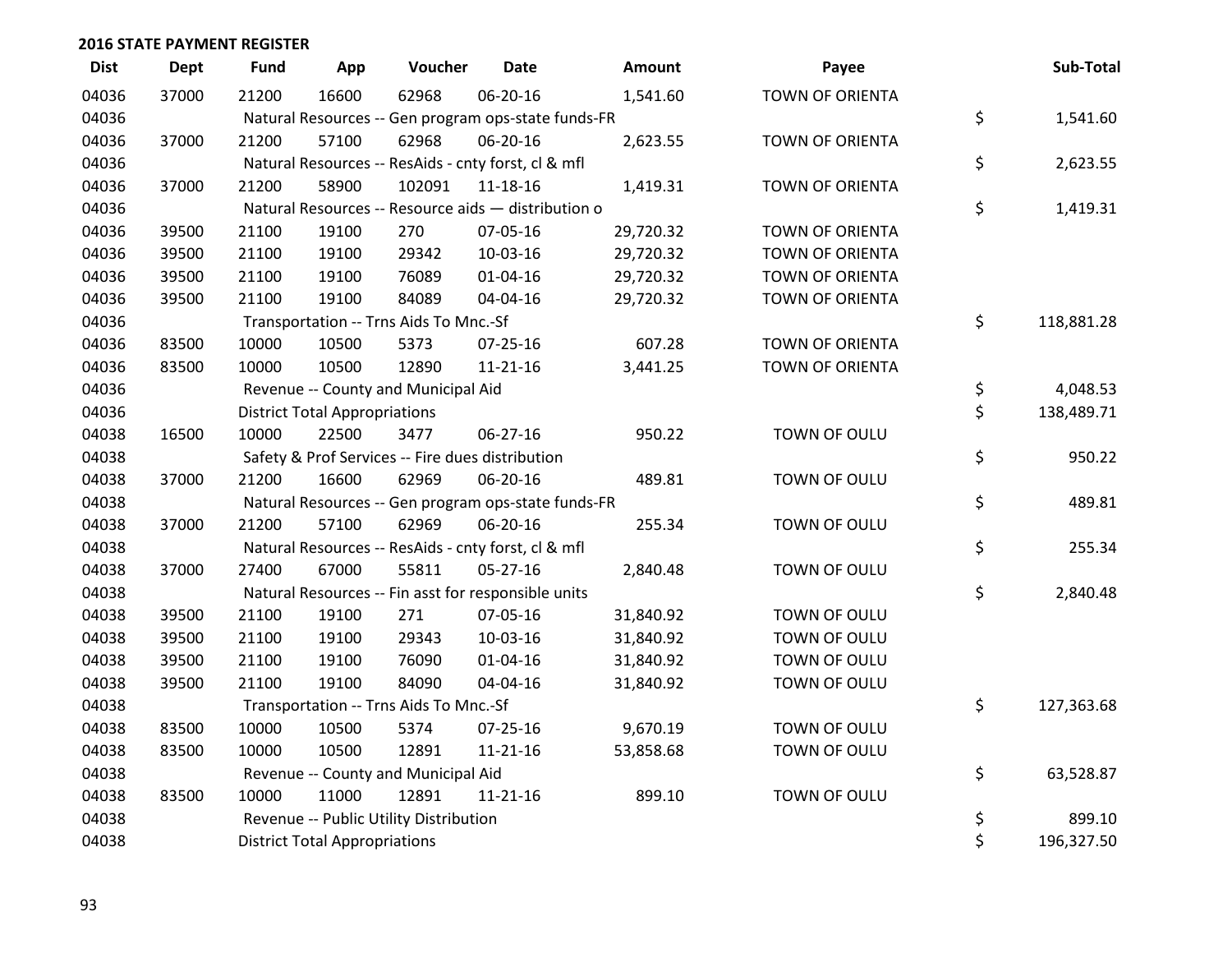| <b>Dist</b> | <b>Dept</b> | <b>Fund</b> | App                                  | Voucher                                             | <b>Date</b>    | Amount    | Payee                 | Sub-Total        |
|-------------|-------------|-------------|--------------------------------------|-----------------------------------------------------|----------------|-----------|-----------------------|------------------|
| 04040       | 16500       | 10000       | 22500                                | 3478                                                | 06-27-16       | 611.35    | TOWN OF PILSEN        |                  |
| 04040       |             |             |                                      | Safety & Prof Services -- Fire dues distribution    |                |           |                       | \$<br>611.35     |
| 04040       | 37000       | 10000       | 50300                                | 29302                                               | $02 - 12 - 16$ | 3,223.21  | TOWN OF PILSEN        |                  |
| 04040       |             |             |                                      | Natural Resources -- Aids in lieu of taxes - gener  |                |           |                       | \$<br>3,223.21   |
| 04040       | 37000       | 21200       | 16600                                | 62970                                               | 06-20-16       | 71.97     | TOWN OF PILSEN        |                  |
| 04040       |             |             |                                      | Natural Resources -- Gen program ops-state funds-FR |                |           |                       | \$<br>71.97      |
| 04040       | 37000       | 21200       | 57100                                | 62970                                               | 06-20-16       | 70.13     | TOWN OF PILSEN        |                  |
| 04040       |             |             |                                      | Natural Resources -- ResAids - cnty forst, cl & mfl |                |           |                       | \$<br>70.13      |
| 04040       | 37000       | 21200       | 58400                                | 48063                                               | 04-29-16       | 1,292.76  | TOWN OF PILSEN        |                  |
| 04040       | 37000       | 21200       | 58400                                | 90535                                               | 09-14-16       | 16,763.89 | TOWN OF PILSEN        |                  |
| 04040       |             |             |                                      | Natural Resources -- ResAids - pymt in lieu tax fed |                |           |                       | \$<br>18,056.65  |
| 04040       | 39500       | 21100       | 19100                                | 272                                                 | 07-05-16       | 18,502.30 | <b>TOWN OF PILSEN</b> |                  |
| 04040       | 39500       | 21100       | 19100                                | 29344                                               | 10-03-16       | 18,502.32 | TOWN OF PILSEN        |                  |
| 04040       | 39500       | 21100       | 19100                                | 76091                                               | $01 - 04 - 16$ | 18,502.30 | TOWN OF PILSEN        |                  |
| 04040       | 39500       | 21100       | 19100                                | 84091                                               | 04-04-16       | 18,502.30 | TOWN OF PILSEN        |                  |
| 04040       |             |             |                                      | Transportation -- Trns Aids To Mnc.-Sf              |                |           |                       | \$<br>74,009.22  |
| 04040       | 83500       | 10000       | 10500                                | 5375                                                | $07 - 25 - 16$ | 4,087.48  | <b>TOWN OF PILSEN</b> |                  |
| 04040       | 83500       | 10000       | 10500                                | 12892                                               | $11 - 21 - 16$ | 23,088.38 | TOWN OF PILSEN        |                  |
| 04040       |             |             |                                      | Revenue -- County and Municipal Aid                 |                |           |                       | \$<br>27,175.86  |
| 04040       | 83500       | 10000       | 10900                                | 7349                                                | $07 - 25 - 16$ | 1.00      | TOWN OF PILSEN        |                  |
| 04040       |             |             |                                      | Revenue -- State Aid, Tax Exempt Proprty            |                |           |                       | \$<br>1.00       |
| 04040       | 83500       | 10000       | 11000                                | 12892                                               | $11 - 21 - 16$ | 57.72     | TOWN OF PILSEN        |                  |
| 04040       |             |             |                                      | Revenue -- Public Utility Distribution              |                |           |                       | \$<br>57.72      |
| 04040       |             |             | <b>District Total Appropriations</b> |                                                     |                |           |                       | \$<br>123,277.11 |
| 04042       | 16500       | 10000       | 22500                                | 3479                                                | 06-27-16       | 1,329.67  | TOWN OF PORT WING     |                  |
| 04042       |             |             |                                      | Safety & Prof Services -- Fire dues distribution    |                |           |                       | \$<br>1,329.67   |
| 04042       | 37000       | 10000       | 44100                                | 111521                                              | 12-12-16       | 9,308.37  | TOWN OF PORT WING     |                  |
| 04042       |             |             |                                      | Natural Resources -- GPO-federal funds              |                |           |                       | \$<br>9,308.37   |
| 04042       | 37000       | 10000       | 50300                                | 29336                                               | $02 - 12 - 16$ | 2,636.72  | TOWN OF PORT WING     |                  |
| 04042       | 37000       | 10000       | 50300                                | 29337                                               | $02 - 12 - 16$ | 7,487.96  | TOWN OF PORT WING     |                  |
| 04042       | 37000       | 10000       | 50300                                | 46980                                               | $04 - 21 - 16$ | 428.13    | TOWN OF PORT WING     |                  |
| 04042       | 37000       | 10000       | 50300                                | 46982                                               | $04 - 21 - 16$ | 570.38    | TOWN OF PORT WING     |                  |
| 04042       |             |             |                                      | Natural Resources -- Aids in lieu of taxes - gener  |                |           |                       | \$<br>11,123.19  |
| 04042       | 37000       | 21200       | 16600                                | 62971                                               | 06-20-16       | 564.13    | TOWN OF PORT WING     |                  |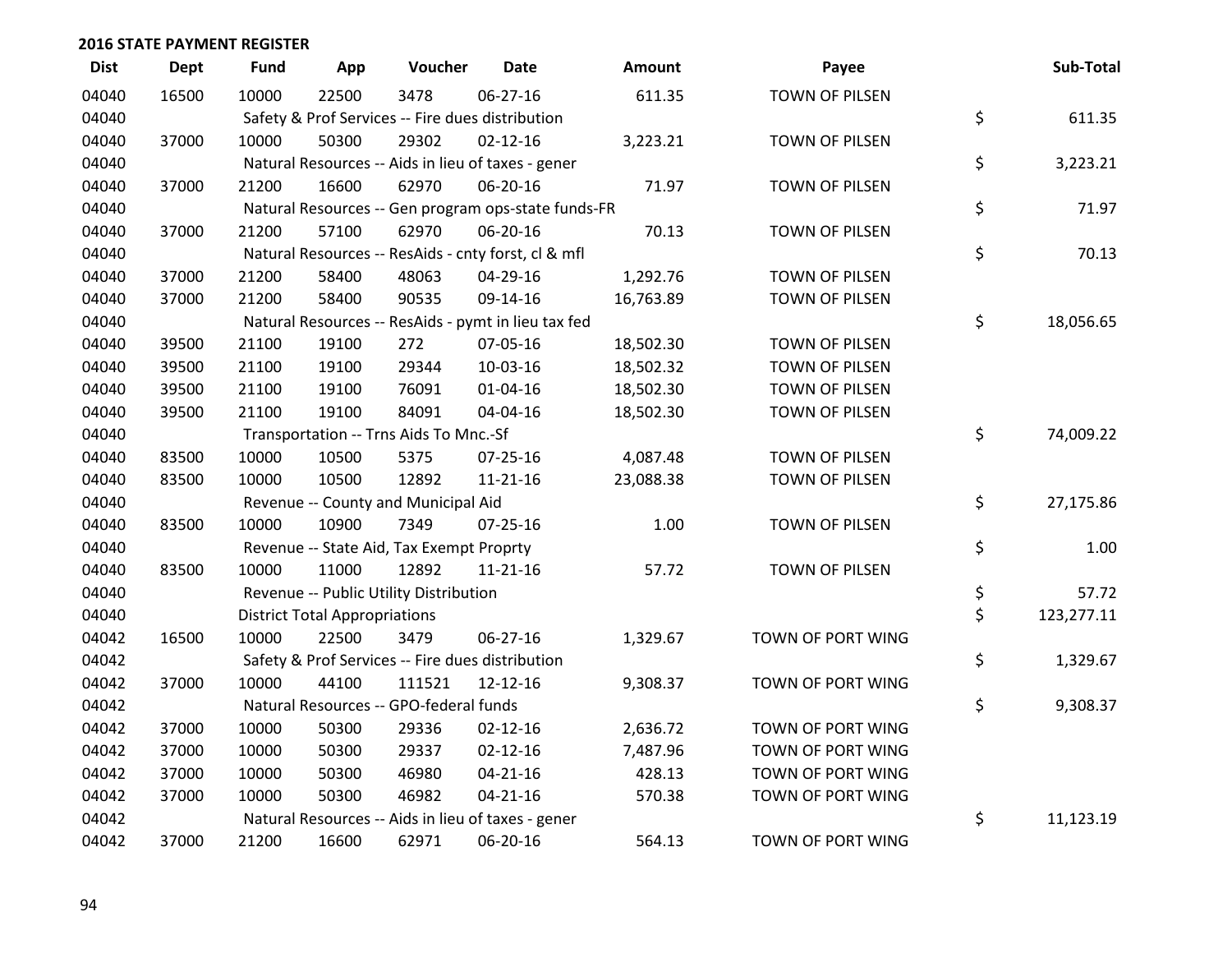| <b>Dist</b> | Dept  | Fund  | App                                  | Voucher                                             | Date           | <b>Amount</b> | Payee                  | Sub-Total        |
|-------------|-------|-------|--------------------------------------|-----------------------------------------------------|----------------|---------------|------------------------|------------------|
| 04042       |       |       |                                      | Natural Resources -- Gen program ops-state funds-FR |                |               |                        | \$<br>564.13     |
| 04042       | 37000 | 21200 | 57100                                | 62971                                               | 06-20-16       | 3,248.75      | TOWN OF PORT WING      |                  |
| 04042       |       |       |                                      | Natural Resources -- ResAids - cnty forst, cl & mfl |                |               |                        | \$<br>3,248.75   |
| 04042       | 37000 | 21200 | 57900                                | 46981                                               | $04 - 21 - 16$ | 51.04         | TOWN OF PORT WING      |                  |
| 04042       |       |       |                                      | Natural Resources -- Aids in lieu of taxes - sum s  |                |               |                        | \$<br>51.04      |
| 04042       | 37000 | 21200 | 58400                                | 48065                                               | 04-29-16       | 223.50        | TOWN OF PORT WING      |                  |
| 04042       | 37000 | 21200 | 58400                                | 90536                                               | 09-14-16       | 2,898.20      | TOWN OF PORT WING      |                  |
| 04042       |       |       |                                      | Natural Resources -- ResAids - pymt in lieu tax fed |                |               |                        | \$<br>3,121.70   |
| 04042       | 37000 | 27400 | 67000                                | 55953                                               | 05-27-16       | 3,629.84      | TOWN OF PORT WING      |                  |
| 04042       |       |       |                                      | Natural Resources -- Fin asst for responsible units |                |               |                        | \$<br>3,629.84   |
| 04042       | 39500 | 21100 | 19100                                | 273                                                 | 07-05-16       | 29,099.43     | TOWN OF PORT WING      |                  |
| 04042       | 39500 | 21100 | 19100                                | 29345                                               | 10-03-16       | 29,099.43     | TOWN OF PORT WING      |                  |
| 04042       | 39500 | 21100 | 19100                                | 76092                                               | $01 - 04 - 16$ | 29,099.43     | TOWN OF PORT WING      |                  |
| 04042       | 39500 | 21100 | 19100                                | 84092                                               | 04-04-16       | 29,099.43     | TOWN OF PORT WING      |                  |
| 04042       |       |       |                                      | Transportation -- Trns Aids To Mnc.-Sf              |                |               |                        | \$<br>116,397.72 |
| 04042       | 83500 | 10000 | 10500                                | 5376                                                | 07-25-16       | 8,543.83      | TOWN OF PORT WING      |                  |
| 04042       | 83500 | 10000 | 10500                                | 12893                                               | 11-21-16       | 48,411.99     | TOWN OF PORT WING      |                  |
| 04042       |       |       |                                      | Revenue -- County and Municipal Aid                 |                |               |                        | \$<br>56,955.82  |
| 04042       | 83500 | 10000 | 10900                                | 7350                                                | $07 - 25 - 16$ | 15.00         | TOWN OF PORT WING      |                  |
| 04042       |       |       |                                      | Revenue -- State Aid, Tax Exempt Proprty            |                |               |                        | \$<br>15.00      |
| 04042       | 83500 | 10000 | 11000                                | 12893                                               | $11 - 21 - 16$ | 3.14          | TOWN OF PORT WING      |                  |
| 04042       |       |       |                                      | Revenue -- Public Utility Distribution              |                |               |                        | \$<br>3.14       |
| 04042       |       |       | <b>District Total Appropriations</b> |                                                     |                |               |                        | \$<br>205,748.37 |
| 04046       | 16500 | 10000 | 22500                                | 3480                                                | 06-27-16       | 728.80        | <b>TOWN OF RUSSELL</b> |                  |
| 04046       |       |       |                                      | Safety & Prof Services -- Fire dues distribution    |                |               |                        | \$<br>728.80     |
| 04046       | 37000 | 21200 | 16600                                | 62972                                               | 06-20-16       | 172.69        | TOWN OF RUSSELL        |                  |
| 04046       |       |       |                                      | Natural Resources -- Gen program ops-state funds-FR |                |               |                        | \$<br>172.69     |
| 04046       | 37000 | 21200 | 57100                                | 62972                                               | 06-20-16       | 3,033.36      | TOWN OF RUSSELL        |                  |
| 04046       |       |       |                                      | Natural Resources -- ResAids - cnty forst, cl & mfl |                |               |                        | \$<br>3,033.36   |
| 04046       | 37000 | 21200 | 57900                                | 45842                                               | $04 - 21 - 16$ | 30.80         | TOWN OF RUSSELL        |                  |
| 04046       |       |       |                                      | Natural Resources -- Aids in lieu of taxes - sum s  |                |               |                        | \$<br>30.80      |
| 04046       | 37000 | 21200 | 58900                                | 102092                                              | 11-18-16       | 182.75        | <b>TOWN OF RUSSELL</b> |                  |
| 04046       |       |       |                                      | Natural Resources -- Resource aids - distribution o |                |               |                        | \$<br>182.75     |
| 04046       | 37000 | 27400 | 67000                                | 55608                                               | 05-27-16       | 8,414.65      | <b>TOWN OF RUSSELL</b> |                  |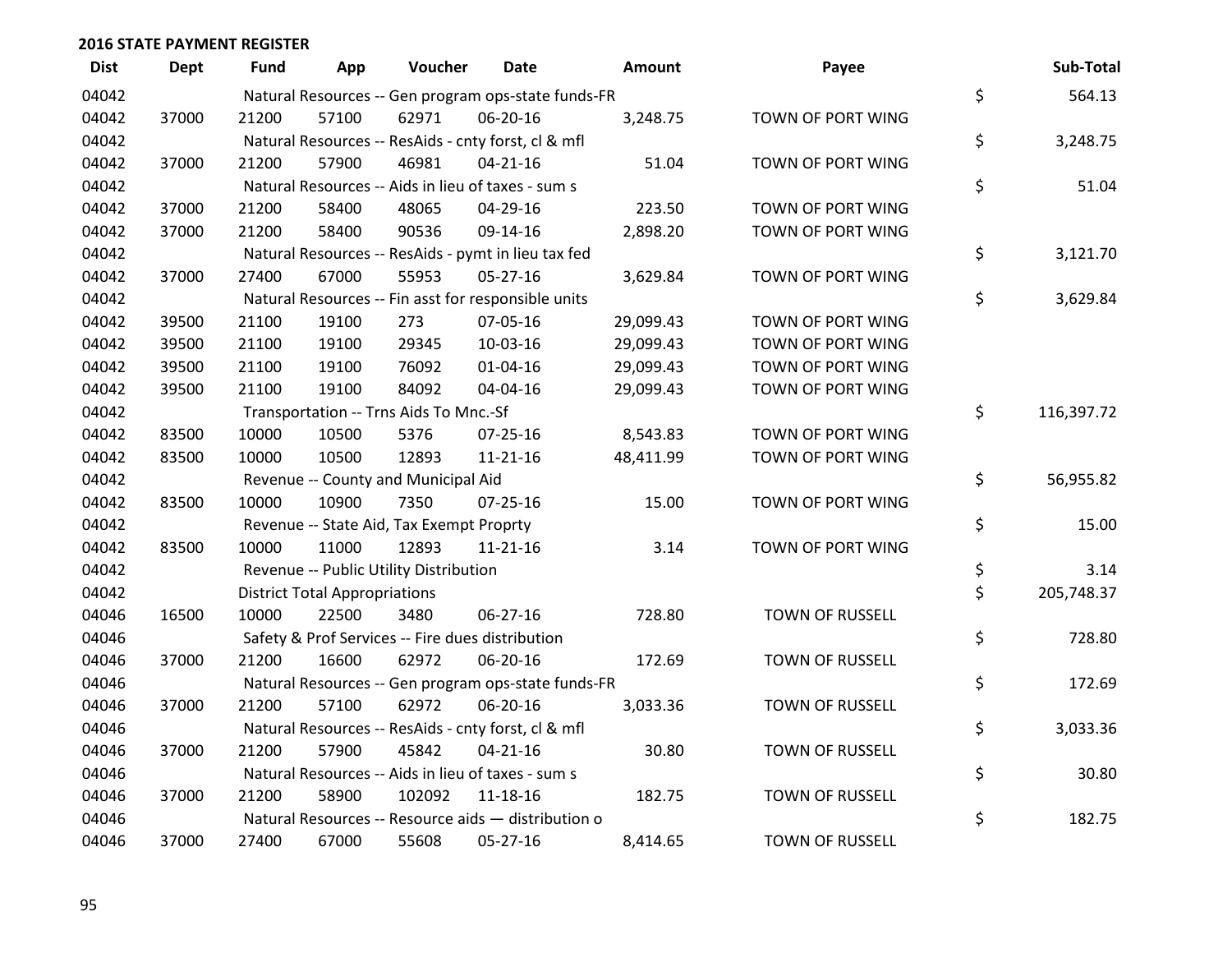| <b>Dist</b> | <b>Dept</b> | Fund                                                | App                                  | Voucher                                  | <b>Date</b>                                         | Amount    | Payee                  |    | Sub-Total  |
|-------------|-------------|-----------------------------------------------------|--------------------------------------|------------------------------------------|-----------------------------------------------------|-----------|------------------------|----|------------|
| 04046       |             | Natural Resources -- Fin asst for responsible units |                                      |                                          |                                                     |           |                        |    | 8,414.65   |
| 04046       | 39500       | 21100                                               | 19100                                | 274                                      | 07-05-16                                            | 14,186.38 | <b>TOWN OF RUSSELL</b> | \$ |            |
| 04046       | 39500       | 21100                                               | 19100                                | 29346                                    | 10-03-16                                            | 14,186.40 | <b>TOWN OF RUSSELL</b> |    |            |
| 04046       | 39500       | 21100                                               | 19100                                | 76093                                    | $01 - 04 - 16$                                      | 14,186.38 | <b>TOWN OF RUSSELL</b> |    |            |
| 04046       | 39500       | 21100                                               | 19100                                | 84093                                    | 04-04-16                                            | 14,186.38 | TOWN OF RUSSELL        |    |            |
| 04046       |             |                                                     |                                      | Transportation -- Trns Aids To Mnc.-Sf   |                                                     |           |                        | \$ | 56,745.54  |
| 04046       | 50500       | 10000                                               | 14200                                | 7573                                     | $01 - 25 - 16$                                      | 6,235.00  | TOWN OF RUSSELL        |    |            |
| 04046       |             |                                                     | Administration -- Federal aid        |                                          |                                                     |           |                        | \$ | 6,235.00   |
| 04046       | 83500       | 10000                                               | 10500                                | 5377                                     | 07-25-16                                            | 17,129.07 | TOWN OF RUSSELL        |    |            |
| 04046       | 83500       | 10000                                               | 10500                                | 12894                                    | 11-21-16                                            | 97,064.72 | TOWN OF RUSSELL        |    |            |
| 04046       |             |                                                     |                                      | Revenue -- County and Municipal Aid      |                                                     |           |                        | \$ | 114,193.79 |
| 04046       | 83500       | 10000                                               | 10900                                | 7351                                     | $07 - 25 - 16$                                      | 3.00      | TOWN OF RUSSELL        |    |            |
| 04046       |             |                                                     |                                      | Revenue -- State Aid, Tax Exempt Proprty |                                                     |           |                        | \$ | 3.00       |
| 04046       | 83500       | 10000                                               | 50100                                | 2428                                     | $01-29-16$                                          | 1,888.03  | <b>TOWN OF RUSSELL</b> |    |            |
| 04046       |             |                                                     |                                      | Revenue -- Payments for municipal svcs   |                                                     |           |                        | \$ | 1,888.03   |
| 04046       |             |                                                     | <b>District Total Appropriations</b> |                                          |                                                     |           |                        | \$ | 191,628.41 |
| 04048       | 16500       | 10000                                               | 22500                                | 3481                                     | 06-27-16                                            | 504.16    | <b>TOWN OF TRIPP</b>   |    |            |
| 04048       |             |                                                     |                                      |                                          | Safety & Prof Services -- Fire dues distribution    |           |                        | \$ | 504.16     |
| 04048       | 37000       | 10000                                               | 50300                                | 28852                                    | $02 - 12 - 16$                                      | 1,477.06  | <b>TOWN OF TRIPP</b>   |    |            |
| 04048       |             |                                                     |                                      |                                          | Natural Resources -- Aids in lieu of taxes - gener  |           |                        | \$ | 1,477.06   |
| 04048       | 37000       | 21200                                               | 16600                                | 62973                                    | 06-20-16                                            | 252.24    | <b>TOWN OF TRIPP</b>   |    |            |
| 04048       |             |                                                     |                                      |                                          | Natural Resources -- Gen program ops-state funds-FR |           |                        | \$ | 252.24     |
| 04048       | 37000       | 21200                                               | 57100                                | 62973                                    | 06-20-16                                            | 2,153.42  | TOWN OF TRIPP          |    |            |
| 04048       |             |                                                     |                                      |                                          | Natural Resources -- ResAids - cnty forst, cl & mfl |           |                        | \$ | 2,153.42   |
| 04048       | 37000       | 21200                                               | 58400                                | 48068                                    | 05-20-16                                            | 557.24    | <b>TOWN OF TRIPP</b>   |    |            |
| 04048       | 37000       | 21200                                               | 58400                                | 90537                                    | 09-14-16                                            | 7,226.04  | <b>TOWN OF TRIPP</b>   |    |            |
| 04048       |             |                                                     |                                      |                                          | Natural Resources -- ResAids - pymt in lieu tax fed |           |                        | \$ | 7,783.28   |
| 04048       | 37000       | 27400                                               | 67000                                | 56366                                    | 05-27-16                                            | 1,238.42  | <b>TOWN OF TRIPP</b>   |    |            |
| 04048       |             |                                                     |                                      |                                          | Natural Resources -- Fin asst for responsible units |           |                        | \$ | 1,238.42   |
| 04048       | 39500       | 21100                                               | 19100                                | 275                                      | 07-05-16                                            | 31,185.82 | <b>TOWN OF TRIPP</b>   |    |            |
| 04048       | 39500       | 21100                                               | 19100                                | 29347                                    | 10-03-16                                            | 31,185.84 | <b>TOWN OF TRIPP</b>   |    |            |
| 04048       | 39500       | 21100                                               | 19100                                | 76094                                    | 01-04-16                                            | 31,185.82 | <b>TOWN OF TRIPP</b>   |    |            |
| 04048       | 39500       | 21100                                               | 19100                                | 84094                                    | 04-04-16                                            | 31,185.82 | <b>TOWN OF TRIPP</b>   |    |            |
| 04048       |             |                                                     |                                      | Transportation -- Trns Aids To Mnc.-Sf   |                                                     |           |                        | \$ | 124,743.30 |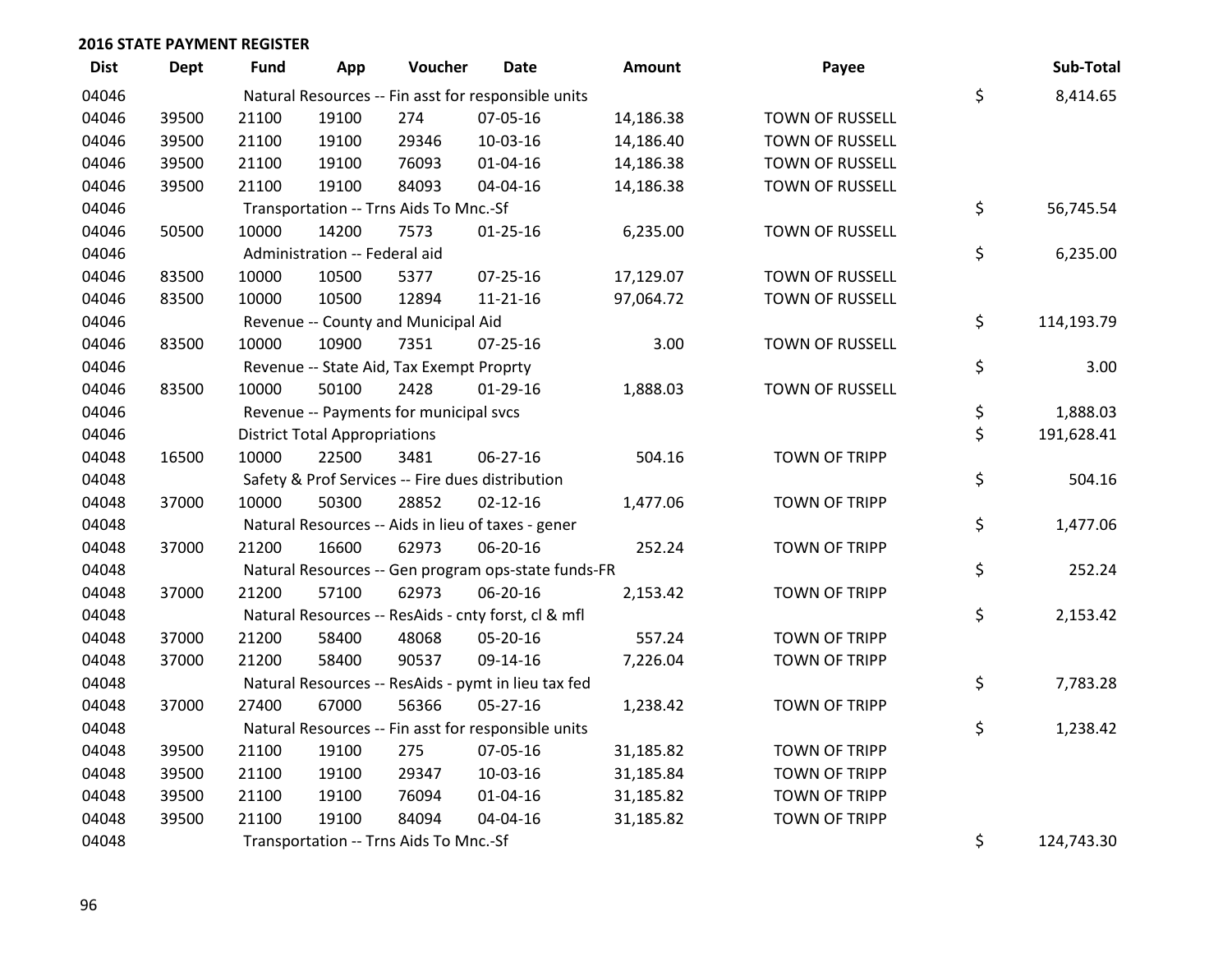| <b>Dist</b> | <b>Dept</b> | <b>Fund</b>                          | App                                  | Voucher                                  | <b>Date</b>                                         | Amount    | Payee                   |    | Sub-Total  |  |  |
|-------------|-------------|--------------------------------------|--------------------------------------|------------------------------------------|-----------------------------------------------------|-----------|-------------------------|----|------------|--|--|
| 04048       | 83500       | 10000                                | 10500                                | 5378                                     | $07 - 25 - 16$                                      | 2,201.63  | <b>TOWN OF TRIPP</b>    |    |            |  |  |
| 04048       | 83500       | 10000                                | 10500                                | 12895                                    | $11 - 21 - 16$                                      | 12,475.87 | <b>TOWN OF TRIPP</b>    |    |            |  |  |
| 04048       |             |                                      | Revenue -- County and Municipal Aid  |                                          |                                                     |           |                         |    |            |  |  |
| 04048       | 83500       | 10000                                | 10900                                | 7352                                     | $07 - 25 - 16$                                      | 1.00      | <b>TOWN OF TRIPP</b>    |    |            |  |  |
| 04048       |             |                                      |                                      | Revenue -- State Aid, Tax Exempt Proprty |                                                     |           |                         | \$ | 1.00       |  |  |
| 04048       |             |                                      | <b>District Total Appropriations</b> |                                          |                                                     |           |                         |    |            |  |  |
| 04050       | 16500       | 10000                                | 22500                                | 3482                                     | 06-27-16                                            | 2,032.81  | TOWN OF WASHBURN        |    |            |  |  |
| 04050       |             |                                      |                                      |                                          | Safety & Prof Services -- Fire dues distribution    |           |                         | \$ | 2,032.81   |  |  |
| 04050       | 37000       | 10000                                | 50300                                | 28865                                    | $02 - 12 - 16$                                      | 14,438.08 | <b>TOWN OF WASHBURN</b> |    |            |  |  |
| 04050       | 37000       | 10000                                | 50300                                | 45540                                    | $04 - 21 - 16$                                      | 529.63    | <b>TOWN OF WASHBURN</b> |    |            |  |  |
| 04050       |             |                                      |                                      |                                          | Natural Resources -- Aids in lieu of taxes - gener  |           |                         | \$ | 14,967.71  |  |  |
| 04050       | 37000       | 21200                                | 16600                                | 62974                                    | 06-20-16                                            | 358.27    | <b>TOWN OF WASHBURN</b> |    |            |  |  |
| 04050       |             |                                      |                                      |                                          | Natural Resources -- Gen program ops-state funds-FR |           |                         | \$ | 358.27     |  |  |
| 04050       | 37000       | 21200                                | 57100                                | 62974                                    | 06-20-16                                            | 769.60    | <b>TOWN OF WASHBURN</b> |    |            |  |  |
| 04050       |             |                                      |                                      |                                          | Natural Resources -- ResAids - cnty forst, cl & mfl |           |                         | \$ | 769.60     |  |  |
| 04050       | 37000       | 21200                                | 57900                                | 45541                                    | $04 - 21 - 16$                                      | 6.40      | <b>TOWN OF WASHBURN</b> |    |            |  |  |
| 04050       |             |                                      |                                      |                                          | Natural Resources -- Aids in lieu of taxes - sum s  |           |                         | \$ | 6.40       |  |  |
| 04050       | 37000       | 21200                                | 58400                                | 48069                                    | 04-29-16                                            | 4,157.39  | TOWN OF WASHBURN        |    |            |  |  |
| 04050       | 37000       | 21200                                | 58400                                | 90538                                    | 09-14-16                                            | 53,911.18 | <b>TOWN OF WASHBURN</b> |    |            |  |  |
| 04050       |             |                                      |                                      |                                          | Natural Resources -- ResAids - pymt in lieu tax fed |           |                         | \$ | 58,068.57  |  |  |
| 04050       | 39500       | 21100                                | 19100                                | 276                                      | 07-05-16                                            | 70,155.72 | <b>TOWN OF WASHBURN</b> |    |            |  |  |
| 04050       | 39500       | 21100                                | 19100                                | 29348                                    | 10-03-16                                            | 70,155.72 | <b>TOWN OF WASHBURN</b> |    |            |  |  |
| 04050       | 39500       | 21100                                | 19100                                | 76095                                    | 01-04-16                                            | 70,155.72 | TOWN OF WASHBURN        |    |            |  |  |
| 04050       | 39500       | 21100                                | 19100                                | 84095                                    | 04-04-16                                            | 70,155.72 | <b>TOWN OF WASHBURN</b> |    |            |  |  |
| 04050       |             |                                      |                                      | Transportation -- Trns Aids To Mnc.-Sf   |                                                     |           |                         | \$ | 280,622.88 |  |  |
| 04050       | 83500       | 10000                                | 10500                                | 5379                                     | 07-25-16                                            | 3,589.80  | TOWN OF WASHBURN        |    |            |  |  |
| 04050       | 83500       | 10000                                | 10500                                | 12896                                    | $11 - 21 - 16$                                      | 20,342.45 | TOWN OF WASHBURN        |    |            |  |  |
| 04050       |             |                                      | Revenue -- County and Municipal Aid  |                                          |                                                     |           |                         |    |            |  |  |
| 04050       | 83500       | 10000                                | 10900                                | 7353                                     | $07 - 25 - 16$                                      | 1.00      | <b>TOWN OF WASHBURN</b> |    |            |  |  |
| 04050       |             |                                      |                                      | Revenue -- State Aid, Tax Exempt Proprty |                                                     |           |                         | \$ | 1.00       |  |  |
| 04050       |             | <b>District Total Appropriations</b> |                                      |                                          |                                                     |           |                         |    | 380,759.49 |  |  |
| 04151       | 16500       | 10000                                | 22500                                | 3483                                     | 06-27-16                                            | 164.62    | <b>VILLAGE OF MASON</b> |    |            |  |  |
| 04151       |             |                                      |                                      |                                          | Safety & Prof Services -- Fire dues distribution    |           |                         | \$ | 164.62     |  |  |
| 04151       | 39500       | 21100                                | 19100                                | 277                                      | 07-05-16                                            | 1,436.80  | <b>VILLAGE OF MASON</b> |    |            |  |  |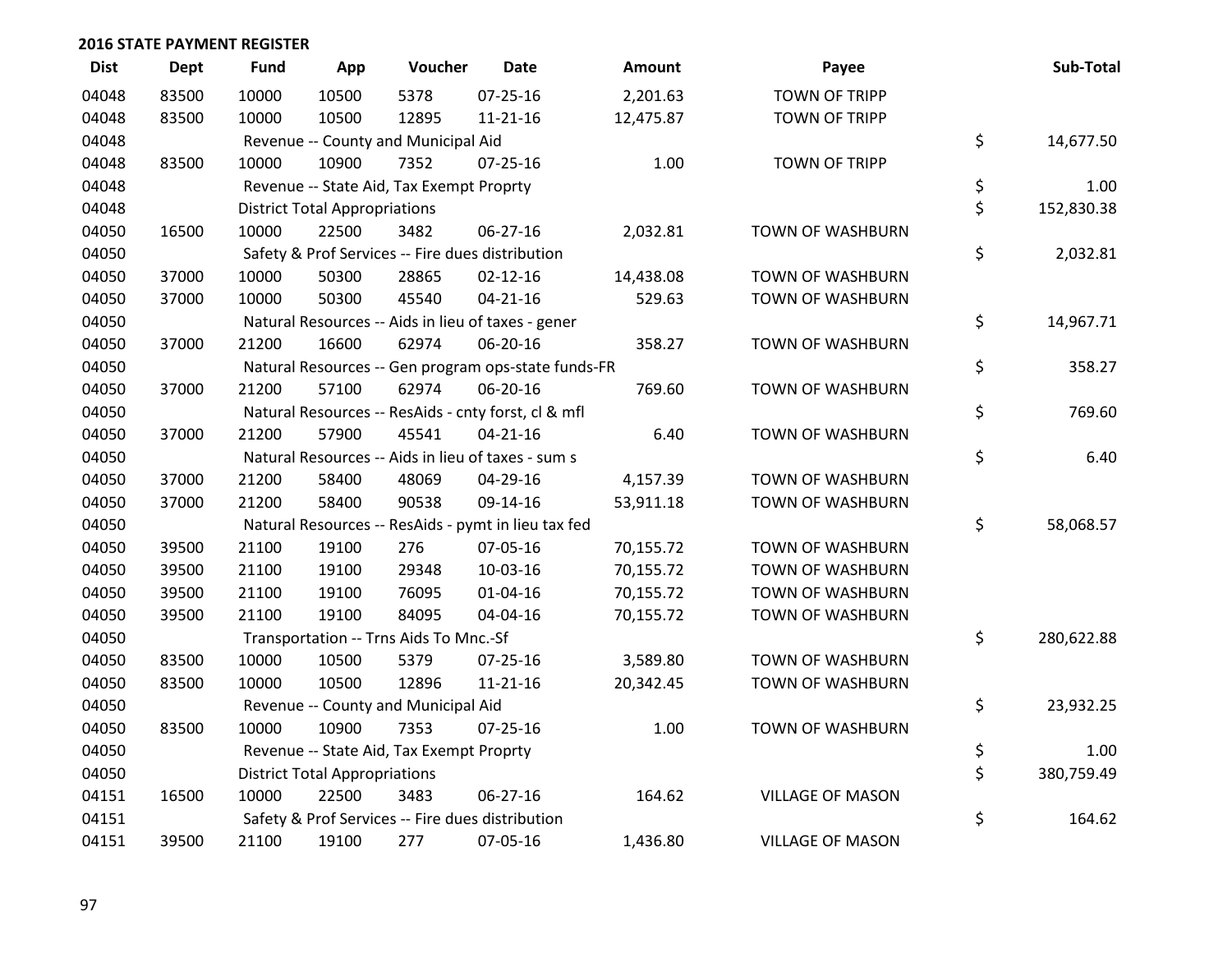| <b>Dist</b> | <b>Dept</b> | <b>Fund</b>                          | App                                      | Voucher                                  | <b>Date</b>                                        | <b>Amount</b> | Payee                    |    | Sub-Total |  |
|-------------|-------------|--------------------------------------|------------------------------------------|------------------------------------------|----------------------------------------------------|---------------|--------------------------|----|-----------|--|
| 04151       | 39500       | 21100                                | 19100                                    | 29349                                    | $10-03-16$                                         | 1,436.82      | <b>VILLAGE OF MASON</b>  |    |           |  |
| 04151       | 39500       | 21100                                | 19100                                    | 76096                                    | 01-04-16                                           | 1,436.80      | <b>VILLAGE OF MASON</b>  |    |           |  |
| 04151       | 39500       | 21100                                | 19100                                    | 84096                                    | 04-04-16                                           | 1,436.80      | <b>VILLAGE OF MASON</b>  |    |           |  |
| 04151       |             |                                      |                                          | Transportation -- Trns Aids To Mnc.-Sf   |                                                    |               |                          | \$ | 5,747.22  |  |
| 04151       | 83500       | 10000                                | 10500                                    | 5380                                     | $07 - 25 - 16$                                     | 6,105.97      | <b>VILLAGE OF MASON</b>  |    |           |  |
| 04151       | 83500       | 10000                                | 10500                                    | 12897                                    | $11 - 21 - 16$                                     | 33,337.10     | <b>VILLAGE OF MASON</b>  |    |           |  |
| 04151       |             |                                      |                                          | Revenue -- County and Municipal Aid      |                                                    |               |                          | \$ | 39,443.07 |  |
| 04151       | 83500       | 10000                                | 10900                                    | 9548                                     | $07 - 25 - 16$                                     | 1.00          | <b>VILLAGE OF MASON</b>  |    |           |  |
| 04151       |             |                                      |                                          | Revenue -- State Aid, Tax Exempt Proprty |                                                    |               |                          | \$ | 1.00      |  |
| 04151       |             |                                      | <b>District Total Appropriations</b>     |                                          |                                                    |               |                          | \$ | 45,355.91 |  |
| 04206       | 16500       | 10000                                | 22500                                    | 3484                                     | 06-27-16                                           | 3,598.28      | <b>CITY OF BAYFIELD</b>  |    |           |  |
| 04206       |             |                                      |                                          |                                          | Safety & Prof Services -- Fire dues distribution   |               |                          | \$ | 3,598.28  |  |
| 04206       | 37000       | 10000                                | 50300                                    | 46201                                    | $04 - 21 - 16$                                     | 98.85         | <b>CITY OF BAYFIELD</b>  |    |           |  |
| 04206       |             |                                      |                                          |                                          | Natural Resources -- Aids in lieu of taxes - gener |               |                          | \$ | 98.85     |  |
| 04206       | 37000       | 21200                                | 57900                                    | 46202                                    | $04 - 21 - 16$                                     | 0.01          | <b>CITY OF BAYFIELD</b>  |    |           |  |
| 04206       |             |                                      |                                          |                                          | Natural Resources -- Aids in lieu of taxes - sum s |               |                          | \$ | 0.01      |  |
| 04206       | 39500       | 21100                                | 19100                                    | 278                                      | 07-05-16                                           | 17,470.44     | <b>CITY OF BAYFIELD</b>  |    |           |  |
| 04206       | 39500       | 21100                                | 19100                                    | 29350                                    | 10-03-16                                           | 17,470.46     | <b>CITY OF BAYFIELD</b>  |    |           |  |
| 04206       | 39500       | 21100                                | 19100                                    | 76097                                    | $01 - 04 - 16$                                     | 17,470.44     | <b>CITY OF BAYFIELD</b>  |    |           |  |
| 04206       | 39500       | 21100                                | 19100                                    | 84097                                    | 04-04-16                                           | 17,470.44     | <b>CITY OF BAYFIELD</b>  |    |           |  |
| 04206       |             |                                      |                                          | Transportation -- Trns Aids To Mnc.-Sf   |                                                    |               |                          | \$ | 69,881.78 |  |
| 04206       | 45500       | 10000                                | 23100                                    | 20999                                    | 12-16-16                                           | 480.00        | <b>CITY OF BAYFIELD</b>  |    |           |  |
| 04206       |             |                                      |                                          | Justice -- Law enforcement train, local  |                                                    |               |                          | \$ | 480.00    |  |
| 04206       | 83500       | 10000                                | 10500                                    | 5381                                     | 07-25-16                                           | 8,783.09      | <b>CITY OF BAYFIELD</b>  |    |           |  |
| 04206       | 83500       | 10000                                | 10500                                    | 12898                                    | $11 - 21 - 16$                                     | 20,887.41     | <b>CITY OF BAYFIELD</b>  |    |           |  |
| 04206       |             |                                      | Revenue -- County and Municipal Aid      |                                          |                                                    |               |                          |    |           |  |
| 04206       | 83500       | 10000                                | 10900                                    | 7354                                     | $07 - 25 - 16$                                     | 1,279.00      | <b>CITY OF BAYFIELD</b>  |    |           |  |
| 04206       |             |                                      | Revenue -- State Aid, Tax Exempt Proprty |                                          |                                                    |               |                          |    |           |  |
| 04206       | 83500       | 10000                                | 11000                                    | 12898                                    | 11-21-16                                           | 3,063.22      | <b>CITY OF BAYFIELD</b>  |    |           |  |
| 04206       |             |                                      |                                          | Revenue -- Public Utility Distribution   |                                                    |               |                          | \$ | 3,063.22  |  |
| 04206       | 83500       | 10000                                | 50100                                    | 2429                                     | $01-29-16$                                         | 651.48        | <b>CITY OF BAYFIELD</b>  |    |           |  |
| 04206       |             |                                      |                                          | Revenue -- Payments for municipal svcs   |                                                    |               |                          | \$ | 651.48    |  |
| 04206       |             | <b>District Total Appropriations</b> | \$                                       | 108,723.12                               |                                                    |               |                          |    |           |  |
| 04291       | 16500       | 10000                                | 22500                                    | 3485                                     | 06-27-16                                           | 5,150.99      | <b>WASHBURN, CITY OF</b> |    |           |  |